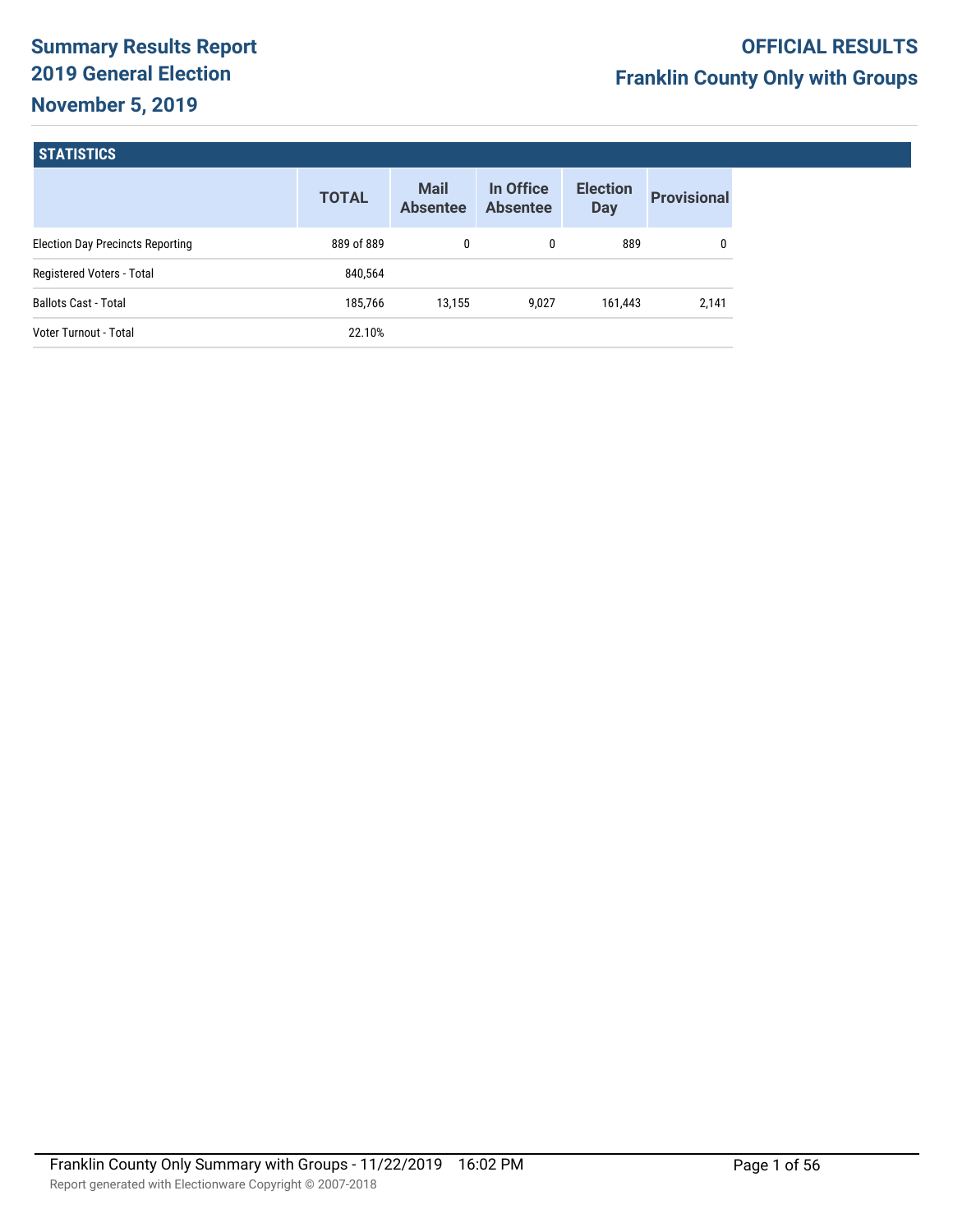**HL For Member of Council City of Hilliard**

Vote For 3

|                            | <b>TOTAL</b> | <b>VOTE %</b> | <b>Mail</b><br><b>Absentee</b> | In Office<br><b>Absentee</b> | <b>Election</b><br><b>Day</b> | <b>Provisional</b> |
|----------------------------|--------------|---------------|--------------------------------|------------------------------|-------------------------------|--------------------|
| Dem Tina Cottone           | 2,919        | 16.55%        | 230                            | 93                           | 2,569                         | 27                 |
| Rep Peter Marsh            | 3,166        | 17.95%        | 271                            | 48                           | 2,830                         | 17                 |
| Dem Deryck Richardson      | 2,594        | 14.71%        | 195                            | 86                           | 2,288                         | 25                 |
| Rep Bobby Stepp            | 2,869        | 16.27%        | 238                            | 46                           | 2,567                         | 18                 |
| Rep Omar Tarazi            | 2,992        | 16.96%        | 227                            | 62                           | 2,689                         | 14                 |
| Dem Cynthia Vermillion     | 3,098        | 17.56%        | 248                            | 98                           | 2,729                         | 23                 |
| Overvotes                  | 0            |               | 0                              | 0                            | 0                             | 0                  |
| <b>Undervotes</b>          | 1,217        |               | 151                            | 29                           | 1,008                         | 29                 |
| <b>Precincts Reporting</b> | 23 of 23     |               |                                |                              |                               |                    |

# **RE For Mayor City of Reynoldsburg**

Vote For 1

|                            | <b>TOTAL</b> | <b>VOTE %</b> | <b>Mail</b><br><b>Absentee</b> | In Office<br><b>Absentee</b> | <b>Election</b><br><b>Day</b> | <b>Provisional</b> |
|----------------------------|--------------|---------------|--------------------------------|------------------------------|-------------------------------|--------------------|
| Dem Joe Begeny             | 2,750        | 49.67%        | 291                            | 117                          | 2,308                         | 34                 |
| Rep Barth R. Cotner        | 2,787        | 50.33%        | 501                            | 51                           | 2,217                         | 18                 |
| Overvotes                  | 0            |               | $\mathbf{0}$                   | 0                            | 0                             | 0                  |
| <b>Undervotes</b>          | 43           |               | 11                             |                              | 30                            |                    |
| <b>Precincts Reporting</b> | 25 of 25     |               |                                |                              |                               |                    |

# **RE For Pres. of Council**

| <b>TOTAL</b> | <b>VOTE %</b> | <b>Mail</b><br><b>Absentee</b> | In Office<br><b>Absentee</b> | <b>Election</b><br><b>Day</b> | <b>Provisional</b>  |
|--------------|---------------|--------------------------------|------------------------------|-------------------------------|---------------------|
| 2,847        | 52.10%        | 294                            | 124                          |                               | 37                  |
| 2,618        | 47.90%        | 487                            | 42                           |                               | 13                  |
| 0            |               | $\mathbf{0}$                   | 0                            |                               | 0                   |
| 115          |               | 22                             | 3                            | 87                            | 3                   |
| 25 of 25     |               |                                |                              |                               |                     |
|              |               |                                |                              |                               | 2,392<br>2,076<br>0 |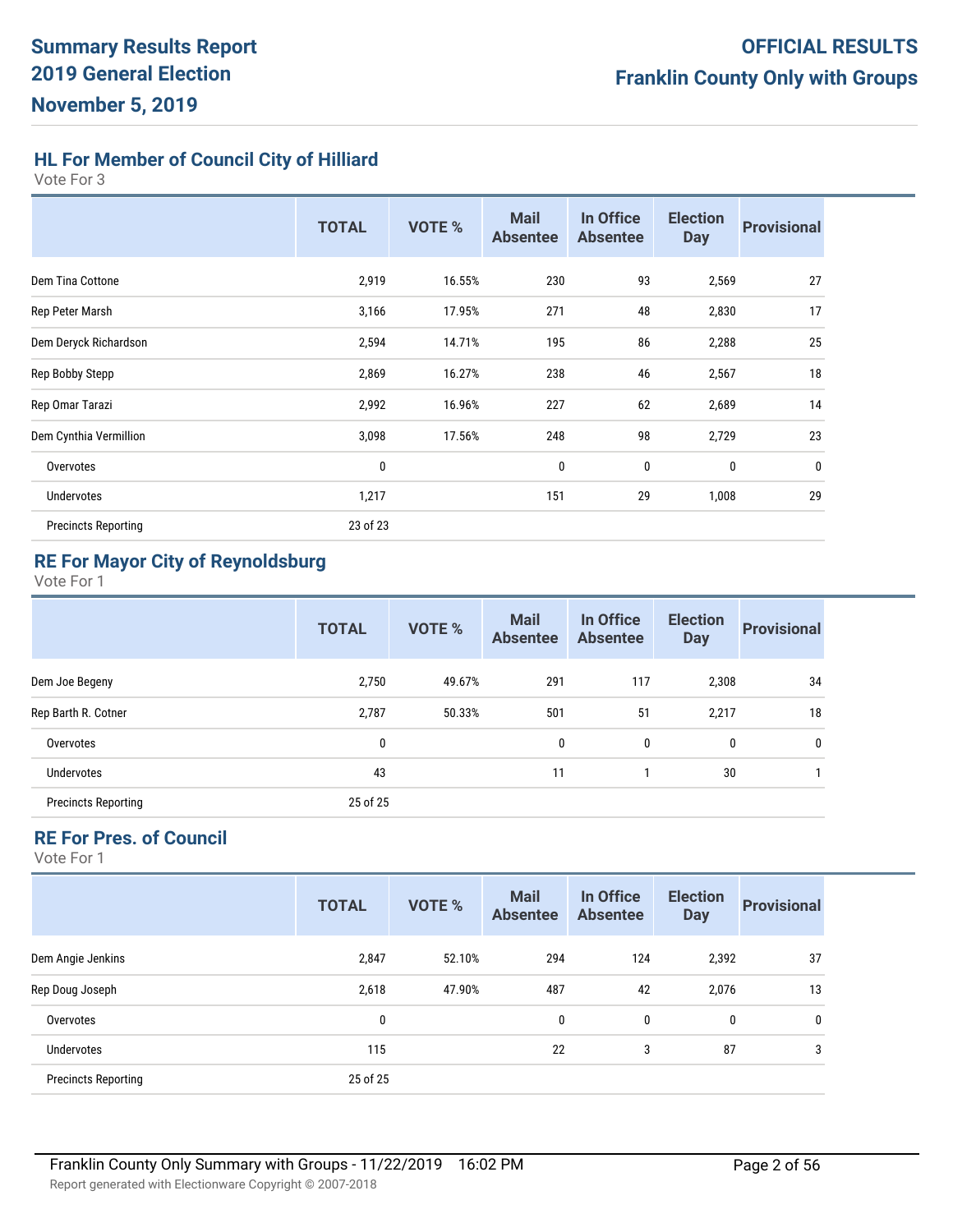# **RE For City Attorney**

Vote For 1

|                            | <b>TOTAL</b> | <b>VOTE %</b> | <b>Mail</b><br><b>Absentee</b> | In Office<br><b>Absentee</b> | <b>Election</b><br><b>Day</b> | <b>Provisional</b> |
|----------------------------|--------------|---------------|--------------------------------|------------------------------|-------------------------------|--------------------|
| Rep Robert M. Barga        | 2,305        | 42.03%        | 415                            | 34                           | 1,840                         | 16                 |
| Dem Chris Shook            | 3,179        | 57.97%        | 365                            | 131                          | 2,646                         | 37                 |
| Overvotes                  |              |               |                                | 0                            | 0                             | 0                  |
| <b>Undervotes</b>          | 95           |               | 22                             | 4                            | 69                            | 0                  |
| <b>Precincts Reporting</b> | 25 of 25     |               |                                |                              |                               |                    |

#### **RE1 Member of Council Ward 1 Reynoldsburg Ward 1**

Vote For 1

|                            | <b>TOTAL</b> | <b>VOTE %</b> | <b>Mail</b><br><b>Absentee</b> | In Office<br><b>Absentee</b> | <b>Election</b><br><b>Day</b> | <b>Provisional</b> |
|----------------------------|--------------|---------------|--------------------------------|------------------------------|-------------------------------|--------------------|
| Rep Patricia Starling      | 932          | 46.88%        | 149                            | 21                           | 753                           | 9                  |
| Dem Shanette Strickland    | 1,056        | 53.12%        | 107                            | 39                           | 901                           | 9                  |
| Overvotes                  | 0            |               | 0                              | 0                            | 0                             | 0                  |
| Undervotes                 | 39           |               | 6                              | 0                            | 33                            | 0                  |
| <b>Precincts Reporting</b> | 7 of 7       |               |                                |                              |                               |                    |

## **RE2 Member of Council Ward 2 Reynoldsburg Ward 2**

|                            | <b>TOTAL</b> | <b>VOTE %</b> | <b>Mail</b><br><b>Absentee</b> | In Office<br><b>Absentee</b> | <b>Election</b><br><b>Day</b> | <b>Provisional</b> |
|----------------------------|--------------|---------------|--------------------------------|------------------------------|-------------------------------|--------------------|
| Rep Brett Luzader          | 912          | 51.53%        | 160                            | 13                           | 737                           | $\overline{2}$     |
| Dem Louis Salvati          | 858          | 48.47%        | 74                             | 33                           | 739                           | 12                 |
| Overvotes                  | 0            |               | 0                              | 0                            | 0                             | 0                  |
| <b>Undervotes</b>          | 30           |               | 11                             | 2                            | 17                            | 0                  |
| <b>Precincts Reporting</b> | 8 of 8       |               |                                |                              |                               |                    |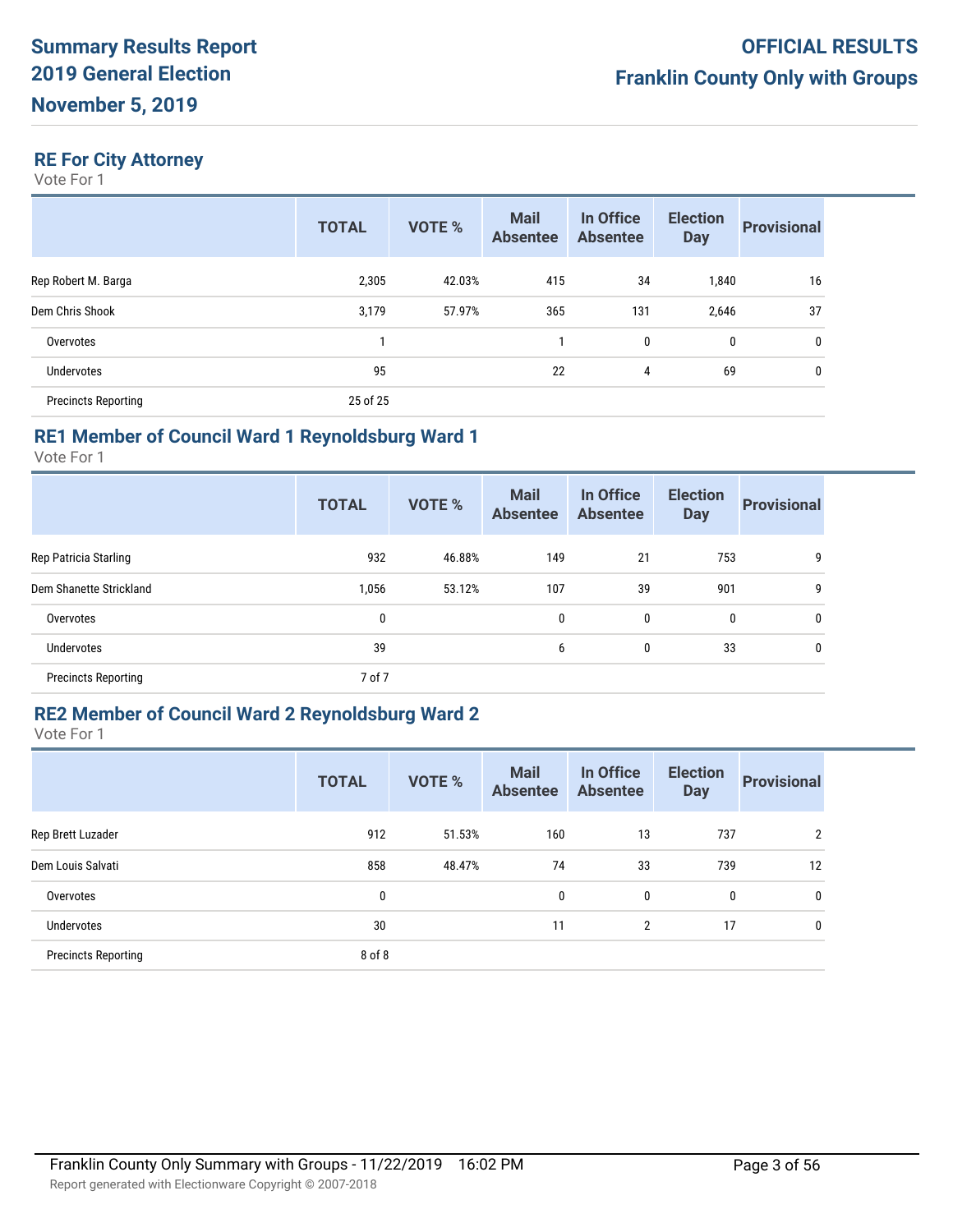# **RE3 Member of Council Ward 3 Reynoldsburg Ward 3**

Vote For 1

|                            | <b>TOTAL</b> | VOTE % | <b>Mail</b><br><b>Absentee</b> | In Office<br><b>Absentee</b> | <b>Election</b><br><b>Day</b> | <b>Provisional</b> |
|----------------------------|--------------|--------|--------------------------------|------------------------------|-------------------------------|--------------------|
| Lib Rob Bender             | 18           | 3.49%  | $\mathbf 0$                    | $\mathbf 0$                  | 18                            | $\mathbf 0$        |
| Dem Bhuwan Pyakurel        | 239          | 46.32% | 27                             | 19                           | 190                           | 3                  |
| Rep Marshall Spalding      | 259          | 50.19% | 60                             | 9                            | 187                           | 3                  |
| Overvotes                  | 0            |        | 0                              | 0                            | $\mathbf 0$                   | 0                  |
| <b>Undervotes</b>          | 8            |        | $\overline{4}$                 | $\mathbf 0$                  | 4                             | 0                  |
| <b>Precincts Reporting</b> | $3$ of $3$   |        |                                |                              |                               |                    |

# **RE4 Member of Council Ward 4 Reynoldsburg Ward 4**

Vote For 1

|                            | <b>TOTAL</b> | VOTE % | <b>Mail</b><br><b>Absentee</b> | In Office<br><b>Absentee</b> | <b>Election</b><br><b>Day</b> | <b>Provisional</b> |
|----------------------------|--------------|--------|--------------------------------|------------------------------|-------------------------------|--------------------|
| Rep Steven W. Hicks        | 576          | 47.84% | 120                            | 6                            | 449                           |                    |
| Dem Meredith Lawson-Rowe   | 628          | 52.16% | 76                             | 27                           | 511                           | 14                 |
| Overvotes                  | 0            |        | $\mathbf{0}$                   | 0                            | 0                             | 0                  |
| <b>Undervotes</b>          | 25           |        | 9                              | 0                            | 16                            | 0                  |
| <b>Precincts Reporting</b> | 8 of 8       |        |                                |                              |                               |                    |

# **1 For Judge of Municipal Court**

|                            | <b>TOTAL</b> | <b>VOTE %</b> | <b>Mail</b><br><b>Absentee</b> | In Office<br><b>Absentee</b> | <b>Election</b><br><b>Day</b> | <b>Provisional</b> |
|----------------------------|--------------|---------------|--------------------------------|------------------------------|-------------------------------|--------------------|
| Trent A. Dougherty         | 66,161       | 39.58%        | 4,658                          | 4,683                        | 55,956                        | 864                |
| Jodi Thomas                | 100,998      | 60.42%        | 7,288                          | 3,771                        | 88,928                        | 1,011              |
| Overvotes                  | 5            |               | 5                              | 0                            | $\mathbf{0}$                  | $\mathbf{0}$       |
| Undervotes                 | 18,602       |               | 1,204                          | 573                          | 16,559                        | 266                |
| <b>Precincts Reporting</b> | 886 of 886   |               |                                |                              |                               |                    |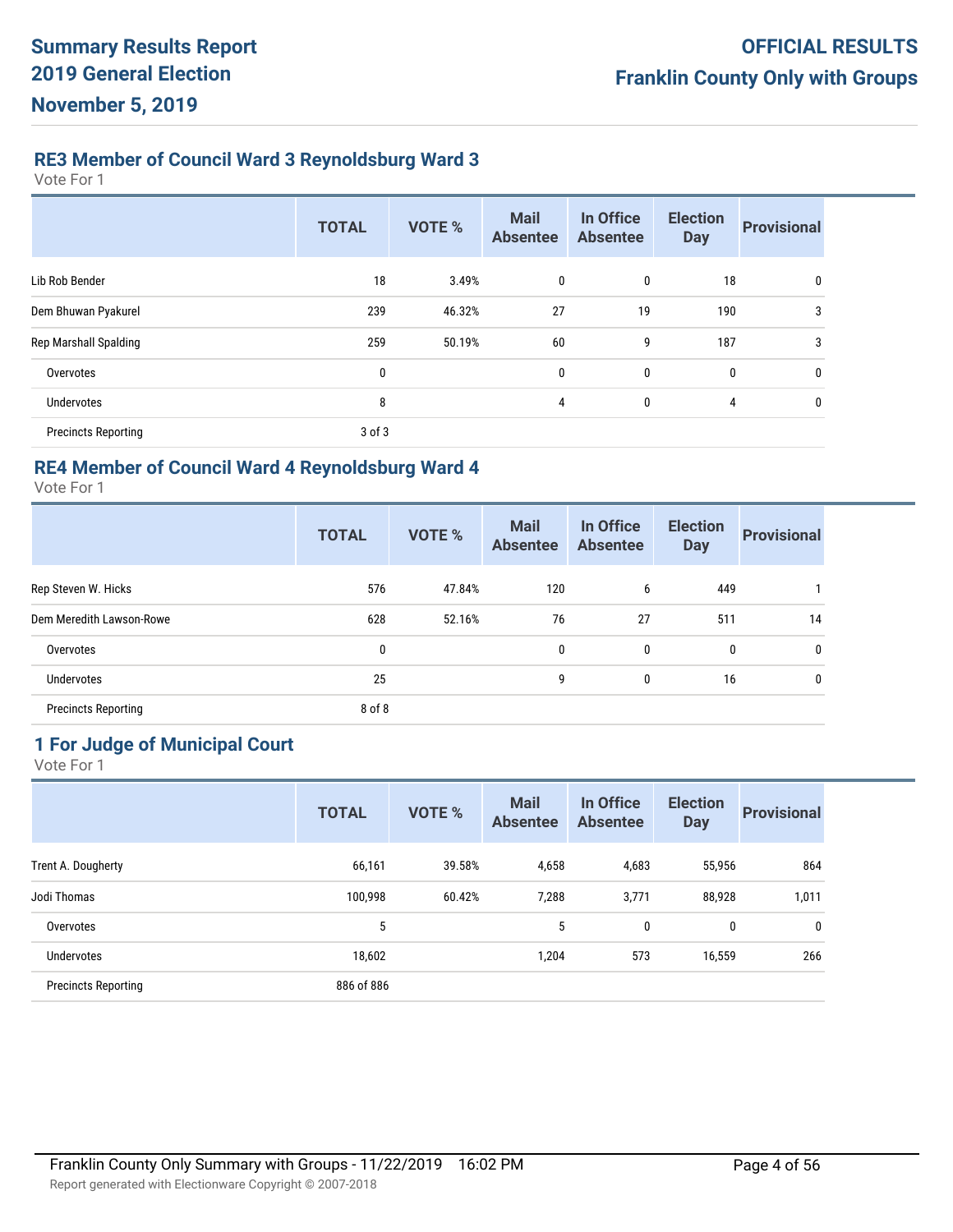# **2 For Judge of Municipal Court Municipal Court**

Vote For 1

|                            | <b>TOTAL</b> | <b>VOTE %</b> | <b>Mail</b><br><b>Absentee</b> | In Office<br><b>Absentee</b> | <b>Election</b><br><b>Day</b> | <b>Provisional</b> |
|----------------------------|--------------|---------------|--------------------------------|------------------------------|-------------------------------|--------------------|
| Jessica D'Varga            | 95,677       | 56.39%        | 6,204                          | 6,106                        | 82,209                        | 1,158              |
| Amy Salerno                | 73,980       | 43.61%        | 5,911                          | 2,467                        | 64,880                        | 722                |
| Overvotes                  | 5            |               | 5                              | 0                            | 0                             | 0                  |
| Undervotes                 | 16,104       |               | 1,035                          | 454                          | 14,354                        | 261                |
| <b>Precincts Reporting</b> | 886 of 886   |               |                                |                              |                               |                    |

#### **3 For Judge of Municipal Court**

Vote For 1

|                            | <b>TOTAL</b> | <b>VOTE %</b> | <b>Mail</b><br><b>Absentee</b> | In Office<br><b>Absentee</b> | <b>Election</b><br><b>Day</b> | <b>Provisional</b> |
|----------------------------|--------------|---------------|--------------------------------|------------------------------|-------------------------------|--------------------|
| James E. Green             | 123,066      | 100.00%       | 7,738                          | 5,862                        | 108,219                       | 1,247              |
| Overvotes                  | 0            |               | 0                              | 0                            | $\mathbf{0}$                  | 0                  |
| <b>Undervotes</b>          | 62,700       |               | 5,417                          | 3,165                        | 53,224                        | 894                |
| <b>Precincts Reporting</b> | 886 of 886   |               |                                |                              |                               |                    |

#### **4 For Judge of Municipal Court (UTE 1/7/22) Municipal Court**

|                            | <b>TOTAL</b> | <b>VOTE %</b> | <b>Mail</b><br><b>Absentee</b> | In Office<br><b>Absentee</b> | <b>Election</b><br><b>Day</b> | <b>Provisional</b> |
|----------------------------|--------------|---------------|--------------------------------|------------------------------|-------------------------------|--------------------|
| Stephanie Mingo            | 85,693       | 51.55%        | 6,298                          | 3,007                        | 75,455                        | 933                |
| William A. Sperlazza       | 80,528       | 48.45%        | 5,666                          | 5,462                        | 68,481                        | 919                |
| Overvotes                  | 3            |               | 3                              | 0                            | 0                             | 0                  |
| Undervotes                 | 19,542       |               | 1,188                          | 558                          | 17,507                        | 289                |
| <b>Precincts Reporting</b> | 886 of 886   |               |                                |                              |                               |                    |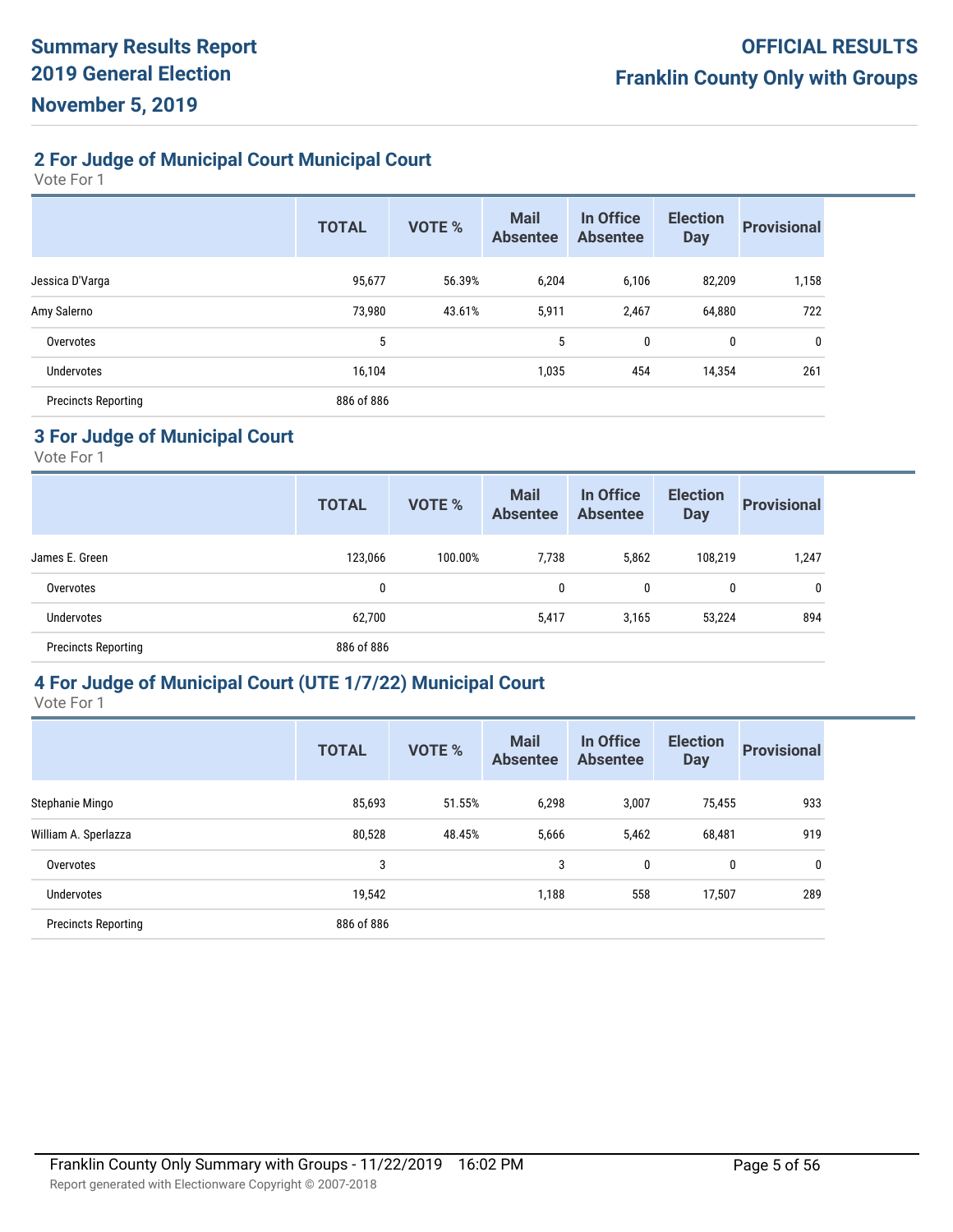**BE For Mayor City of Bexley**

Vote For 1

|                            | <b>TOTAL</b> | <b>VOTE %</b> | <b>Mail</b><br><b>Absentee</b> | In Office<br><b>Absentee</b> | <b>Election</b><br><b>Day</b> | <b>Provisional</b> |
|----------------------------|--------------|---------------|--------------------------------|------------------------------|-------------------------------|--------------------|
| Ben Kessler                | 4,179        | 100.00%       | 226                            | 320                          | 3,610                         | 23                 |
| Overvotes                  | 0            |               | 0                              | 0                            | 0                             | 0                  |
| <b>Undervotes</b>          | 550          |               | 50                             | 28                           | 467                           | 5                  |
| <b>Precincts Reporting</b> | 10 of 10     |               |                                |                              |                               |                    |

# **BE For Member of Council City of Bexley**

|                            | <b>TOTAL</b> | <b>VOTE %</b> | <b>Mail</b><br><b>Absentee</b> | In Office<br><b>Absentee</b> | <b>Election</b><br><b>Day</b> | <b>Provisional</b> |
|----------------------------|--------------|---------------|--------------------------------|------------------------------|-------------------------------|--------------------|
| Mary M. Gottesman          | 1,321        | 9.06%         | 66                             | 100                          | 1,144                         | 11                 |
| Joel A. Greff              | 1,537        | 10.54%        | 116                            | 94                           | 1,319                         | 8                  |
| Matt Klingler              | 1,873        | 12.84%        | 105                            | 146                          | 1,616                         | 6                  |
| Troy D. Markham            | 2,625        | 18.00%        | 146                            | 211                          | 2,255                         | 13                 |
| Meagan Matteson            | 1,745        | 11.97%        | 90                             | 129                          | 1,520                         | 6                  |
| Ian Abraham Nickey         | 1,141        | 7.82%         | 83                             | 73                           | 981                           | 4                  |
| Jen Robinson               | 2,183        | 14.97%        | 115                            | 179                          | 1,878                         | 11                 |
| Jessica Saad               | 2,159        | 14.80%        | 106                            | 155                          | 1,888                         | 10                 |
| Overvotes                  | 4            |               | 4                              | $\pmb{0}$                    | $\bf{0}$                      | 0                  |
| Undervotes                 | 4,328        |               | 273                            | 305                          | 3,707                         | 43                 |
| <b>Precincts Reporting</b> | 10 of 10     |               |                                |                              |                               |                    |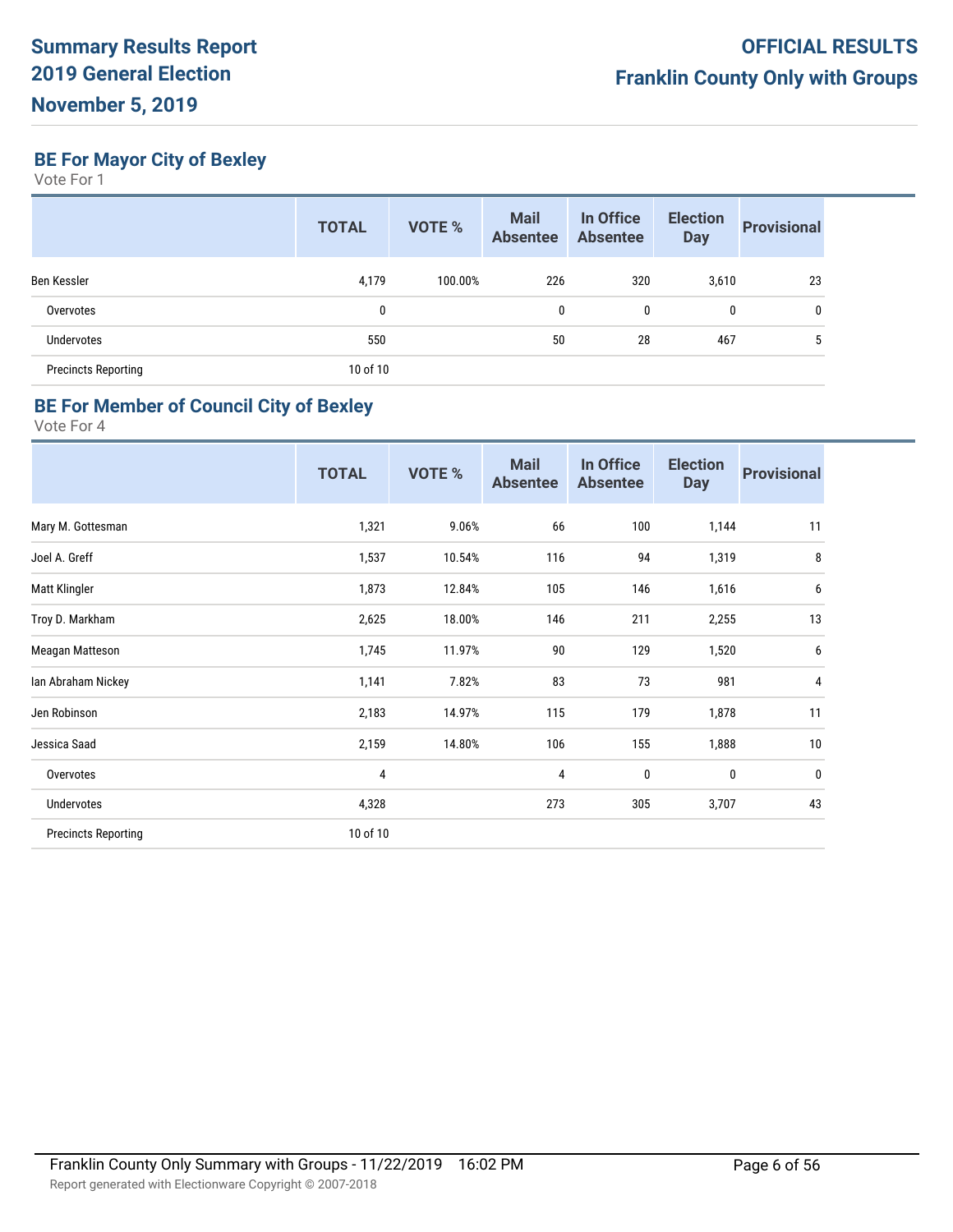**CW For Mayor City of Canal Winchester**

Vote For 1

|                            | <b>TOTAL</b> | <b>VOTE %</b> | <b>Mail</b><br><b>Absentee</b> | In Office<br><b>Absentee</b> | <b>Election</b><br><b>Day</b> | <b>Provisional</b> |
|----------------------------|--------------|---------------|--------------------------------|------------------------------|-------------------------------|--------------------|
| Mike Ebert                 | 820          | 42.66%        | 79                             | 11                           | 725                           | 5                  |
| Bruce A. Jarvis            | 768          | 39.96%        | 74                             | 10                           | 681                           | 3                  |
| Doug Snyder                | 334          | 17.38%        | 32                             | 9                            | 292                           |                    |
| Overvotes                  | 0            |               | 0                              | 0                            | 0                             | 0                  |
| Undervotes                 | 48           |               | 14                             | 0                            | 33                            |                    |
| <b>Precincts Reporting</b> | 7 of 7       |               |                                |                              |                               |                    |

# **CW For Member of Council City of Canal Winchester**

|                            | <b>TOTAL</b> | <b>VOTE %</b> | <b>Mail</b><br><b>Absentee</b> | In Office<br><b>Absentee</b> | <b>Election</b><br><b>Day</b> | <b>Provisional</b> |
|----------------------------|--------------|---------------|--------------------------------|------------------------------|-------------------------------|--------------------|
| <b>Bob Clark</b>           | 1,067        | 21.95%        | 116                            | 16                           | 930                           | 5                  |
| Scott D. Conner            | 716          | 14.73%        | 66                             | 18                           | 629                           | 3                  |
| Chuck Milliken             | 1,021        | 21.00%        | 101                            | 16                           | 900                           | 4                  |
| Randy Stemen               | 870          | 17.89%        | 64                             | 15                           | 788                           | 3                  |
| Mike Walker                | 1,188        | 24.43%        | 113                            | 14                           | 1,055                         | 6                  |
| Overvotes                  | $\mathbf{0}$ |               | $\mathbf 0$                    | 0                            | $\mathbf 0$                   | 0                  |
| <b>Undervotes</b>          | 1,048        |               | 137                            | 11                           | 891                           | 9                  |
| <b>Precincts Reporting</b> | 7 of 7       |               |                                |                              |                               |                    |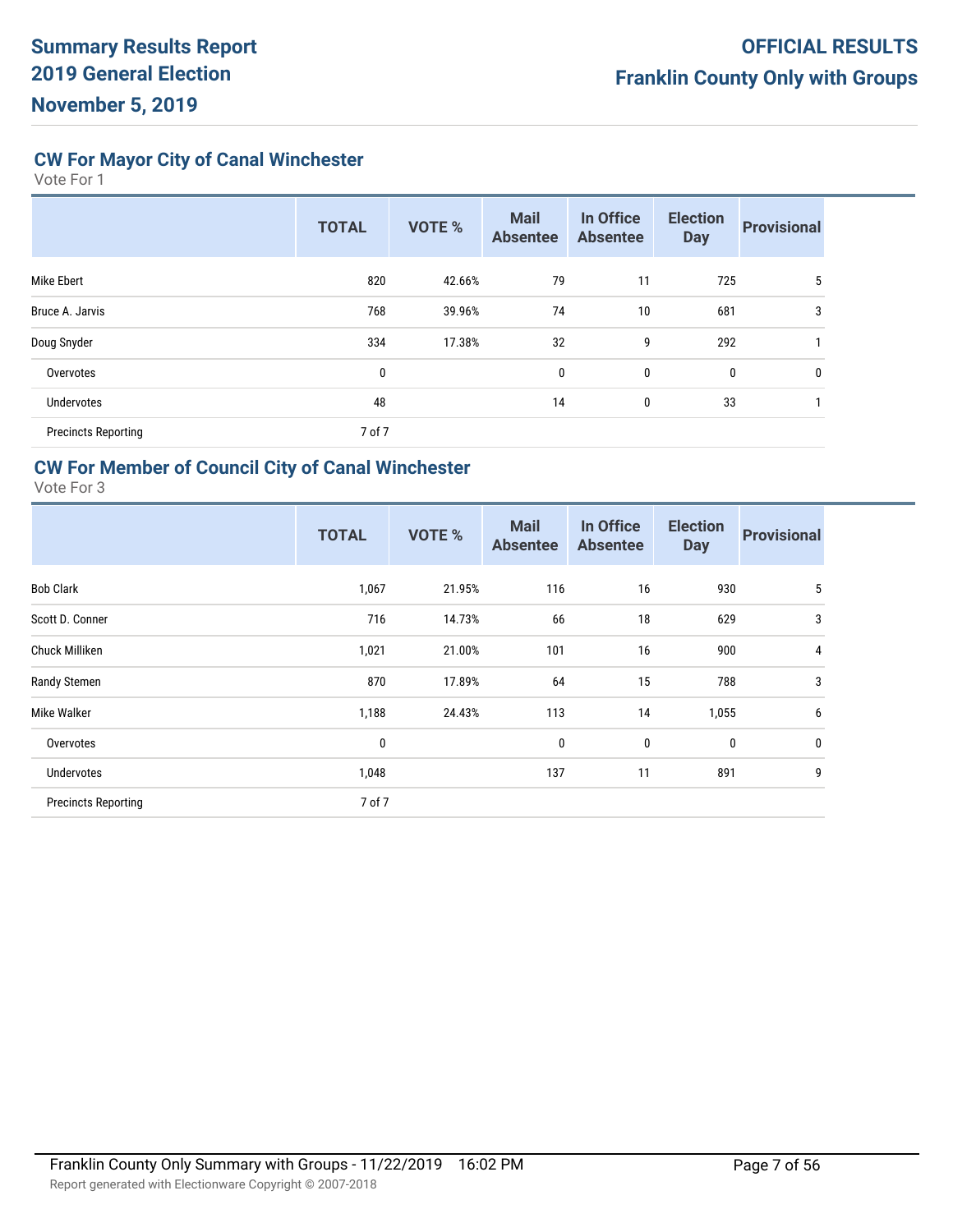# **CO For Mayor City of Columbus**

Vote For 1

|                            | <b>TOTAL</b> | <b>VOTE %</b> | <b>Mail</b><br><b>Absentee</b> | In Office<br><b>Absentee</b> | <b>Election</b><br><b>Day</b> | <b>Provisional</b> |
|----------------------------|--------------|---------------|--------------------------------|------------------------------|-------------------------------|--------------------|
| Andrew J. Ginther          | 75,868       | 93.51%        | 4,623                          | 4,972                        | 65,096                        | 1,177              |
| <b>Write-In Totals</b>     | 5,262        | 6.49%         | 261                            | 302                          | 4,628                         | 71                 |
| Write-In: Jeff Leopard     | 444          | 0.55%         | 54                             | 29                           | 356                           | 5                  |
| Write-In: Non-Certified    | 0            | 0.00%         | $\mathbf{0}$                   | 0                            | 0                             | $\mathbf{0}$       |
| Not Assigned               | 4,818        | 5.94%         | 207                            | 273                          | 4,272                         | 66                 |
| Overvotes                  | 0            |               | 0                              | 0                            | 0                             | $\mathbf{0}$       |
| Undervotes                 | 16,026       |               | 1,557                          | 759                          | 13,470                        | 240                |
| <b>Precincts Reporting</b> | 551 of 551   |               |                                |                              |                               |                    |

# **CO For Member of Council City of Columbus**

|                            | <b>TOTAL</b> | <b>VOTE %</b> | <b>Mail</b><br><b>Absentee</b> | In Office<br><b>Absentee</b> | <b>Election</b><br><b>Day</b> | <b>Provisional</b> |
|----------------------------|--------------|---------------|--------------------------------|------------------------------|-------------------------------|--------------------|
| Liliana Rivera Baiman      | 27,133       | 8.39%         | 1,500                          | 1,457                        | 23,699                        | 477                |
| Elizabeth Brown            | 64,792       | 20.03%        | 4,195                          | 4,553                        | 55,162                        | 882                |
| Rob Dorans                 | 49,757       | 15.38%        | 3,632                          | 3,626                        | 41,880                        | 619                |
| Shayla D. Favor            | 56,541       | 17.48%        | 3,592                          | 4,141                        | 47,985                        | 823                |
| Joe Motil                  | 27,235       | 8.42%         | 1,844                          | 1,616                        | 23,410                        | 365                |
| <b>Emmanuel Remy</b>       | 50,479       | 15.61%        | 3,416                          | 3,800                        | 42,624                        | 639                |
| Scott Singratsomboune      | 17,702       | 5.47%         | 1,377                          | 896                          | 15,194                        | 235                |
| Tiffany M. White           | 29,819       | 9.22%         | 1,759                          | 1,625                        | 25,947                        | 488                |
| Overvotes                  | 60           |               | 52                             | 0                            | 4                             | 4                  |
| Undervotes                 | 65,106       |               | 4,397                          | 2,418                        | 56,871                        | 1,420              |
| <b>Precincts Reporting</b> | 551 of 551   |               |                                |                              |                               |                    |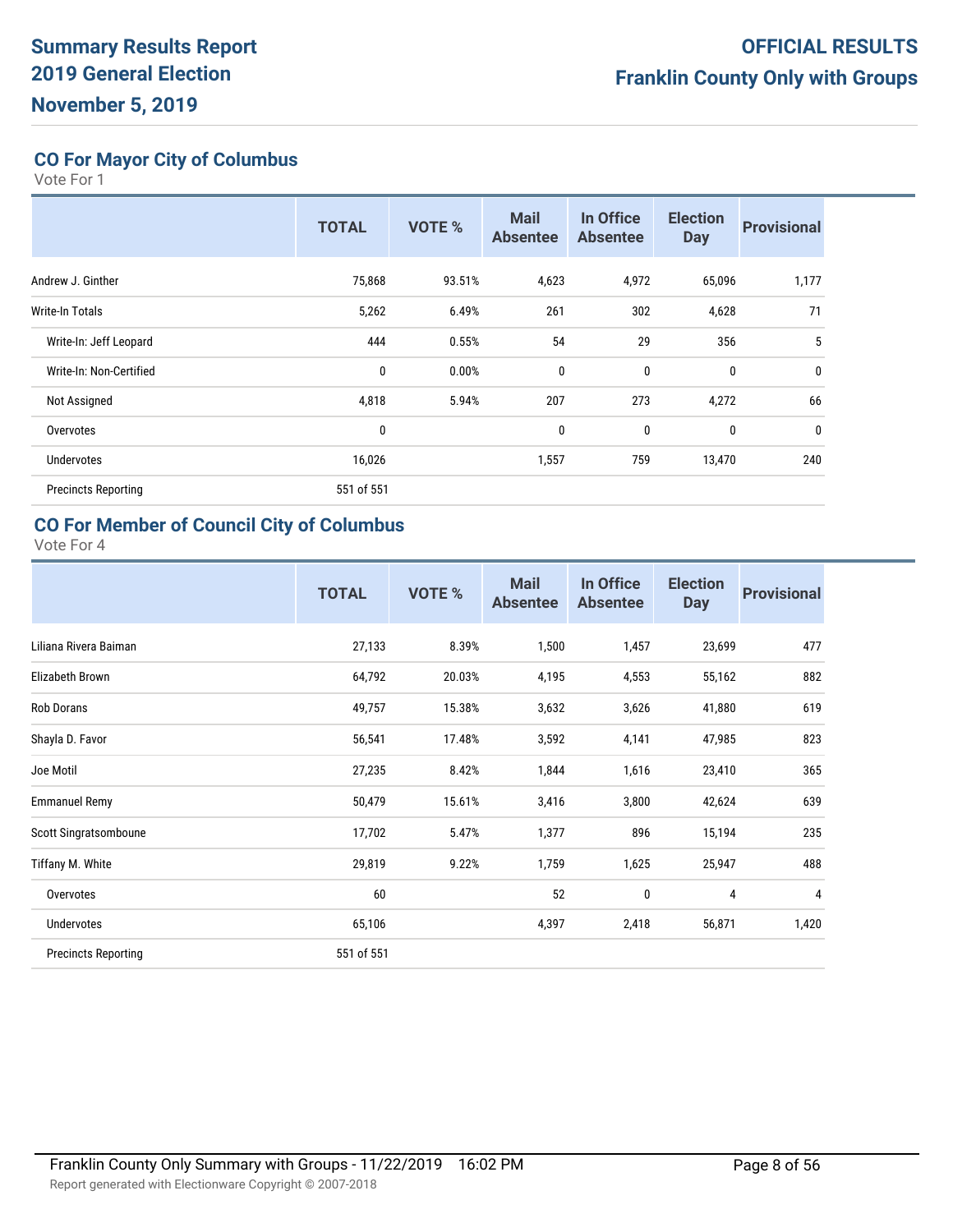# **DU For Member of Council at Large City of Dublin**

Vote For 3

|                              | <b>TOTAL</b> | <b>VOTE %</b> | <b>Mail</b><br><b>Absentee</b> | In Office<br><b>Absentee</b> | <b>Election</b><br><b>Day</b> | <b>Provisional</b> |
|------------------------------|--------------|---------------|--------------------------------|------------------------------|-------------------------------|--------------------|
| Sandi Allen                  | 2,657        | 16.43%        | 168                            | 83                           | 2,394                         | 12                 |
| Christina A. Alutto          | 3,889        | 24.06%        | 258                            | 89                           | 3,524                         | 18                 |
| <b>Chris Amorose Groomes</b> | 3,844        | 23.78%        | 280                            | 82                           | 3,465                         | 17                 |
| Andrew Keeler                | 3,326        | 20.57%        | 232                            | 70                           | 3,004                         | 20                 |
| Ajay Satyapriya              | 2,451        | 15.16%        | 130                            | 59                           | 2,254                         | 8                  |
| Overvotes                    | $\bf{0}$     |               | 0                              | 0                            | $\bf{0}$                      | 0                  |
| Undervotes                   | 2,928        |               | 225                            | 79                           | 2,612                         | 12                 |
| <b>Precincts Reporting</b>   | 30 of 30     |               |                                |                              |                               |                    |

#### **GN For Mayor City of Gahanna**

Vote For 1

|                            | <b>TOTAL</b> | <b>VOTE %</b> | <b>Mail</b><br><b>Absentee</b> | In Office<br><b>Absentee</b> | <b>Election</b><br><b>Day</b> | <b>Provisional</b> |
|----------------------------|--------------|---------------|--------------------------------|------------------------------|-------------------------------|--------------------|
| Laurie A. Jadwin           | 5,228        | 60.20%        | 363                            | 220                          | 4,617                         | 28                 |
| Ryan Jolley                | 3,457        | 39.80%        | 219                            | 182                          | 3,036                         | 20                 |
| Overvotes                  | 0            |               | 0                              | 0                            | 0                             | $\mathbf{0}$       |
| Undervotes                 | 182          |               | 23                             | 4                            | 153                           | 2                  |
| <b>Precincts Reporting</b> | 30 of 30     |               |                                |                              |                               |                    |

### **GN For City Attorney City of Gahanna**

| <b>TOTAL</b> | <b>VOTE %</b> | <b>Mail</b><br><b>Absentee</b> | In Office<br><b>Absentee</b> | <b>Election</b><br><b>Day</b> | <b>Provisional</b>         |
|--------------|---------------|--------------------------------|------------------------------|-------------------------------|----------------------------|
| 4,370        | 55.31%        | 327                            | 171                          |                               | 12                         |
| 3,531        | 44.69%        | 208                            | 189                          |                               | 26                         |
| 0            |               | $\mathbf{0}$                   | 0                            |                               | 0                          |
| 966          |               | 70                             | 46                           |                               | 12                         |
| 30 of 30     |               |                                |                              |                               |                            |
|              |               |                                |                              |                               | 3,860<br>3,108<br>0<br>838 |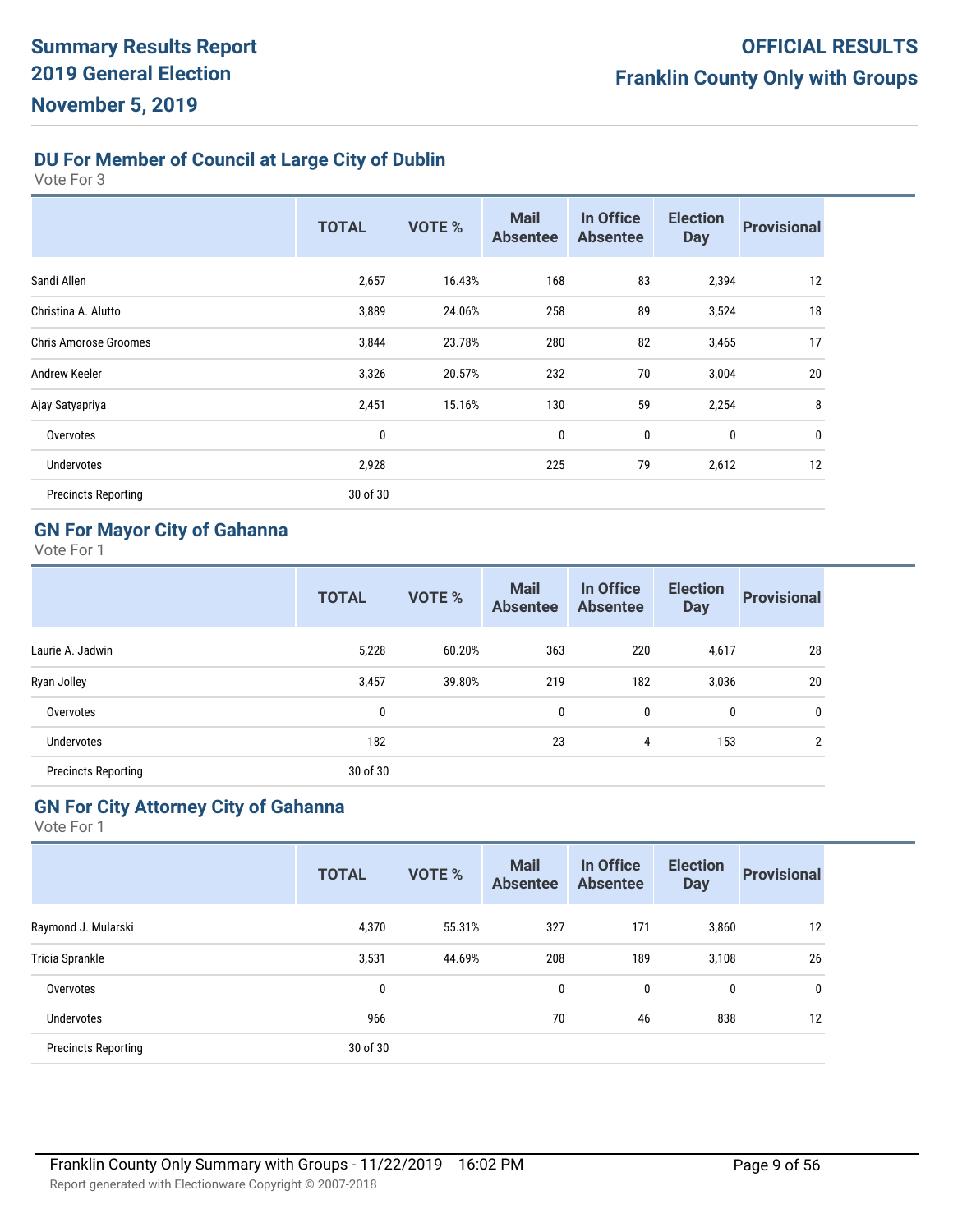# **GN For Member of Council at Large City of Gahanna**

Vote For 3

|                            | <b>TOTAL</b> | <b>VOTE %</b> | <b>Mail</b><br><b>Absentee</b> | In Office<br><b>Absentee</b> | <b>Election</b><br><b>Day</b> | <b>Provisional</b> |
|----------------------------|--------------|---------------|--------------------------------|------------------------------|-------------------------------|--------------------|
| Karen J. Angelou           | 4,742        | 21.67%        | 356                            | 185                          | 4,179                         | 22                 |
| <b>Merisa Bowers</b>       | 4,945        | 22.60%        | 338                            | 274                          | 4,301                         | 32                 |
| John M. Hicks              | 4,151        | 18.97%        | 264                            | 154                          | 3,721                         | 12                 |
| Mike Hroncich              | 3,276        | 14.97%        | 226                            | 193                          | 2,841                         | 16                 |
| Nancy R. McGregor          | 4,768        | 21.79%        | 349                            | 207                          | 4,200                         | 12                 |
| Overvotes                  | 3            |               | 3                              | $\mathbf{0}$                 | 0                             | $\mathbf 0$        |
| Undervotes                 | 4,716        |               | 279                            | 205                          | 4,176                         | 56                 |
| <b>Precincts Reporting</b> | 30 of 30     |               |                                |                              |                               |                    |

# **GV For Mayor City of Grandview**

Vote For 1

|                            | <b>TOTAL</b> | <b>VOTE %</b> | <b>Mail</b><br><b>Absentee</b> | In Office<br><b>Absentee</b> | <b>Election</b><br><b>Day</b> | <b>Provisional</b> |
|----------------------------|--------------|---------------|--------------------------------|------------------------------|-------------------------------|--------------------|
| Greta Kearns               | 1,583        | 69.86%        | 84                             | 75                           | 1,403                         | 21                 |
| Steven R. Reynolds         | 683          | 30.14%        | 33                             | 20                           | 625                           | 5                  |
| Overvotes                  | 0            |               | $\mathbf{0}$                   | 0                            | 0                             | 0                  |
| Undervotes                 | 29           |               | 5                              |                              | 23                            | 0                  |
| <b>Precincts Reporting</b> | 6 of 6       |               |                                |                              |                               |                    |

### **GV For Member of Council City of Grandview**

| <b>TOTAL</b> | <b>VOTE %</b> | <b>Mail</b><br><b>Absentee</b> | In Office<br><b>Absentee</b> | <b>Election</b><br><b>Day</b> | <b>Provisional</b> |
|--------------|---------------|--------------------------------|------------------------------|-------------------------------|--------------------|
| 1,434        | 32.68%        | 80                             | 61                           | 1,277                         | 16                 |
| 1,385        | 31.56%        | 70                             | 66                           | 1,233                         | 16                 |
| 1,569        | 35.76%        | 81                             | 77                           | 1,398                         | 13                 |
| 0            |               | 0                              | $\mathbf 0$                  | $\bf{0}$                      | 0                  |
| 2,497        |               | 135                            | 84                           | 2,245                         | 33                 |
| 6 of 6       |               |                                |                              |                               |                    |
|              |               |                                |                              |                               |                    |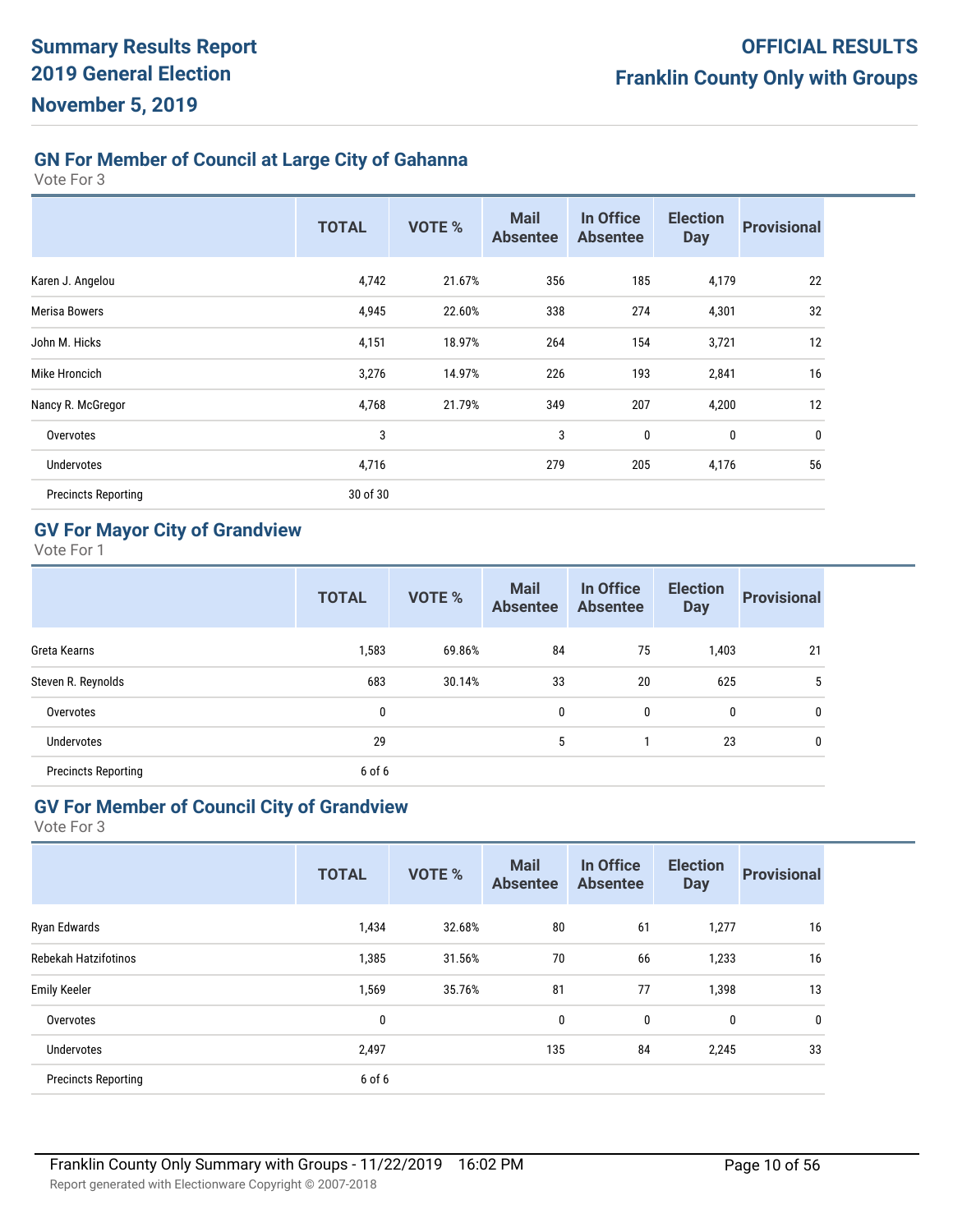**GC For Mayor City of Grove City**

Vote For 1

|                            | <b>TOTAL</b> | <b>VOTE %</b> | <b>Mail</b><br><b>Absentee</b> | In Office<br><b>Absentee</b> | <b>Election</b><br><b>Day</b> | <b>Provisional</b> |
|----------------------------|--------------|---------------|--------------------------------|------------------------------|-------------------------------|--------------------|
| Steven R. Robinette        | 3,828        | 47.76%        | 310                            | 54                           | 3,434                         | 30                 |
| Richard L. Stage           | 4,187        | 52.24%        | 400                            | 69                           | 3,682                         | 36                 |
| Overvotes                  | 0            |               | 0                              | 0                            | 0                             | 0                  |
| Undervotes                 | 137          |               | 26                             | 4                            | 102                           | 5                  |
| <b>Precincts Reporting</b> | 29 of 29     |               |                                |                              |                               |                    |

#### **GC For Member of Council at Large City of Grove City**

Vote For 1

|                            | <b>TOTAL</b> | <b>VOTE %</b> | <b>Mail</b><br><b>Absentee</b> | In Office<br><b>Absentee</b> | <b>Election</b><br><b>Day</b> | <b>Provisional</b> |
|----------------------------|--------------|---------------|--------------------------------|------------------------------|-------------------------------|--------------------|
| John Galasso               | 3,070        | 44.73%        | 307                            | 55                           | 2,683                         | 25                 |
| Aaron C. Schlabach         | 3,793        | 55.27%        | 340                            | 53                           | 3,370                         | 30                 |
| Overvotes                  | 0            |               | 0                              | 0                            | 0                             | 0                  |
| <b>Undervotes</b>          | 1,289        |               | 89                             | 19                           | 1,165                         | 16                 |
| <b>Precincts Reporting</b> | 29 of 29     |               |                                |                              |                               |                    |

#### **GC2 For Member of Council Grove City Ward 2**

|                            | <b>TOTAL</b> | <b>VOTE %</b> | <b>Mail</b><br><b>Absentee</b> | In Office<br><b>Absentee</b> | <b>Election</b><br><b>Day</b> | <b>Provisional</b> |
|----------------------------|--------------|---------------|--------------------------------|------------------------------|-------------------------------|--------------------|
| Melissa J. Anderson        | 752          | 36.95%        | 92                             | 15                           | 641                           | 4                  |
| Jeffrey E. Buskirk         | 474          | 23.29%        | 50                             | 5                            | 416                           | 3                  |
| Randy L. Holt              | 809          | 39.75%        | 99                             | 10                           | 696                           | 4                  |
| Overvotes                  | 1            |               | 1                              | 0                            | $\mathbf 0$                   | $\mathbf{0}$       |
| <b>Undervotes</b>          | 142          |               | 13                             | 3                            | 123                           | 3                  |
| <b>Precincts Reporting</b> | 7 of 7       |               |                                |                              |                               |                    |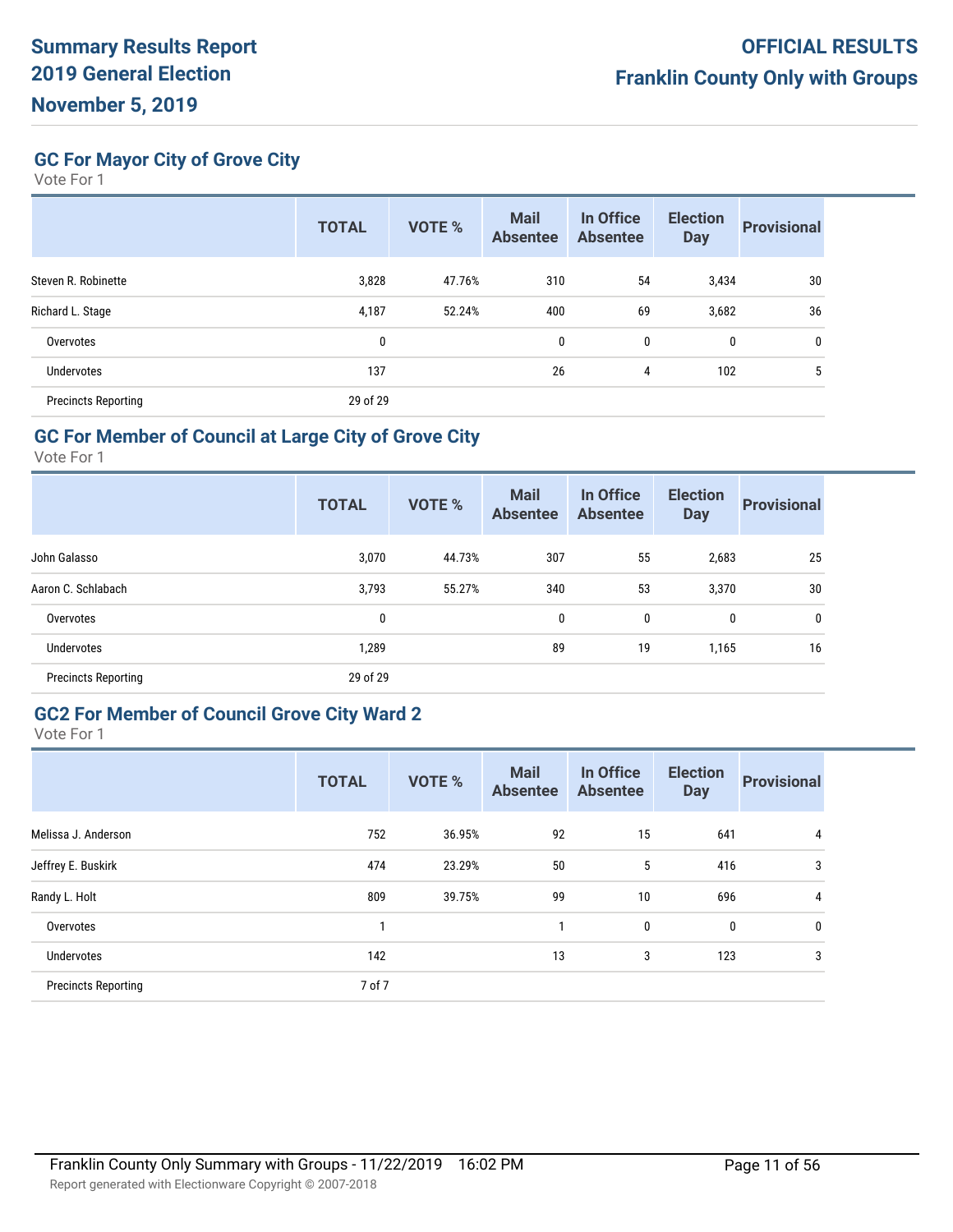**GC4 For Member of Council Grove City Ward 4**

Vote For 1

|                            | <b>TOTAL</b> | <b>VOTE %</b> | <b>Mail</b><br><b>Absentee</b> | In Office<br><b>Absentee</b> | <b>Election</b><br><b>Day</b> | <b>Provisional</b> |
|----------------------------|--------------|---------------|--------------------------------|------------------------------|-------------------------------|--------------------|
| R. Roby Schottke           | 1,402        | 100.00%       | 153                            | 32                           | 1,203                         | 14                 |
| Overvotes                  | 0            |               | 0                              | 0                            | 0                             | 0                  |
| <b>Undervotes</b>          | 374          |               | 39                             | 9                            | 325                           |                    |
| <b>Precincts Reporting</b> | 7 of 7       |               |                                |                              |                               |                    |

# **GP For Mayor City of Groveport**

Vote For 1

|                            | <b>TOTAL</b> | VOTE % | <b>Mail</b><br><b>Absentee</b> | In Office<br><b>Absentee</b> | <b>Election</b><br><b>Day</b> | <b>Provisional</b> |
|----------------------------|--------------|--------|--------------------------------|------------------------------|-------------------------------|--------------------|
| John J. Pritchard          | 686          | 46.23% | 61                             | 15                           | 606                           | 4                  |
| Lance M. Westcamp          | 798          | 53.77% | 79                             | 14                           | 698                           |                    |
| Overvotes                  | 0            |        | 0                              | 0                            | $\mathbf 0$                   | 0                  |
| Undervotes                 | 38           |        | 5                              | 3                            | 30                            | 0                  |
| <b>Precincts Reporting</b> | 5 of 5       |        |                                |                              |                               |                    |
|                            |              |        |                                |                              |                               |                    |

# **GP For Member of Council City of Groveport**

|                            | <b>TOTAL</b> | <b>VOTE %</b> | <b>Mail</b><br><b>Absentee</b> | In Office<br><b>Absentee</b> | <b>Election</b><br><b>Day</b> | <b>Provisional</b> |
|----------------------------|--------------|---------------|--------------------------------|------------------------------|-------------------------------|--------------------|
| Shawn M. Cleary            | 989          | 42.14%        | 100                            | 16                           | 864                           | 9                  |
| Jack Rupp, Jr.             | 569          | 24.24%        | 59                             | 6                            | 503                           |                    |
| Jean Ann Hilbert           | 789          | 33.62%        | 72                             | 20                           | 691                           | 6                  |
| Overvotes                  | 0            |               | $\mathbf{0}$                   | 0                            | 0                             | 0                  |
| Undervotes                 | 697          |               | 59                             | 22                           | 610                           | 6                  |
| <b>Precincts Reporting</b> | 5 of 5       |               |                                |                              |                               |                    |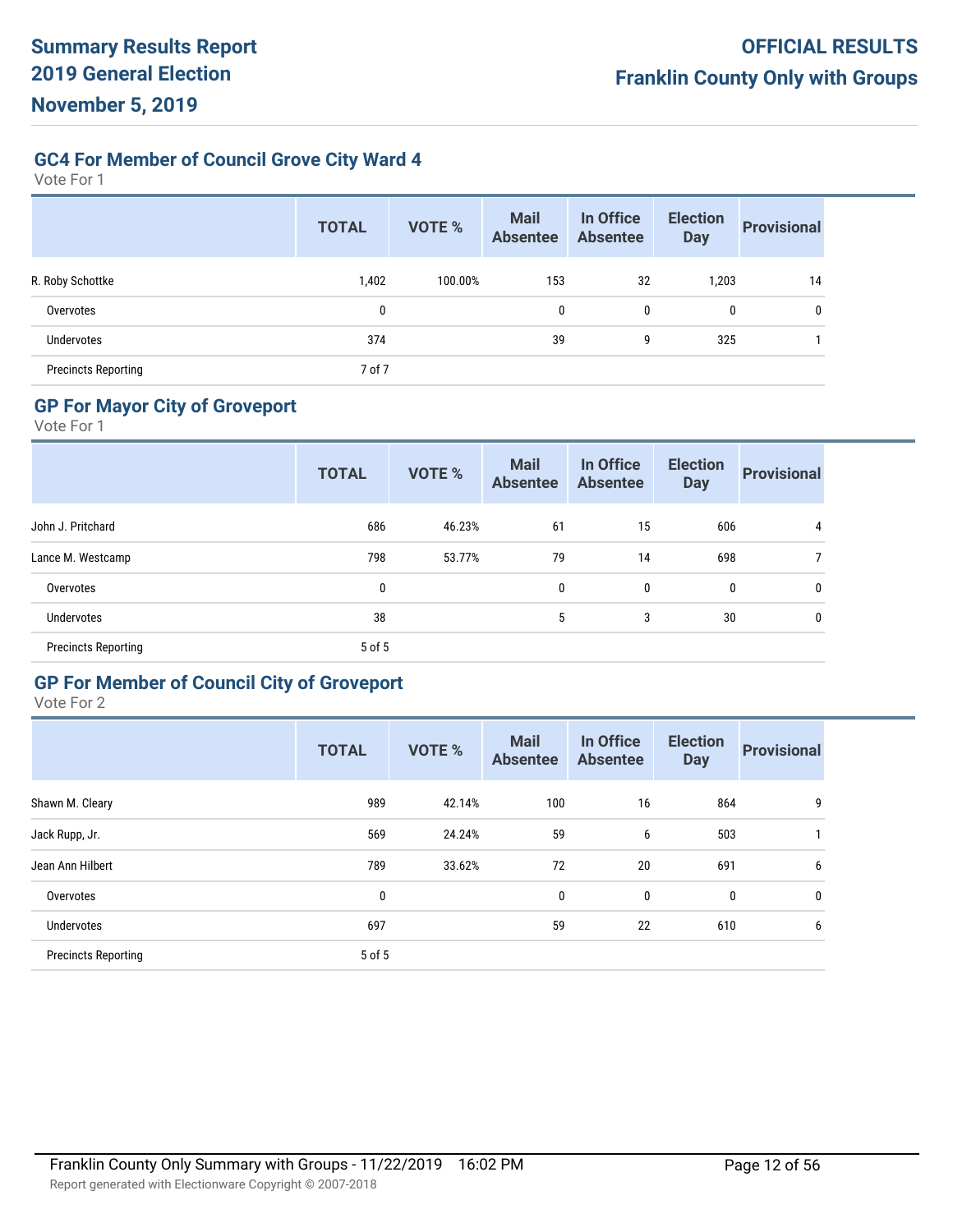**NA For Mayor City of New Albany**

Vote For 1

|                            | <b>TOTAL</b> | <b>VOTE %</b> | <b>Mail</b><br><b>Absentee</b> | In Office<br><b>Absentee</b> | <b>Election</b><br><b>Day</b> | <b>Provisional</b> |
|----------------------------|--------------|---------------|--------------------------------|------------------------------|-------------------------------|--------------------|
| Sloan Spalding             | 928          | 100.00%       | 73                             | 20                           | 830                           | 5                  |
| Overvotes                  | 0            |               | 0                              | 0                            | 0                             | 0                  |
| Undervotes                 | 177          |               | 10                             | 4                            | 161                           | ↑                  |
| <b>Precincts Reporting</b> | 8 of 8       |               |                                |                              |                               |                    |

#### **NA For Member of Council City of New Albany**

Vote For 2

|                            | <b>TOTAL</b> | <b>VOTE %</b> | <b>Mail</b><br><b>Absentee</b> | In Office<br><b>Absentee</b> | <b>Election</b><br><b>Day</b> | <b>Provisional</b> |
|----------------------------|--------------|---------------|--------------------------------|------------------------------|-------------------------------|--------------------|
| <b>Marlene Brisk</b>       | 788          | 52.05%        | 51                             | 20                           | 711                           | 6                  |
| <b>Michael Durik</b>       | 726          | 47.95%        | 56                             | 16                           | 652                           | $\overline{2}$     |
| Overvotes                  | 0            |               | 0                              | 0                            | 0                             | 0                  |
| <b>Undervotes</b>          | 696          |               | 59                             | 12                           | 619                           | 6                  |
| <b>Precincts Reporting</b> | 8 of 8       |               |                                |                              |                               |                    |
|                            |              |               |                                |                              |                               |                    |

#### **NA For Member of Council (UTE 12/31/2021) City of New Albany**

Vote For 1

|                            | <b>TOTAL</b> | <b>VOTE %</b> | <b>Mail</b><br><b>Absentee</b> | In Office<br><b>Absentee</b> | <b>Election</b><br><b>Day</b> | <b>Provisional</b> |
|----------------------------|--------------|---------------|--------------------------------|------------------------------|-------------------------------|--------------------|
| Kasey Kist                 | 854          | 100.00%       | 63                             | 17                           | 769                           | 5                  |
| Overvotes                  | 0            |               | 0                              | 0                            | 0                             | 0                  |
| <b>Undervotes</b>          | 251          |               | 20                             |                              | 222                           | ŋ                  |
| <b>Precincts Reporting</b> | 8 of 8       |               |                                |                              |                               |                    |

# **PI For Mayor City of Pickerington**

|                            | <b>TOTAL</b> | <b>VOTE %</b> | <b>Mail</b><br><b>Absentee</b> | In Office<br><b>Absentee</b> | <b>Election</b><br><b>Day</b> | <b>Provisional</b> |
|----------------------------|--------------|---------------|--------------------------------|------------------------------|-------------------------------|--------------------|
| Lee Gray                   | 9            | 100.00%       |                                | 0                            | 8                             | 0                  |
| Overvotes                  | 0            |               | 0                              | 0                            | 0                             | 0                  |
| <b>Undervotes</b>          |              |               | $\mathbf{0}$                   | $\mathbf{0}$                 |                               | 0                  |
| <b>Precincts Reporting</b> | 1 of 1       |               |                                |                              |                               |                    |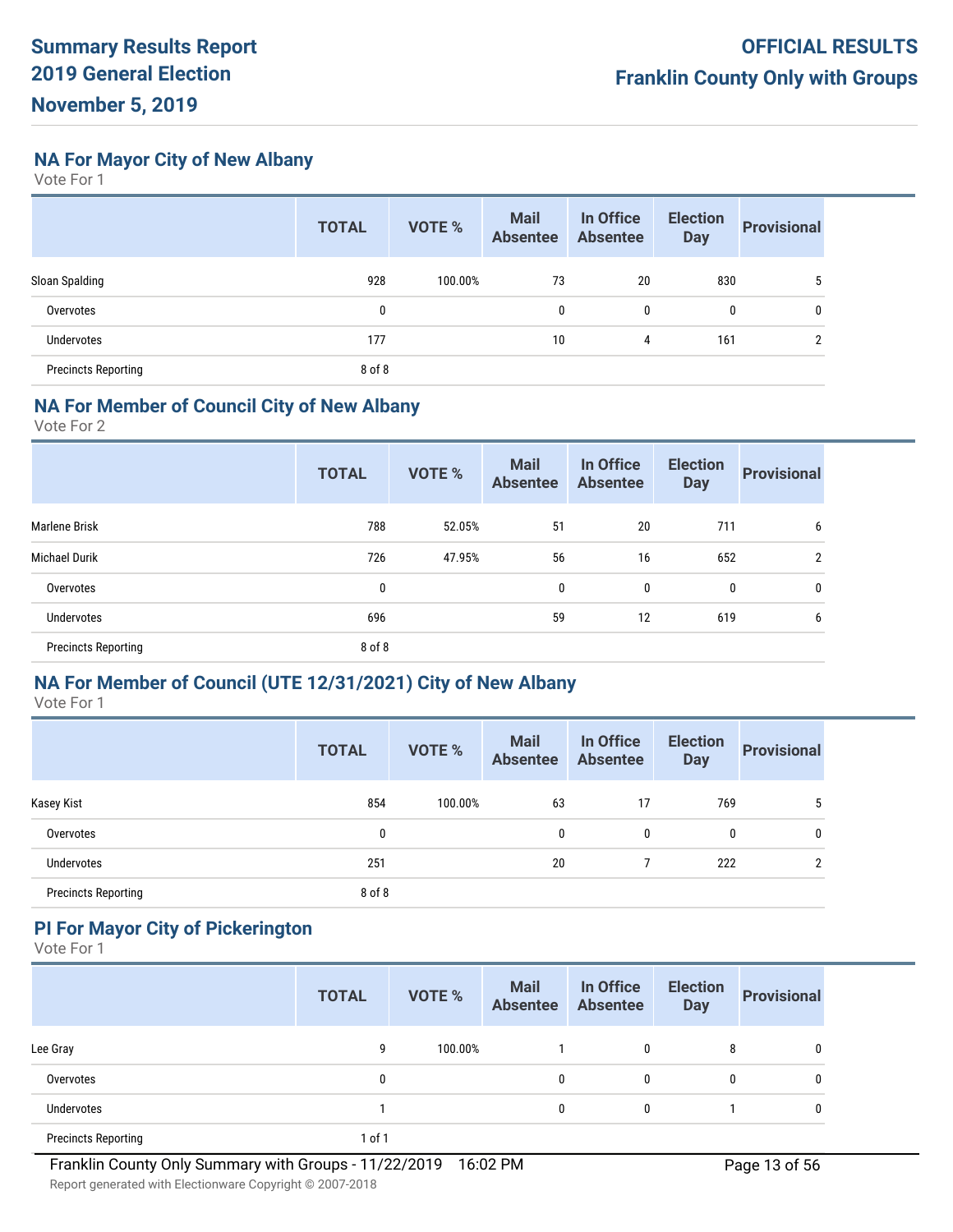# **PI For Member of Council at Large City of Pickerington**

Vote For 3

|                            | <b>TOTAL</b> | <b>VOTE %</b> | <b>Mail</b><br><b>Absentee</b> | In Office<br><b>Absentee</b> | <b>Election</b><br><b>Day</b> | <b>Provisional</b> |
|----------------------------|--------------|---------------|--------------------------------|------------------------------|-------------------------------|--------------------|
| Nick Derksen               | 4            | 16.67%        | 0                              | $\bf{0}$                     | 4                             | 0                  |
| <b>Crystal Hicks</b>       | 4            | 16.67%        |                                | $\pmb{0}$                    | 3                             | 0                  |
| Kevin Kemper               | 5            | 20.83%        | 0                              | 0                            | 5                             | 0                  |
| William R. Reed            | 3            | 12.50%        |                                | 0                            | $\overline{2}$                | 0                  |
| Brian Wisniewski           | 8            | 33.33%        |                                | 0                            | 7                             | 0                  |
| Overvotes                  | 0            |               | 0                              | 0                            | $\mathbf 0$                   |                    |
| Undervotes                 | 6            |               | 0                              | 0                            | 6                             | 0                  |
| <b>Precincts Reporting</b> | 1 of 1       |               |                                |                              |                               |                    |

# **PI For Member of Council at Large (UTE 12/31/21) City of Pickerington**

Vote For 1

|                            | <b>TOTAL</b>   | VOTE %  | <b>Mail</b><br>Absentee | In Office<br><b>Absentee</b> | <b>Election</b><br><b>Day</b> | <b>Provisional</b> |
|----------------------------|----------------|---------|-------------------------|------------------------------|-------------------------------|--------------------|
| Jaclyn Rohaly              | 8              | 100.00% |                         | 0                            |                               | 0                  |
| Overvotes                  | 0              |         | 0                       | 0                            | 0                             | 0                  |
| Undervotes                 | $\overline{2}$ |         | 0                       | 0                            |                               | 0                  |
| <b>Precincts Reporting</b> | 1 of 1         |         |                         |                              |                               |                    |

# **UA For Member of Council City of Upper Arlington**

|                            | <b>TOTAL</b> | <b>VOTE %</b> | <b>Mail</b><br><b>Absentee</b> | In Office<br><b>Absentee</b> | <b>Election</b><br><b>Day</b> | <b>Provisional</b> |
|----------------------------|--------------|---------------|--------------------------------|------------------------------|-------------------------------|--------------------|
| Michaela Burriss           | 4,861        | 20.78%        | 303                            | 151                          | 4,384                         | 23                 |
| Carolyn T. Casper          | 3,774        | 16.14%        | 222                            | 139                          | 3,396                         | 17                 |
| Brendan T. King            | 4,668        | 19.96%        | 288                            | 89                           | 4,257                         | 34                 |
| John J. Kulewicz           | 5,701        | 24.37%        | 358                            | 163                          | 5,154                         | 26                 |
| Angela M. Lanctot          | 4,385        | 18.75%        | 254                            | 88                           | 4,014                         | 29                 |
| Overvotes                  | 6            |               | 6                              | 0                            | 0                             | 0                  |
| <b>Undervotes</b>          | 5,273        |               | 375                            | 114                          | 4,742                         | 42                 |
| <b>Precincts Reporting</b> | 31 of 31     |               |                                |                              |                               |                    |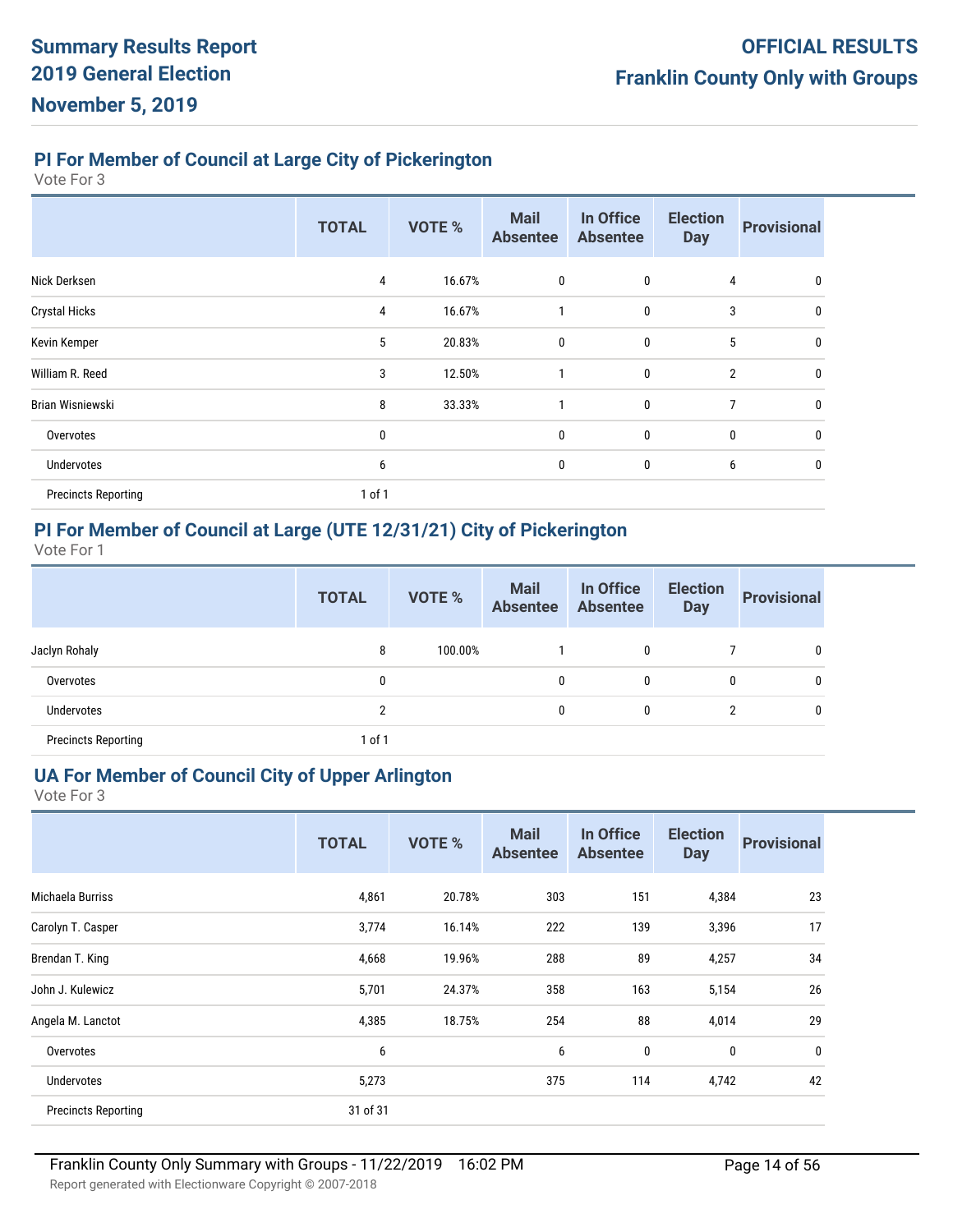# **WE For Member of Council City of Westerville**

Vote For 3

|                            | <b>TOTAL</b> | <b>VOTE %</b> | <b>Mail</b><br><b>Absentee</b> | In Office<br><b>Absentee</b> | <b>Election</b><br><b>Day</b> | <b>Provisional</b> |
|----------------------------|--------------|---------------|--------------------------------|------------------------------|-------------------------------|--------------------|
| Diana Conley               | 4,349        | 21.48%        | 312                            | 144                          | 3,863                         | 30                 |
| Doug Rankin                | 2,442        | 12.06%        | 153                            | 96                           | 2,178                         | 15                 |
| <b>Craig Treneff</b>       | 5,138        | 25.37%        | 374                            | 254                          | 4,490                         | 20                 |
| Aileen Wagner              | 4,026        | 19.88%        | 236                            | 197                          | 3,572                         | 21                 |
| Kenneth L. Wright          | 4,295        | 21.21%        | 286                            | 243                          | 3,739                         | 27                 |
| Overvotes                  | 3            |               | 3                              | 0                            | $\bf{0}$                      | $\bf{0}$           |
| <b>Undervotes</b>          | 7,446        |               | 412                            | 182                          | 6,764                         | 88                 |
| <b>Precincts Reporting</b> | 26 of 26     |               |                                |                              |                               |                    |

#### **WH For Mayor City of Whitehall**

Vote For 1

|                            | <b>TOTAL</b> | <b>VOTE %</b> | <b>Mail</b><br><b>Absentee</b> | In Office<br><b>Absentee</b> | <b>Election</b><br><b>Day</b> | <b>Provisional</b> |
|----------------------------|--------------|---------------|--------------------------------|------------------------------|-------------------------------|--------------------|
| Kim Maggard                | 1,435        | 100.00%       | 131                            | 41                           | 1,234                         | 29                 |
| Overvotes                  | 0            |               | 0                              | 0                            | 0                             | 0                  |
| <b>Undervotes</b>          | 304          |               | 22                             | 6                            | 268                           | 8                  |
| <b>Precincts Reporting</b> | 11 of 11     |               |                                |                              |                               |                    |

#### **WH For Treasurer**

|                            | <b>TOTAL</b> | <b>VOTE %</b> | <b>Mail</b><br><b>Absentee</b> | In Office<br><b>Absentee</b> | <b>Election</b><br><b>Day</b> | <b>Provisional</b> |
|----------------------------|--------------|---------------|--------------------------------|------------------------------|-------------------------------|--------------------|
| <b>Steve Quincel</b>       | 1,399        | 100.00%       | 120                            | 41                           | 1,209                         | 29                 |
| Overvotes                  | 0            |               | 0                              | 0                            | 0                             | 0                  |
| Undervotes                 | 340          |               | 33                             | 6                            | 293                           | 8                  |
| <b>Precincts Reporting</b> | 11 of 11     |               |                                |                              |                               |                    |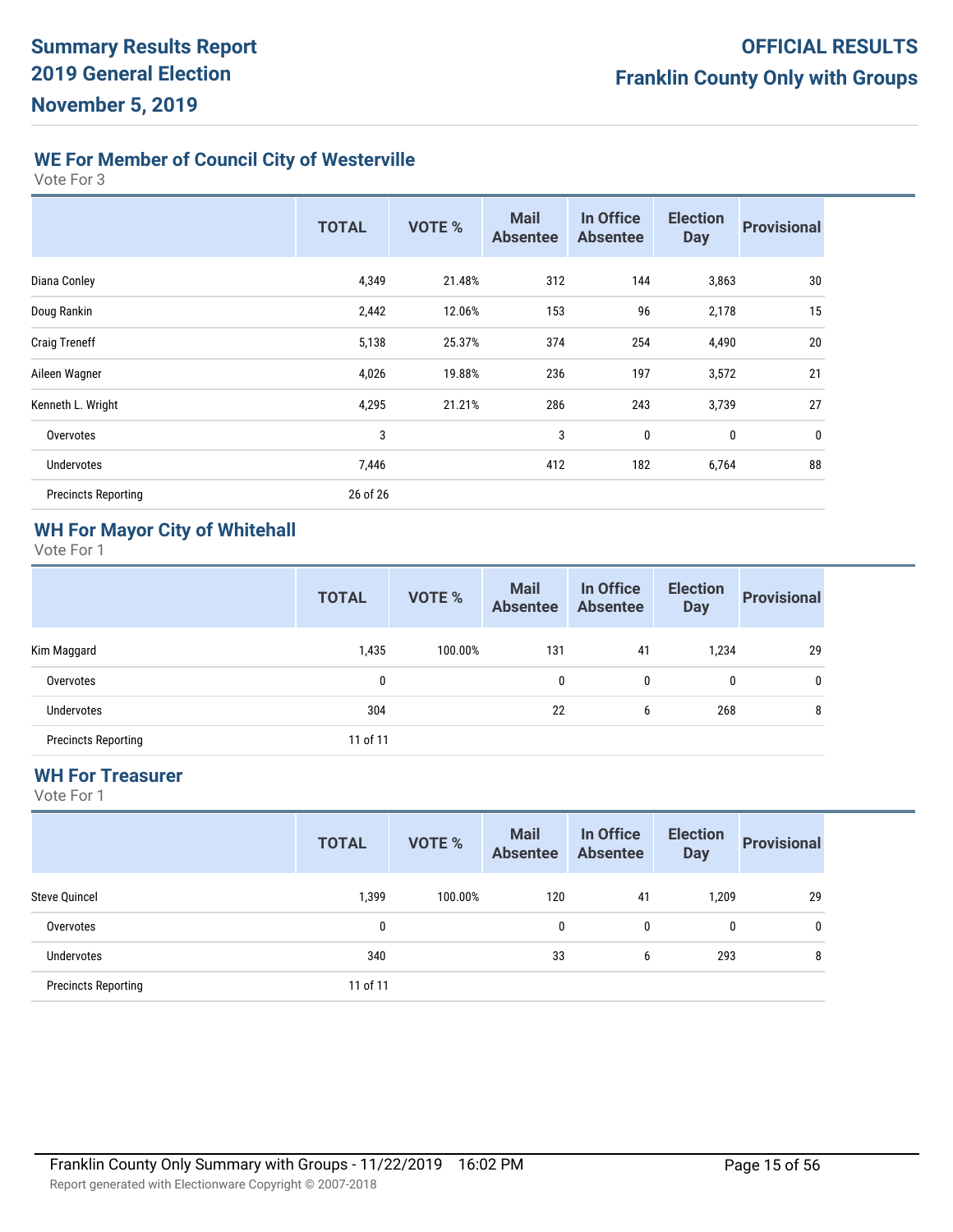# **WH For City Attorney**

Vote For 1

|                            | <b>TOTAL</b> | <b>VOTE %</b> | <b>Mail</b><br><b>Absentee</b> | In Office<br><b>Absentee</b> | <b>Election</b><br><b>Day</b> | <b>Provisional</b> |
|----------------------------|--------------|---------------|--------------------------------|------------------------------|-------------------------------|--------------------|
| Michael T. Bivens          | 1,442        | 100.00%       | 120                            | 43                           | 1,244                         | 35                 |
| Overvotes                  | 0            |               | 0                              | 0                            | 0                             | 0                  |
| <b>Undervotes</b>          | 297          |               | 33                             | 4                            | 258                           | C                  |
| <b>Precincts Reporting</b> | 11 of 11     |               |                                |                              |                               |                    |

# **WH For Pres. of Council**

Vote For 1

|                            | <b>TOTAL</b> | VOTE %  | <b>Mail</b><br>Absentee Absentee | In Office | <b>Election</b><br><b>Day</b> | <b>Provisional</b> |
|----------------------------|--------------|---------|----------------------------------|-----------|-------------------------------|--------------------|
| <b>Tom Potter</b>          | 1,320        | 100.00% | 117                              | 34        | 1,141                         | 28                 |
| Overvotes                  | 0            |         | 0                                | 0         | $\mathbf{0}$                  | 0                  |
| Undervotes                 | 419          |         | 36                               | 13        | 361                           | g                  |
| <b>Precincts Reporting</b> | 11 of 11     |         |                                  |           |                               |                    |

#### **WH For Member of Council at Large City of Whitehall**

|                            | <b>TOTAL</b> | <b>VOTE %</b> | <b>Mail</b><br><b>Absentee</b> | In Office<br><b>Absentee</b> | <b>Election</b><br><b>Day</b> | <b>Provisional</b> |
|----------------------------|--------------|---------------|--------------------------------|------------------------------|-------------------------------|--------------------|
| <b>Bob Bailey</b>          | 967          | 23.58%        | 92                             | 29                           | 833                           | 13                 |
| <b>Karen Conison</b>       | 1,252        | 30.53%        | 121                            | 35                           | 1,074                         | 22                 |
| <b>Gerald Dixon</b>        | 806          | 19.65%        | 54                             | 21                           | 710                           | 21                 |
| <b>Wes Kantor</b>          | 1,076        | 26.24%        | 97                             | 24                           | 937                           | 18                 |
| Overvotes                  | 0            |               | $\mathbf 0$                    | 0                            | 0                             | $\mathbf 0$        |
| Undervotes                 | 1,116        |               | 95                             | 32                           | 952                           | 37                 |
| <b>Precincts Reporting</b> | 11 of 11     |               |                                |                              |                               |                    |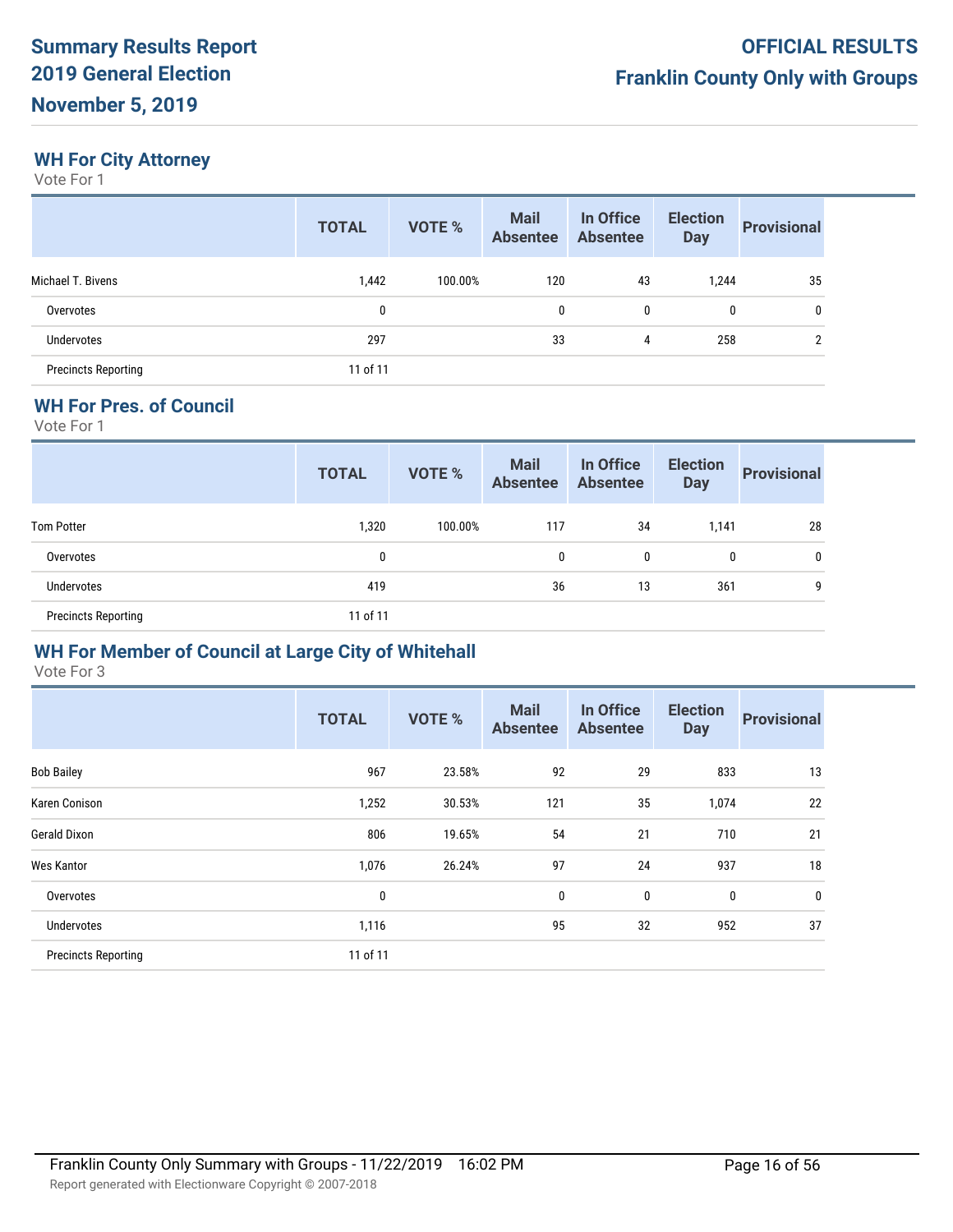# **WO For Member of Council City of Worthington**

Vote For 3

|                            | <b>TOTAL</b> | <b>VOTE %</b> | <b>Mail</b><br><b>Absentee</b> | In Office<br><b>Absentee</b> | <b>Election</b><br><b>Day</b> | <b>Provisional</b> |
|----------------------------|--------------|---------------|--------------------------------|------------------------------|-------------------------------|--------------------|
| <b>Candy Brooks</b>        | 573          | 3.97%         | 42                             | 34                           | 494                           | 3                  |
| Peter Bucher               | 1,613        | 11.17%        | 85                             | 160                          | 1,363                         | 5                  |
| Paul Dorothy               | 399          | 2.76%         | 20                             | 16                           | 362                           | $\mathbf{1}$       |
| Michael D. Farley          | 1,006        | 6.97%         | ${\bf 80}$                     | 48                           | 877                           | 1                  |
| Doug Foust                 | 1,496        | 10.36%        | 92                             | 91                           | 1,309                         | 4                  |
| <b>Barton Hacker</b>       | 548          | 3.80%         | 22                             | 58                           | 468                           | 0                  |
| Seth Kraut                 | 1,496        | 10.36%        | 59                             | 162                          | 1,268                         | $\overline{7}$     |
| <b>Bonnie Michael</b>      | 1,730        | 11.98%        | 123                            | 154                          | 1,447                         | 6                  |
| <b>Eddie Pauline</b>       | 1,419        | 9.83%         | 96                             | 91                           | 1,225                         | 7                  |
| Jennifer Rhoads            | 1,327        | 9.19%         | 79                             | 52                           | 1,194                         | $\overline{2}$     |
| Doug Smith                 | 1,497        | 10.37%        | 84                             | 85                           | 1,323                         | $\mathbf 5$        |
| Michael Troper             | 256          | 1.77%         | 16                             | 13                           | 227                           | 0                  |
| Karen Filina Wilson        | 1,080        | 7.48%         | 51                             | 68                           | 957                           | 4                  |
| Overvotes                  | $\pmb{0}$    |               | 0                              | $\pmb{0}$                    | 0                             | 0                  |
| Undervotes                 | 1,085        |               | 57                             | 78                           | 938                           | 12                 |
| <b>Precincts Reporting</b> | 15 of 15     |               |                                |                              |                               |                    |

#### **BR For Mayor Village of Brice**

|                            | <b>TOTAL</b> | <b>VOTE %</b> | <b>Mail</b><br><b>Absentee</b> | In Office<br><b>Absentee</b> | <b>Election</b><br><b>Day</b> | <b>Provisional</b> |
|----------------------------|--------------|---------------|--------------------------------|------------------------------|-------------------------------|--------------------|
| Write-In Totals            | 13           | 100.00%       | 0                              | $\mathbf{0}$                 | 13                            | 0                  |
| Write-In: John Mathys      | 7            | 53.85%        | $\mathbf 0$                    | $\mathbf{0}$                 | 7                             | $\mathbf{0}$       |
| Write-In: Non-Certified    | 0            | 0.00%         | $\mathbf 0$                    | $\mathbf 0$                  | $\bf{0}$                      | 0                  |
| Not Assigned               | 6            | 46.15%        | $\boldsymbol{0}$               | $\mathbf 0$                  | 6                             | 0                  |
| Overvotes                  | 0            |               | 0                              | $\mathbf 0$                  | $\bf{0}$                      | 0                  |
| Undervotes                 | 9            |               |                                | $\mathbf 0$                  | 8                             | 0                  |
| <b>Precincts Reporting</b> | 1 of 1       |               |                                |                              |                               |                    |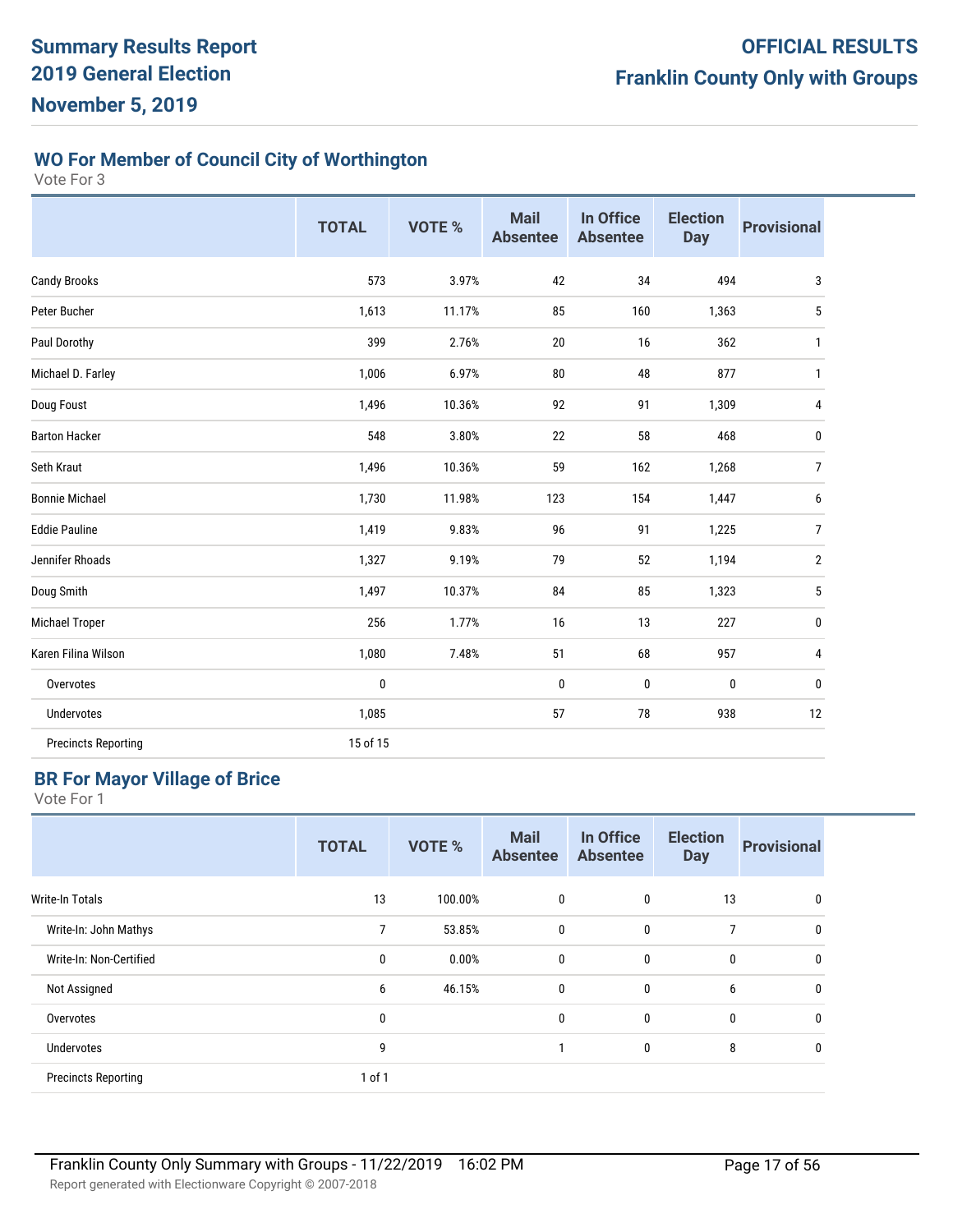**BR For Member of Council Village of Brice**

Vote For 2

|                            | <b>TOTAL</b> | <b>VOTE %</b> | <b>Mail</b><br><b>Absentee</b> | In Office<br><b>Absentee</b> | <b>Election</b><br><b>Day</b> | <b>Provisional</b> |
|----------------------------|--------------|---------------|--------------------------------|------------------------------|-------------------------------|--------------------|
| No Valid Petition Filed    | 0            |               | 0                              | 0                            | $\mathbf{0}$                  | 0                  |
| Overvotes                  | 0            |               | 0                              | 0                            | 0                             | 0                  |
| <b>Undervotes</b>          | 44           |               | $\overline{2}$                 | 0                            | 42                            |                    |
| <b>Precincts Reporting</b> | $1$ of $1$   |               |                                |                              |                               |                    |

# **HB For Mayor Village of Harrisburg**

Vote For 1

|                            | <b>TOTAL</b> | <b>VOTE %</b> | <b>Mail</b><br>Absentee | In Office<br><b>Absentee</b> | <b>Election</b><br><b>Day</b> | <b>Provisional</b> |
|----------------------------|--------------|---------------|-------------------------|------------------------------|-------------------------------|--------------------|
| Michael A. Lytle           | 36           | 100.00%       |                         | 0                            | 35                            | 0                  |
| Overvotes                  | 0            |               | 0                       | $\mathbf{0}$                 | 0                             | $\mathbf{0}$       |
| Undervotes                 | b            |               |                         | 0                            | 5                             | $\mathbf{0}$       |
| <b>Precincts Reporting</b> | $2$ of $2$   |               |                         |                              |                               |                    |

#### **HB For Member of Council Village of Harrisburg**

|                            | <b>TOTAL</b> | <b>VOTE %</b> | <b>Mail</b><br><b>Absentee</b> | In Office<br><b>Absentee</b> | <b>Election</b><br><b>Day</b> | <b>Provisional</b> |
|----------------------------|--------------|---------------|--------------------------------|------------------------------|-------------------------------|--------------------|
| No Valid Petition Filed    | 0            |               |                                | 0                            | 0                             | 0                  |
| Overvotes                  | 0            |               | $\mathbf{0}$                   | 0                            | 0                             | 0                  |
| <b>Undervotes</b>          | 84           |               | 4                              | 0                            | 80                            | 0                  |
| <b>Precincts Reporting</b> | $2$ of $2$   |               |                                |                              |                               |                    |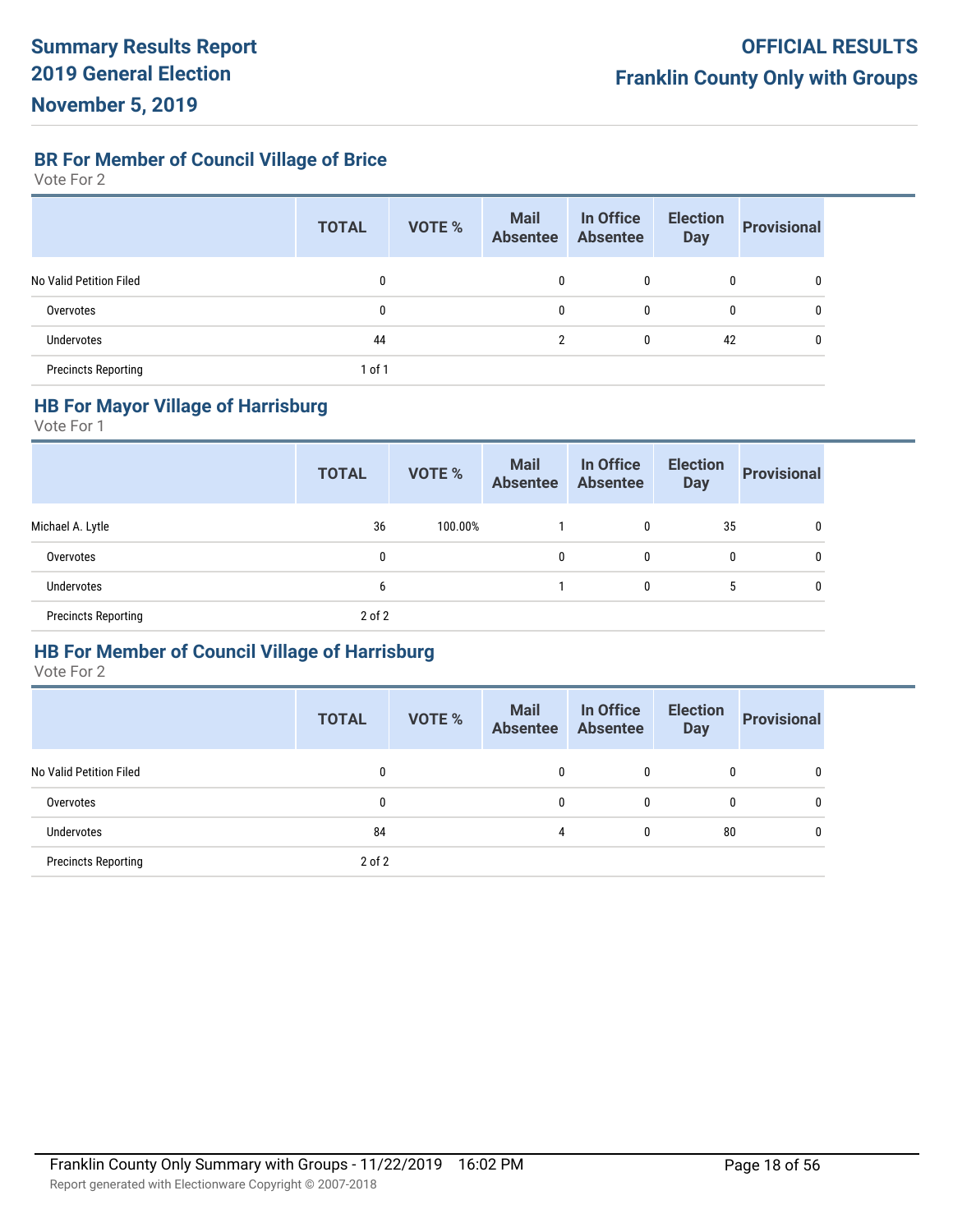**LI UTE - For Mayor Village of Lithopolis**

Vote For 1

|                                | <b>TOTAL</b> | <b>VOTE %</b> | <b>Mail</b><br><b>Absentee</b> | In Office<br><b>Absentee</b> | <b>Election</b><br><b>Day</b> | <b>Provisional</b> |
|--------------------------------|--------------|---------------|--------------------------------|------------------------------|-------------------------------|--------------------|
| Eric P. Sandine                | 10           | 71.43%        | 0                              | 0                            | 10                            | 0                  |
| Write-In Totals                | 4            | 28.57%        | 0                              | 0                            | 4                             | 0                  |
| Write-In: John W. Stertzer Sr. | 4            | 28.57%        | $\mathbf{0}$                   | 0                            | 4                             | 0                  |
| Write-In: Non-Certified        | 0            | 0.00%         | 0                              | 0                            | $\bf{0}$                      | 0                  |
| Not Assigned                   | 0            | 0.00%         | 0                              | 0                            | $\bf{0}$                      | 0                  |
| Overvotes                      | 0            |               | 0                              | 0                            | $\bf{0}$                      | 0                  |
| Undervotes                     | 0            |               | 0                              | 0                            | 0                             | 0                  |
| <b>Precincts Reporting</b>     | 1 of 1       |               |                                |                              |                               |                    |

# **LI For Member of Council Village of Lithopolis**

Vote For 2

|                            | <b>TOTAL</b> | <b>VOTE %</b> | <b>Mail</b><br><b>Absentee</b> | In Office<br><b>Absentee</b> | <b>Election</b><br><b>Day</b> | <b>Provisional</b> |
|----------------------------|--------------|---------------|--------------------------------|------------------------------|-------------------------------|--------------------|
| Amy S. Brown               | 10           | 100.00%       | 0                              | 0                            | 10                            | 0                  |
| <b>Write-In Totals</b>     | 0            | 0.00%         | $\boldsymbol{0}$               | $\bf{0}$                     | $\mathbf 0$                   | 0                  |
| Write-In: Non-Certified    | $\mathbf{0}$ | 0.00%         | 0                              | $\mathbf 0$                  | $\mathbf 0$                   | 0                  |
| Write-In: Amber Daniels    | 0            | 0.00%         | 0                              | $\mathbf 0$                  | $\mathbf 0$                   | 0                  |
| Not Assigned               | $\mathbf{0}$ | 0.00%         | 0                              | $\mathbf 0$                  | $\mathbf{0}$                  | 0                  |
| Overvotes                  | $\mathbf{0}$ |               | 0                              | $\mathbf 0$                  | $\mathbf 0$                   | $\mathbf 0$        |
| Undervotes                 | 18           |               | 0                              | $\mathbf 0$                  | 18                            | $\mathbf{0}$       |
| <b>Precincts Reporting</b> | 1 of 1       |               |                                |                              |                               |                    |

# **LK For Mayor Village of Lockbourne**

|                            | <b>TOTAL</b> | <b>VOTE %</b> | <b>Mail</b><br><b>Absentee</b> | In Office<br><b>Absentee</b> | <b>Election</b><br><b>Day</b> | <b>Provisional</b> |
|----------------------------|--------------|---------------|--------------------------------|------------------------------|-------------------------------|--------------------|
| <b>Christie Ward</b>       | 14           | 100.00%       |                                | 0                            | 13                            | 0                  |
| Overvotes                  | 0            |               | 0                              | 0                            | 0                             | 0                  |
| Undervotes                 | 4            |               | 0                              | 0                            | 4                             | 0                  |
| <b>Precincts Reporting</b> | 1 of 1       |               |                                |                              |                               |                    |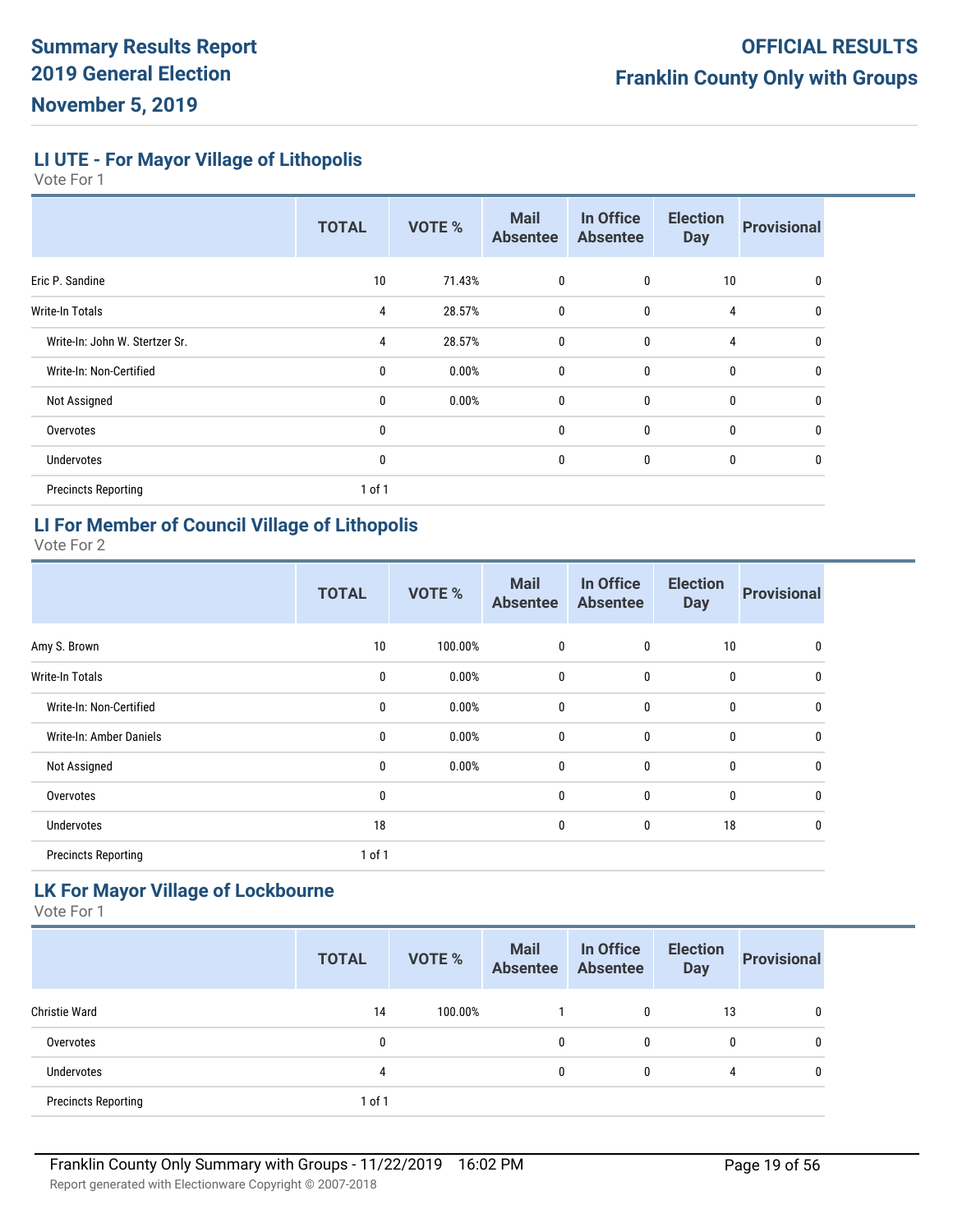# **LK For Member of Council Village of Lockbourne**

Vote For 2

|                            | <b>TOTAL</b> | <b>VOTE %</b> | <b>Mail</b><br><b>Absentee</b> | In Office<br><b>Absentee</b> | <b>Election</b><br><b>Day</b> | <b>Provisional</b> |
|----------------------------|--------------|---------------|--------------------------------|------------------------------|-------------------------------|--------------------|
| Susan E. Grandstaff        | 13           | 68.42%        | 0                              | 0                            | 13                            | 0                  |
| <b>Brittany Trout</b>      | 6            | 31.58%        | 0                              | $\mathbf 0$                  | 6                             | 0                  |
| Overvotes                  | 0            |               | 0                              | 0                            | $\mathbf{0}$                  | 0                  |
| Undervotes                 | 17           |               | $\overline{2}$                 | 0                            | 15                            | 0                  |
| <b>Precincts Reporting</b> | 1 of 1       |               |                                |                              |                               |                    |

#### **MC For Mayor Village of Marble Cliff**

Vote For 1

|                            | <b>TOTAL</b> | <b>VOTE %</b> | <b>Mail</b><br><b>Absentee</b> | In Office<br><b>Absentee</b> | <b>Election</b><br><b>Day</b> | <b>Provisional</b> |
|----------------------------|--------------|---------------|--------------------------------|------------------------------|-------------------------------|--------------------|
| Matthew P. Cincione        | 182          | 100.00%       | 12                             |                              | 160                           | 3                  |
| Overvotes                  | 0            |               | 0                              | 0                            | 0                             | 0                  |
| <b>Undervotes</b>          | 23           |               | 0                              | 2                            | 19                            | ົ                  |
| <b>Precincts Reporting</b> | 1 of 1       |               |                                |                              |                               |                    |

#### **MC For Member of Council Village of Marble Cliff**

|                            | <b>TOTAL</b> | <b>VOTE %</b> | <b>Mail</b><br><b>Absentee</b> | In Office<br><b>Absentee</b> | <b>Election</b><br><b>Day</b> | <b>Provisional</b> |
|----------------------------|--------------|---------------|--------------------------------|------------------------------|-------------------------------|--------------------|
| Jeff Smith                 | 116          | 33.82%        | 7                              | 5                            | 104                           | 0                  |
| Joanne C. Taylor           | 126          | 36.73%        | 6                              | 5                            | 111                           | 4                  |
| Kendy A. Troiano           | 101          | 29.45%        | $\overline{7}$                 | 3                            | 87                            | 4                  |
| Overvotes                  | 0            |               | 0                              | 0                            | $\mathbf 0$                   | 0                  |
| Undervotes                 | 67           |               | 4                              | 5                            | 56                            | $\overline{2}$     |
| <b>Precincts Reporting</b> | 1 of 1       |               |                                |                              |                               |                    |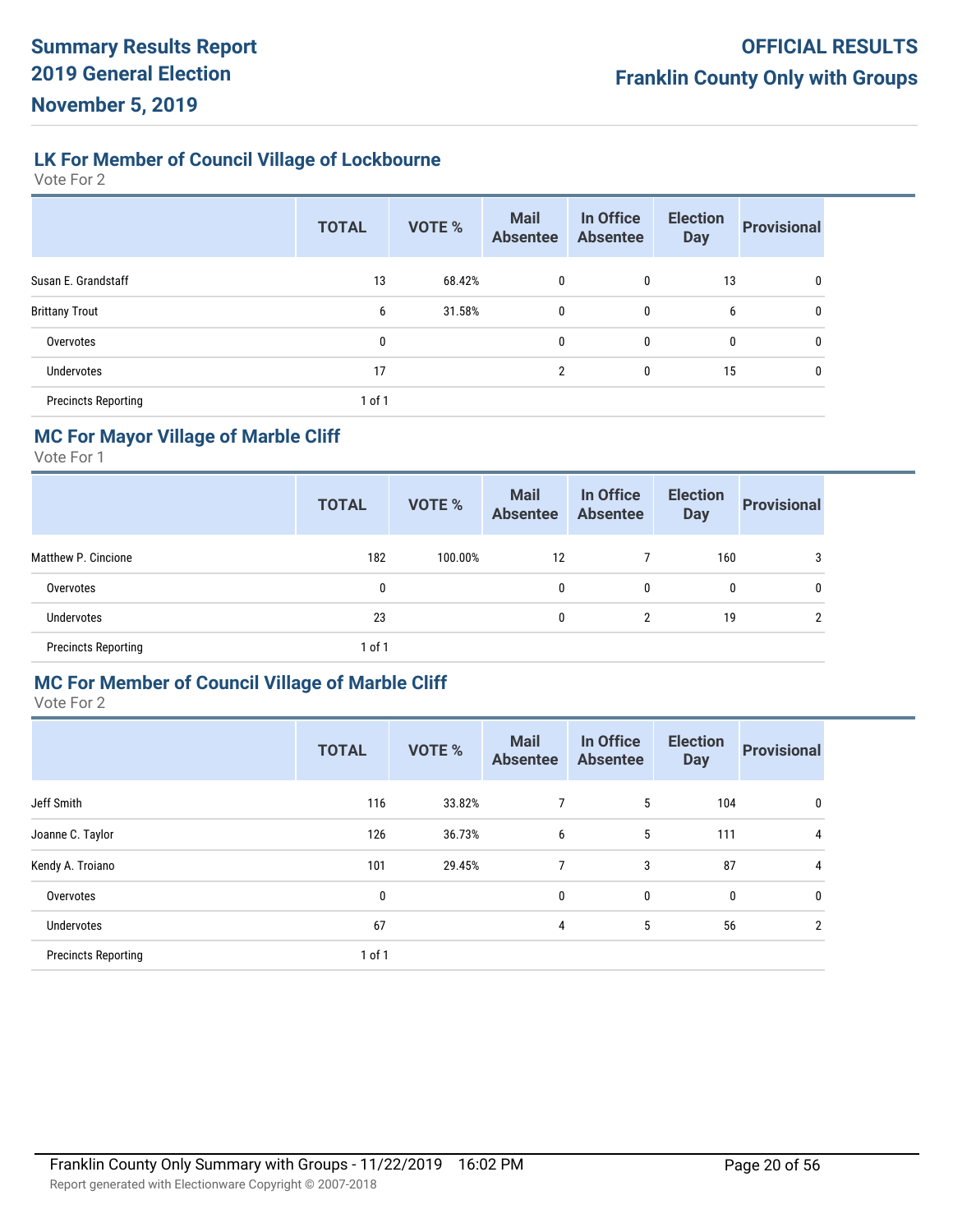**MP For Mayor Village of Minerva Park**

Vote For 1

|                            | <b>TOTAL</b> | <b>VOTE %</b> | <b>Mail</b><br><b>Absentee</b> | In Office<br><b>Absentee</b> | <b>Election</b><br><b>Day</b> | <b>Provisional</b> |
|----------------------------|--------------|---------------|--------------------------------|------------------------------|-------------------------------|--------------------|
| Tiffany M. Hughes          | 326          | 49.32%        | 20                             | 20                           | 283                           | 3                  |
| Diane Schrimpf             | 98           | 14.83%        | 7                              | 7                            | 80                            | 4                  |
| <b>Matthew Star</b>        | 237          | 35.85%        | 12                             | 21                           | 202                           | $\overline{2}$     |
| Overvotes                  | 0            |               | 0                              | 0                            | $\mathbf 0$                   | 0                  |
| <b>Undervotes</b>          | 13           |               | $\mathbf{1}$                   |                              | 11                            | 0                  |
| <b>Precincts Reporting</b> | 1 of 1       |               |                                |                              |                               |                    |

# **MP For Member of Council Village of Minerva Park**

Vote For 2

|                            | <b>TOTAL</b> | <b>VOTE %</b> | <b>Mail</b><br><b>Absentee</b> | In Office<br><b>Absentee</b> | <b>Election</b><br><b>Day</b> | <b>Provisional</b> |
|----------------------------|--------------|---------------|--------------------------------|------------------------------|-------------------------------|--------------------|
| Write-In Totals            | 170          | 100.00%       | 15                             | 20                           | 135                           | 0                  |
| Write-In: Brian Wolf       | 55           | 32.35%        | 9                              | 8                            | 38                            | 0                  |
| Write-In: Mark Brugger     | 30           | 17.65%        | 6                              | 3                            | 21                            | $\mathbf 0$        |
| Write-In: Non-Certified    | $\mathbf 0$  | 0.00%         | 0                              | $\mathbf 0$                  | $\mathbf 0$                   | $\mathbf 0$        |
| Not Assigned               | 85           | 50.00%        | $\mathbf 0$                    | 9                            | 76                            | $\mathbf{0}$       |
| Overvotes                  | 0            |               | 0                              | 0                            | $\bf{0}$                      | $\mathbf 0$        |
| Undervotes                 | 1,178        |               | 65                             | 78                           | 1,017                         | 18                 |
| <b>Precincts Reporting</b> | 1 of 1       |               |                                |                              |                               |                    |

# **OB For Mayor Village of Obetz**

|                            | <b>TOTAL</b> | <b>VOTE %</b> | <b>Mail</b><br><b>Absentee</b> | In Office<br><b>Absentee</b> | <b>Election</b><br><b>Day</b> | <b>Provisional</b> |
|----------------------------|--------------|---------------|--------------------------------|------------------------------|-------------------------------|--------------------|
| Angie Kirk                 | 549          | 60.00%        | 40                             |                              | 493                           | 9                  |
| <b>Greg Scott</b>          | 366          | 40.00%        | 12                             | 0                            | 352                           | $\overline{2}$     |
| Overvotes                  | 0            |               | 0                              | 0                            | 0                             | 0                  |
| <b>Undervotes</b>          | 18           |               |                                | 0                            | 17                            | 0                  |
| <b>Precincts Reporting</b> | $3$ of $3$   |               |                                |                              |                               |                    |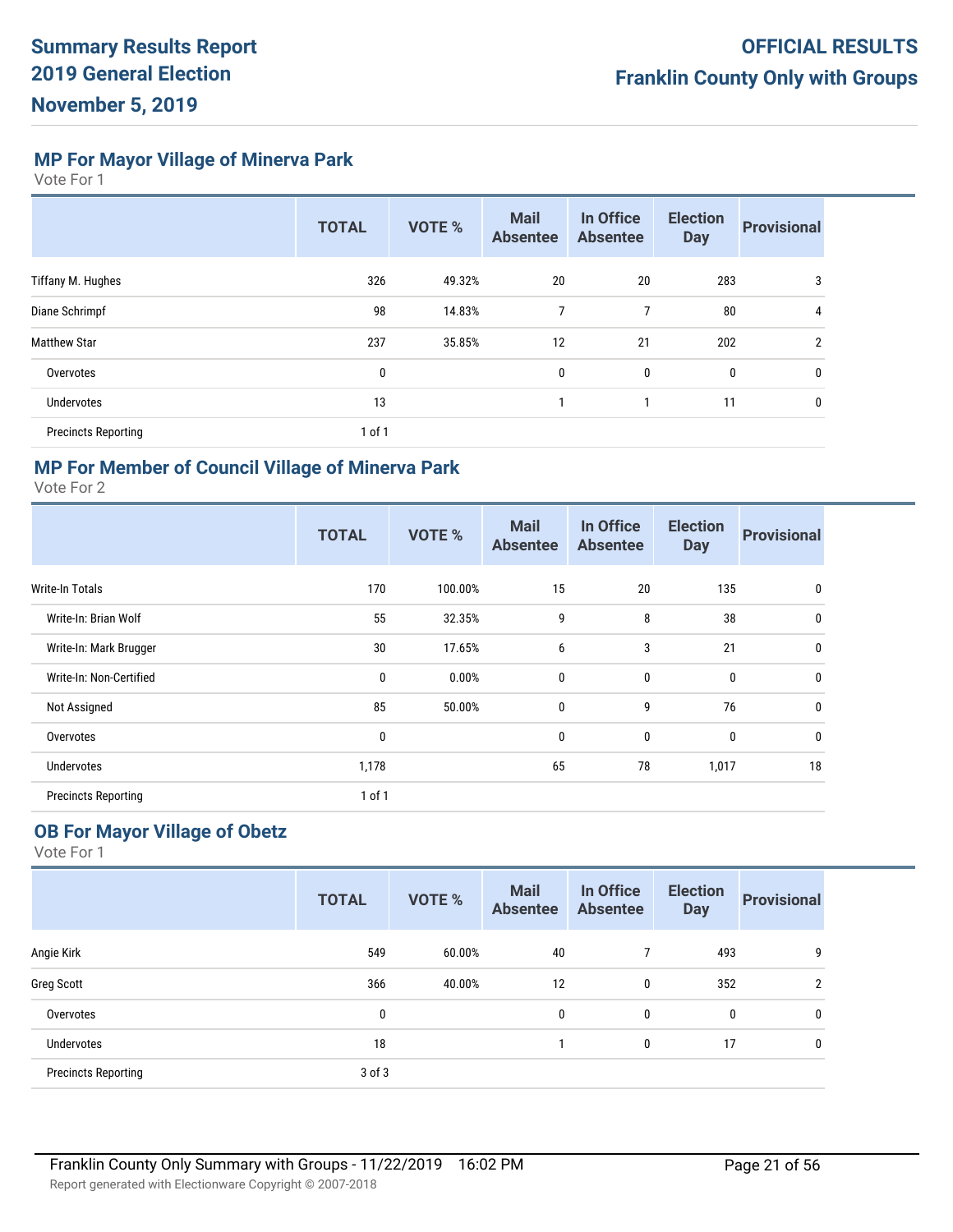**OB For Member of Council Village of Obetz**

Vote For 2

|                            | <b>TOTAL</b> | <b>VOTE %</b> | <b>Mail</b><br><b>Absentee</b> | In Office<br><b>Absentee</b> | <b>Election</b><br><b>Day</b> | <b>Provisional</b> |
|----------------------------|--------------|---------------|--------------------------------|------------------------------|-------------------------------|--------------------|
| Michael R. Flaherty        | 575          | 39.79%        | 26                             | 6                            | 536                           | 7                  |
| Derek Varney               | 599          | 41.45%        | 34                             | 6                            | 551                           | 8                  |
| <b>Candidate Withdrew</b>  |              |               |                                |                              |                               |                    |
| Overvotes                  | 0            |               | 0                              | $\mathbf{0}$                 | 0                             | 0                  |
| Undervotes                 | 421          |               | 32                             |                              | 381                           | 7                  |
| <b>Precincts Reporting</b> | $3$ of $3$   |               |                                |                              |                               |                    |

# **RV For Mayor Village of Riverlea**

Vote For 1

|                            | <b>TOTAL</b> | <b>VOTE %</b> | <b>Mail</b><br><b>Absentee</b> | In Office<br><b>Absentee</b> | <b>Election</b><br><b>Day</b> | <b>Provisional</b> |
|----------------------------|--------------|---------------|--------------------------------|------------------------------|-------------------------------|--------------------|
| Eric MacGilvray            | 134          | 100.00%       | 6                              | 3                            | 125                           |                    |
| Overvotes                  | 0            |               | 0                              | $\mathbf{0}$                 | 0                             | $\mathbf{0}$       |
| <b>Undervotes</b>          | 18           |               | $\overline{2}$                 |                              | 15                            | 0                  |
| <b>Precincts Reporting</b> | 1 of 1       |               |                                |                              |                               |                    |

# **RV For Clerk-Treasurer**

|                            | <b>TOTAL</b> | <b>VOTE %</b> | <b>Mail</b><br><b>Absentee</b> | In Office<br><b>Absentee</b> | <b>Election</b><br><b>Day</b> | <b>Provisional</b> |
|----------------------------|--------------|---------------|--------------------------------|------------------------------|-------------------------------|--------------------|
| Josh Mehling               | 125          | 100.00%       | 5                              | 3                            | 117                           | $\mathbf{0}$       |
| Overvotes                  | 0            |               | 0                              | 0                            | 0                             | 0                  |
| <b>Undervotes</b>          | 27           |               | 3                              |                              | 23                            | 0                  |
| <b>Precincts Reporting</b> | $1$ of $1$   |               |                                |                              |                               |                    |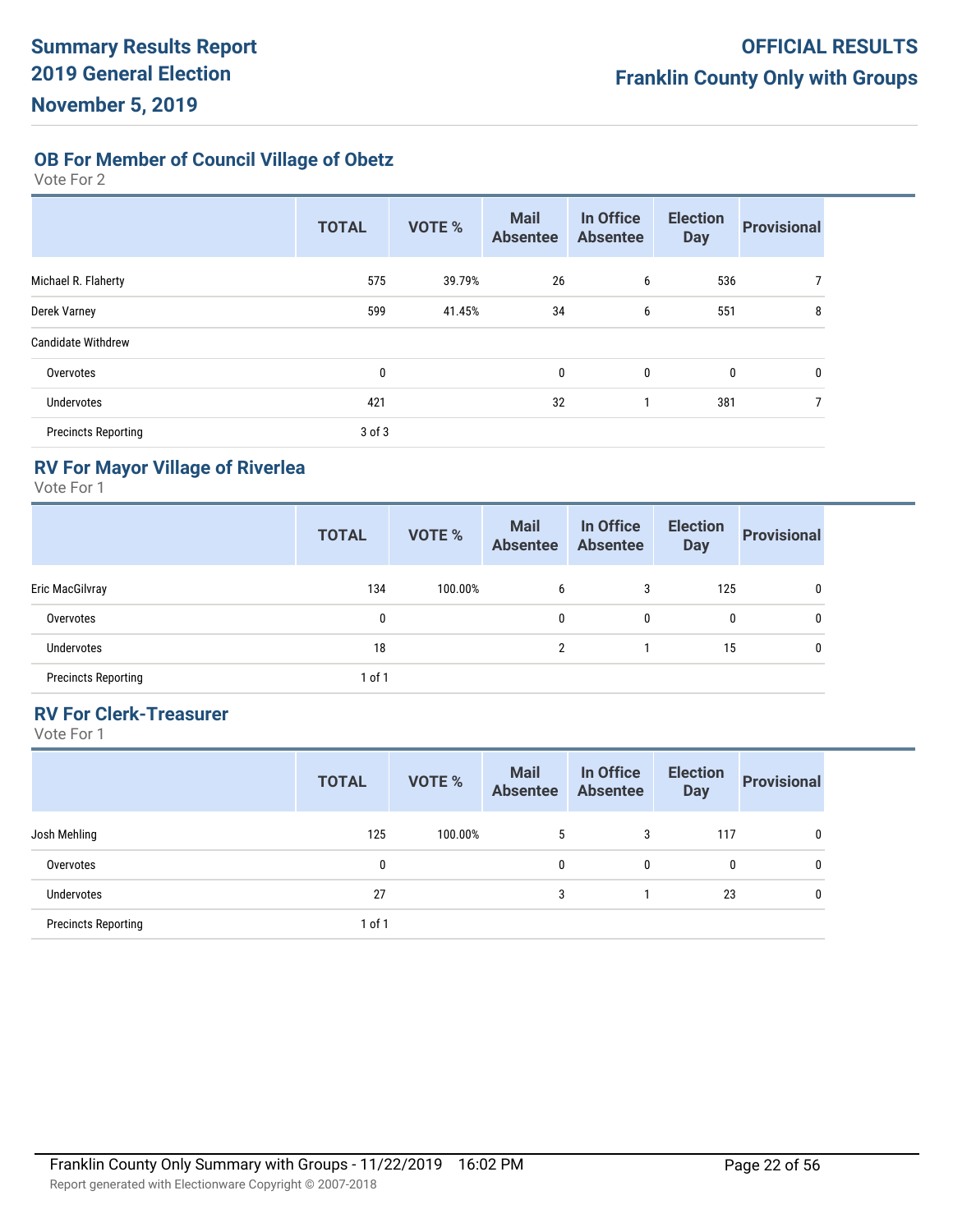**RV For Member of Council Village of Riverlea**

Vote For 2

|                            | <b>TOTAL</b> | <b>VOTE %</b> | <b>Mail</b><br><b>Absentee</b> | In Office<br><b>Absentee</b> | <b>Election</b><br><b>Day</b> | <b>Provisional</b> |
|----------------------------|--------------|---------------|--------------------------------|------------------------------|-------------------------------|--------------------|
| Scott Gordon               | 126          | 100.00%       | 5                              | 3                            | 118                           | 0                  |
| Overvotes                  | 0            |               | 0                              | 0                            | 0                             | 0                  |
| <b>Undervotes</b>          | 178          |               | 11                             | 5                            | 162                           |                    |
| <b>Precincts Reporting</b> | 1 of 1       |               |                                |                              |                               |                    |

# **UR For Mayor Village of Urbancrest**

Vote For 1

|                            | <b>TOTAL</b> | <b>VOTE %</b> | <b>Mail</b><br>Absentee Absentee | In Office | <b>Election</b><br><b>Day</b> | <b>Provisional</b> |
|----------------------------|--------------|---------------|----------------------------------|-----------|-------------------------------|--------------------|
| Joseph L. Barnes, Sr.      | 76           | 100.00%       | 4                                | 0         | 70                            | າ                  |
| Overvotes                  | 0            |               | 0                                | 0         | 0                             | 0                  |
| <b>Undervotes</b>          | 35           |               | 3                                | 0         | 32                            | 0                  |
| <b>Precincts Reporting</b> | 1 of 1       |               |                                  |           |                               |                    |

#### **UR For Member of Council Village of Urbancrest**

|                            |                         | <b>TOTAL</b> | <b>VOTE %</b> | <b>Mail</b><br><b>Absentee</b> | In Office<br><b>Absentee</b> | <b>Election</b><br><b>Day</b> | <b>Provisional</b> |
|----------------------------|-------------------------|--------------|---------------|--------------------------------|------------------------------|-------------------------------|--------------------|
| Deborah Larkins-Jackson    | Declared Elected by Lot | 52           | 26.67%        | $\overline{2}$                 | 0                            | 49                            |                    |
| Lacy D. Wallace, Jr.       |                         | 22           | 11.28%        |                                | 0                            | 21                            | 0                  |
| S. Henry Warr              |                         | 52           | 26.67%        | 5                              | 0                            | 46                            |                    |
| Nikky Ziglar-Zimmerman     |                         | 69           | 35.38%        | 5                              | 0                            | 62                            | $\overline{2}$     |
| Overvotes                  |                         | 0            |               | 0                              | 0                            | $\mathbf 0$                   | 0                  |
| Undervotes                 |                         | 27           |               |                                | 0                            | 26                            | 0                  |
| <b>Precincts Reporting</b> |                         | 1 of 1       |               |                                |                              |                               |                    |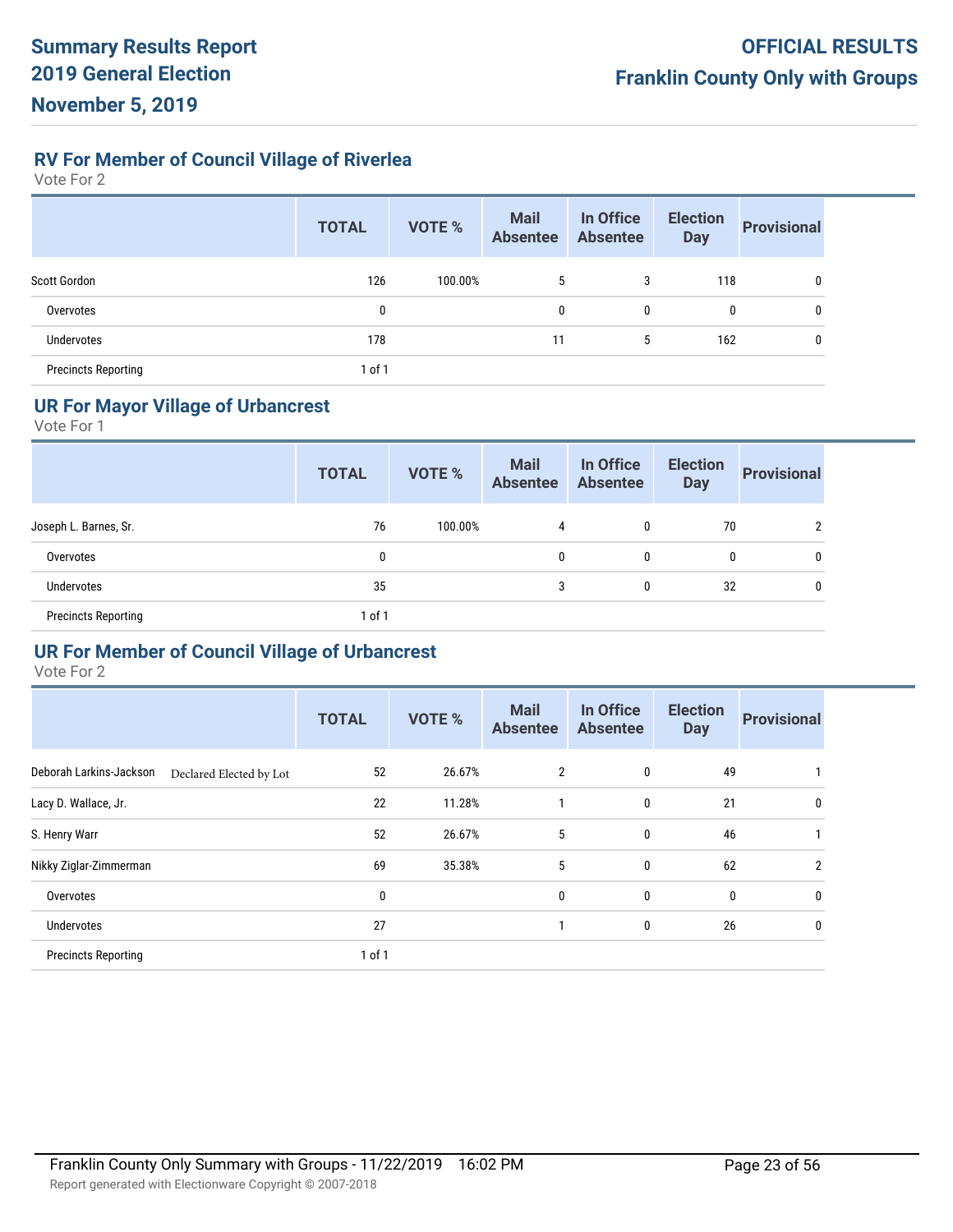# **UR For Member of Board of Trustees of Public Affairs Village of Urbancrest**

Vote For 2

|                            | <b>TOTAL</b> | <b>VOTE %</b> | <b>Mail</b><br><b>Absentee</b> | In Office<br><b>Absentee</b> | <b>Election</b><br><b>Day</b> | <b>Provisional</b> |
|----------------------------|--------------|---------------|--------------------------------|------------------------------|-------------------------------|--------------------|
| Lolita D. Wallace          | 86           | 78.90%        | 4                              | 0                            | 80                            | 2                  |
| <b>Write-In Totals</b>     | 23           | 21.10%        | 3                              | 0                            | 19                            |                    |
| Write-In: Donna Bogue      | 14           | 12.84%        | $\overline{2}$                 | $\mathbf 0$                  | 11                            |                    |
| Write-In: Non-Certified    | 0            | 0.00%         | 0                              | 0                            | $\mathbf{0}$                  | 0                  |
| Not Assigned               | 9            | 8.26%         |                                | $\mathbf 0$                  | 8                             | 0                  |
| Overvotes                  | 0            |               | 0                              | 0                            | $\mathbf 0$                   | 0                  |
| Undervotes                 | 113          |               | 7                              | 0                            | 105                           |                    |
| <b>Precincts Reporting</b> | 1 of 1       |               |                                |                              |                               |                    |

# **VV For Mayor Village of Valleyview**

Vote For 1

|                            | <b>TOTAL</b> | <b>VOTE %</b> | <b>Mail</b><br><b>Absentee</b> | In Office<br><b>Absentee</b> | <b>Election</b><br><b>Day</b> | <b>Provisional</b> |
|----------------------------|--------------|---------------|--------------------------------|------------------------------|-------------------------------|--------------------|
| Marzia Helton              | 48           | 100.00%       |                                | 0                            | 46                            |                    |
| Overvotes                  | 0            |               | $\mathbf{0}$                   | 0                            | 0                             |                    |
| <b>Undervotes</b>          | 25           |               | 6                              | 0                            | 19                            |                    |
| <b>Precincts Reporting</b> | 1 of 1       |               |                                |                              |                               |                    |

# **VV For Member of Council Village of Valleyview**

|                            | <b>TOTAL</b> | <b>VOTE %</b> | <b>Mail</b><br><b>Absentee</b> | In Office<br><b>Absentee</b> | <b>Election</b><br><b>Day</b> | <b>Provisional</b> |
|----------------------------|--------------|---------------|--------------------------------|------------------------------|-------------------------------|--------------------|
| <b>Curtis Fitzpatrick</b>  | 44           | 47.31%        |                                | 0                            | 43                            | 0                  |
| Stacy May                  | 49           | 52.69%        |                                | 0                            | 47                            |                    |
| Overvotes                  | 0            |               | 0                              | 0                            | 0                             | 0                  |
| <b>Undervotes</b>          | 53           |               | 12                             | 0                            | 40                            |                    |
| <b>Precincts Reporting</b> | 1 of 1       |               |                                |                              |                               |                    |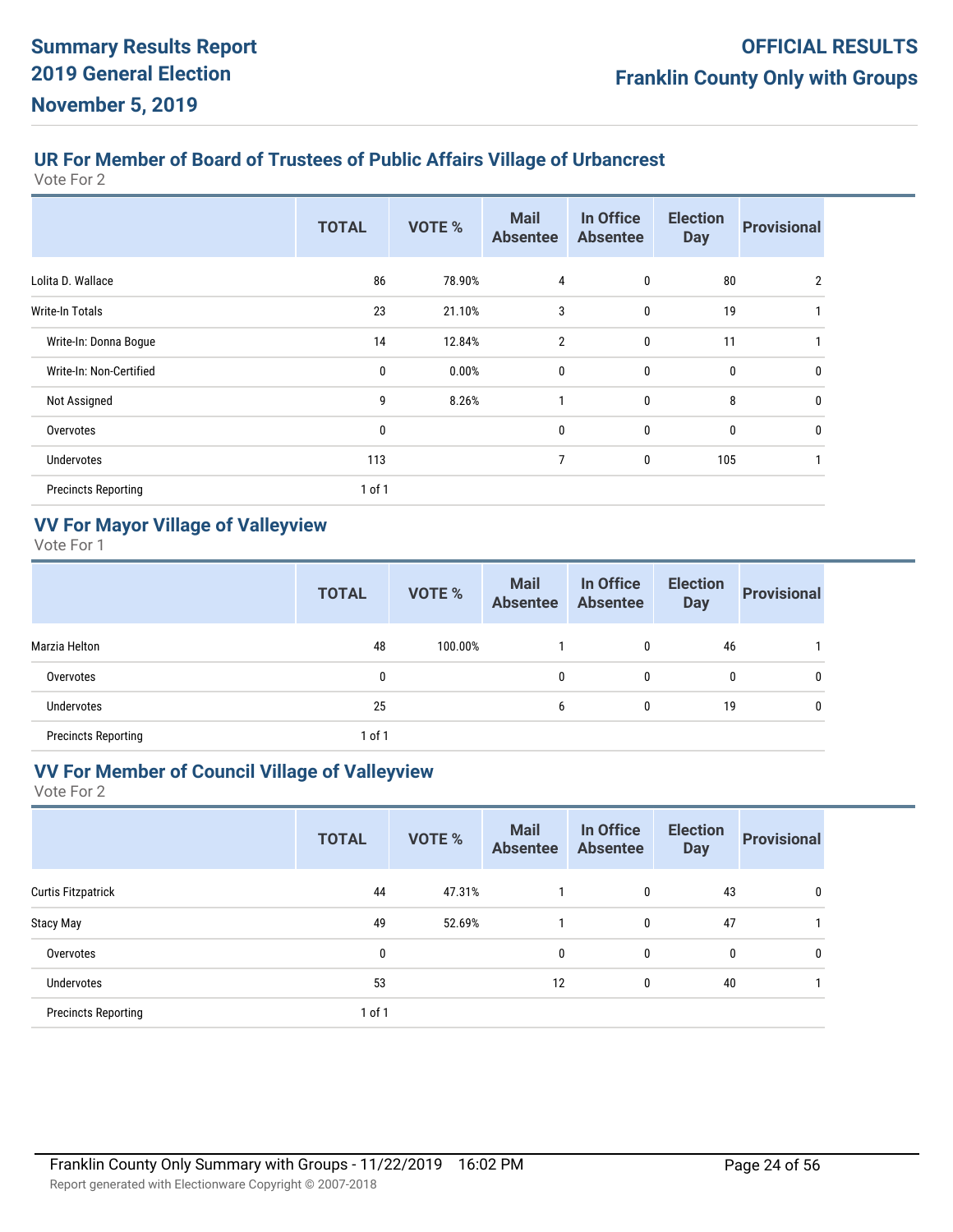**BL For Trustee Township of Blendon**

Vote For 1

|                            | <b>TOTAL</b> | <b>VOTE %</b> | <b>Mail</b><br><b>Absentee</b> | In Office<br><b>Absentee</b> | <b>Election</b><br><b>Day</b> | <b>Provisional</b> |
|----------------------------|--------------|---------------|--------------------------------|------------------------------|-------------------------------|--------------------|
| James Welch                | 1,745        | 100.00%       | 90                             | 80                           | 1,557                         | 18                 |
| Overvotes                  | 0            |               | 0                              | 0                            | 0                             | 0                  |
| <b>Undervotes</b>          | 543          |               | 37                             | 21                           | 470                           | 15                 |
| <b>Precincts Reporting</b> | 14 of 14     |               |                                |                              |                               |                    |

#### **BL For Fiscal Officer Township of Blendon**

Vote For 1

|                            | <b>TOTAL</b> | VOTE %  | <b>Mail</b><br><b>Absentee</b> | In Office<br><b>Absentee</b> | <b>Election</b><br><b>Day</b> | <b>Provisional</b> |
|----------------------------|--------------|---------|--------------------------------|------------------------------|-------------------------------|--------------------|
| Shawn S. Smith             | 1,685        | 100.00% | 89                             | 74                           | 1,502                         | 20                 |
| Overvotes                  | 0            |         | 0                              | 0                            | 0                             | 0                  |
| Undervotes                 | 603          |         | 38                             | 27                           | 525                           | 13                 |
| <b>Precincts Reporting</b> | 14 of 14     |         |                                |                              |                               |                    |

# **BR For Trustee Township of Brown**

Vote For 1

|                            | <b>TOTAL</b> | <b>VOTE %</b> | <b>Mail</b><br><b>Absentee</b> | In Office<br><b>Absentee</b> | <b>Election</b><br><b>Day</b> | <b>Provisional</b> |
|----------------------------|--------------|---------------|--------------------------------|------------------------------|-------------------------------|--------------------|
| Pamela A. Sayre            | 428          | 100.00%       | 25                             | 6                            | 397                           | 0                  |
| Overvotes                  | 0            |               | 0                              | 0                            | 0                             | 0                  |
| Undervotes                 | 111          |               | 0                              | 0                            | 109                           | ŋ                  |
| <b>Precincts Reporting</b> | 4 of 4       |               |                                |                              |                               |                    |

#### **BR For Fiscal Officer Township of Brown**

|                            | <b>TOTAL</b> | <b>VOTE %</b> | <b>Mail</b><br><b>Absentee</b> | In Office<br><b>Absentee</b> | <b>Election</b><br><b>Day</b> | <b>Provisional</b> |
|----------------------------|--------------|---------------|--------------------------------|------------------------------|-------------------------------|--------------------|
| <b>Becky Kent</b>          | 420          | 100.00%       | 25                             | 6                            | 389                           | 0                  |
| Overvotes                  | $\mathbf{0}$ |               | 0                              | 0                            | 0                             | 0                  |
| <b>Undervotes</b>          | 119          |               | 0                              | 0                            | 117                           | C                  |
| <b>Precincts Reporting</b> | 4 of 4       |               |                                |                              |                               |                    |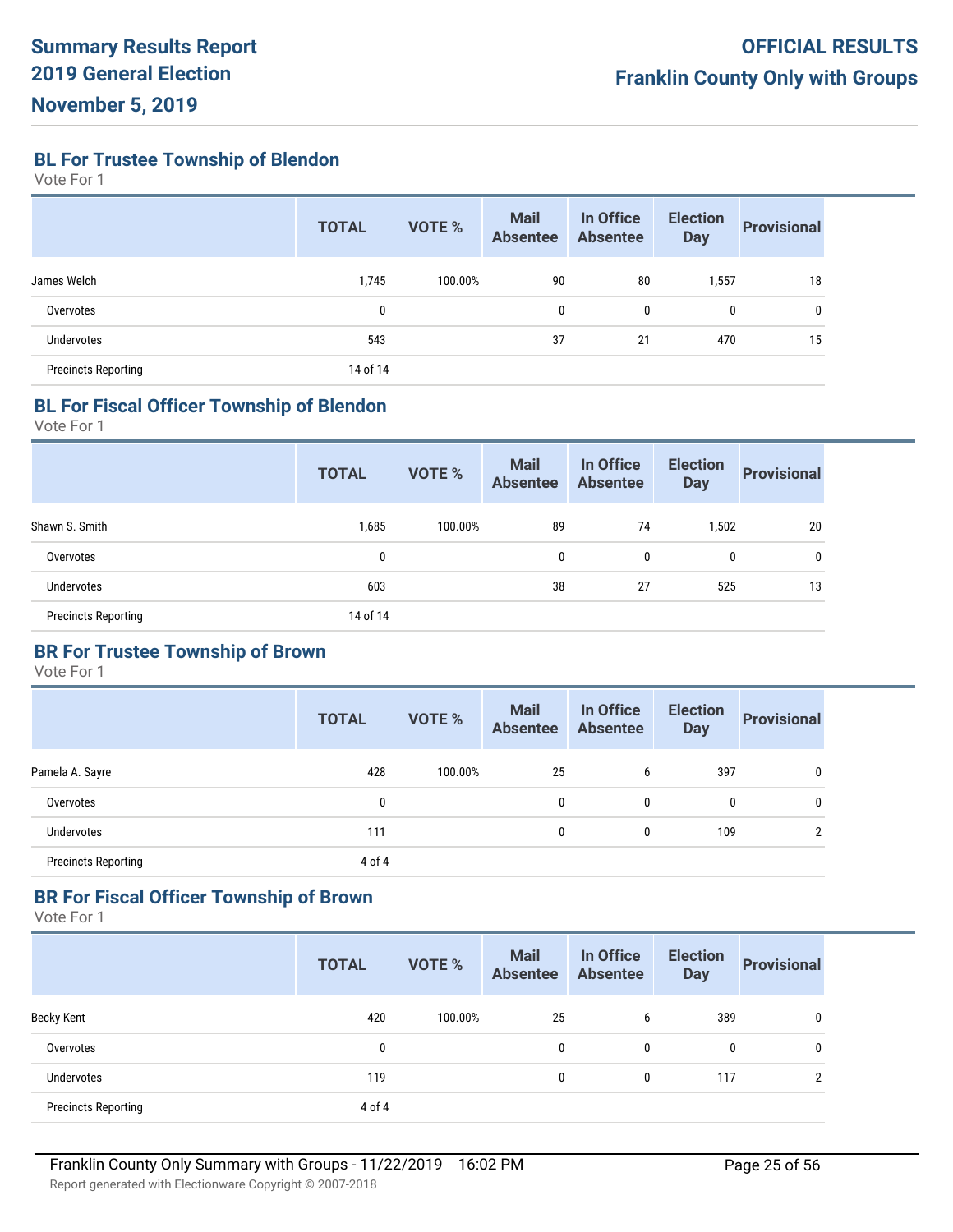**CL For Trustee Township of Clinton**

Vote For 1

|                            | <b>TOTAL</b> | <b>VOTE %</b> | <b>Mail</b><br><b>Absentee</b> | In Office<br><b>Absentee</b> | <b>Election</b><br><b>Day</b> | <b>Provisional</b> |
|----------------------------|--------------|---------------|--------------------------------|------------------------------|-------------------------------|--------------------|
| Jane Cera                  | 277          | 61.15%        | 18                             | 30                           | 223                           | 6                  |
| Joe Wing                   | 176          | 38.85%        | 8                              | 22                           | 143                           | 3                  |
| Overvotes                  | 0            |               | 0                              | 0                            | $\mathbf{0}$                  | 0                  |
| Undervotes                 | 22           |               | 2                              |                              | 18                            |                    |
| <b>Precincts Reporting</b> | 11 of 11     |               |                                |                              |                               |                    |

# **CL For Fiscal Officer Township of Clinton**

Vote For 1

|                            | <b>TOTAL</b> | <b>VOTE %</b> | <b>Mail</b><br><b>Absentee</b> | In Office<br><b>Absentee</b> | <b>Election</b><br><b>Day</b> | <b>Provisional</b> |
|----------------------------|--------------|---------------|--------------------------------|------------------------------|-------------------------------|--------------------|
| Deborah Steele             | 355          | 100.00%       | 17                             | 39                           | 290                           | 9                  |
| Overvotes                  | 0            |               | 0                              | 0                            | 0                             | 0                  |
| <b>Undervotes</b>          | 120          |               | 11                             | 14                           | 94                            |                    |
| <b>Precincts Reporting</b> | 11 of 11     |               |                                |                              |                               |                    |

# **FR For Trustee Township of Franklin**

|                            | <b>TOTAL</b> | <b>VOTE %</b> | <b>Mail</b><br><b>Absentee</b> | In Office<br><b>Absentee</b> | <b>Election</b><br><b>Day</b> | <b>Provisional</b> |
|----------------------------|--------------|---------------|--------------------------------|------------------------------|-------------------------------|--------------------|
| Mike J. Blevins, Sr.       | 226          | 28.32%        | 12                             | 3                            | 206                           | 5                  |
| Don Cook                   | 277          | 34.71%        | 38                             | 3                            | 234                           | 2                  |
| Ralph Horn                 | 295          | 36.97%        | 31                             | 11                           | 253                           | 0                  |
| Overvotes                  |              |               |                                | $\mathbf 0$                  | 0                             | 0                  |
| Undervotes                 | 44           |               | 6                              |                              | 37                            | 0                  |
| <b>Precincts Reporting</b> | 20 of 20     |               |                                |                              |                               |                    |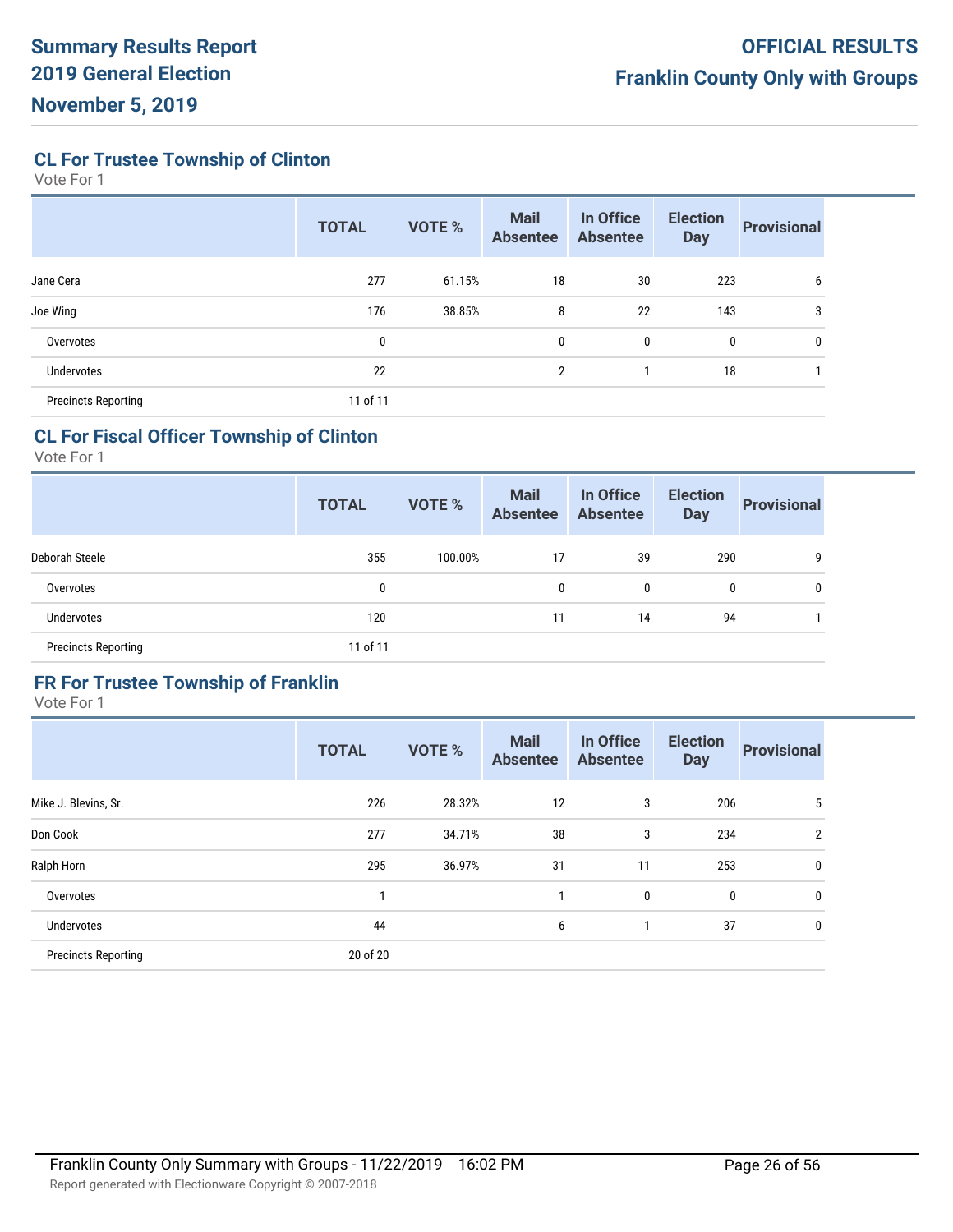**FR For Fiscal Officer Township of Franklin**

Vote For 1

|                            | <b>TOTAL</b> | <b>VOTE %</b> | <b>Mail</b><br><b>Absentee</b> | In Office<br><b>Absentee</b> | <b>Election</b><br><b>Day</b> | <b>Provisional</b> |
|----------------------------|--------------|---------------|--------------------------------|------------------------------|-------------------------------|--------------------|
| Lisa A. Morris             | 89           | 11.40%        | 7                              | $\mathbf{1}$                 | 80                            |                    |
| Mary Rhinehart             | 363          | 46.48%        | 41                             | 10                           | 308                           | 4                  |
| Jessica A. Rice            | 329          | 42.13%        | 36                             | 5                            | 286                           | 2                  |
| Overvotes                  | 0            |               | 0                              | 0                            | 0                             | 0                  |
| <b>Undervotes</b>          | 62           |               | 4                              | $\overline{2}$               | 56                            | 0                  |
| <b>Precincts Reporting</b> | 20 of 20     |               |                                |                              |                               |                    |

# **HA For Trustee Township of Hamilton**

Vote For 1

|                            | <b>TOTAL</b> | <b>VOTE %</b> | <b>Mail</b><br><b>Absentee</b> | In Office<br><b>Absentee</b> | <b>Election</b><br><b>Day</b> | <b>Provisional</b> |
|----------------------------|--------------|---------------|--------------------------------|------------------------------|-------------------------------|--------------------|
| <b>Todd A. Blackstone</b>  | 577          | 40.04%        | 47                             | 6                            | 519                           | 5                  |
| <b>Howard Hahn</b>         | 864          | 59.96%        | 66                             | 9                            | 778                           | 11                 |
| Overvotes                  | $\mathbf 0$  |               | $\mathbf{0}$                   | 0                            | 0                             | $\mathbf{0}$       |
| <b>Undervotes</b>          | 141          |               | 6                              | 2                            | 131                           | 2                  |
| <b>Precincts Reporting</b> | $9$ of $9$   |               |                                |                              |                               |                    |

# **HA For Fiscal Officer Township of Hamilton**

|                            | <b>TOTAL</b> | <b>VOTE %</b> | <b>Mail</b><br><b>Absentee</b> | In Office<br><b>Absentee</b> | <b>Election</b><br><b>Day</b> | <b>Provisional</b> |
|----------------------------|--------------|---------------|--------------------------------|------------------------------|-------------------------------|--------------------|
| Lisa E. Shirkey            | 1,173        | 100.00%       | 83                             | 12                           | 1,067                         | 11                 |
| Overvotes                  | 0            |               | 0                              | $\mathbf{0}$                 | $\mathbf{0}$                  | 0                  |
| Undervotes                 | 409          |               | 36                             | 5                            | 361                           |                    |
| <b>Precincts Reporting</b> | $9$ of $9$   |               |                                |                              |                               |                    |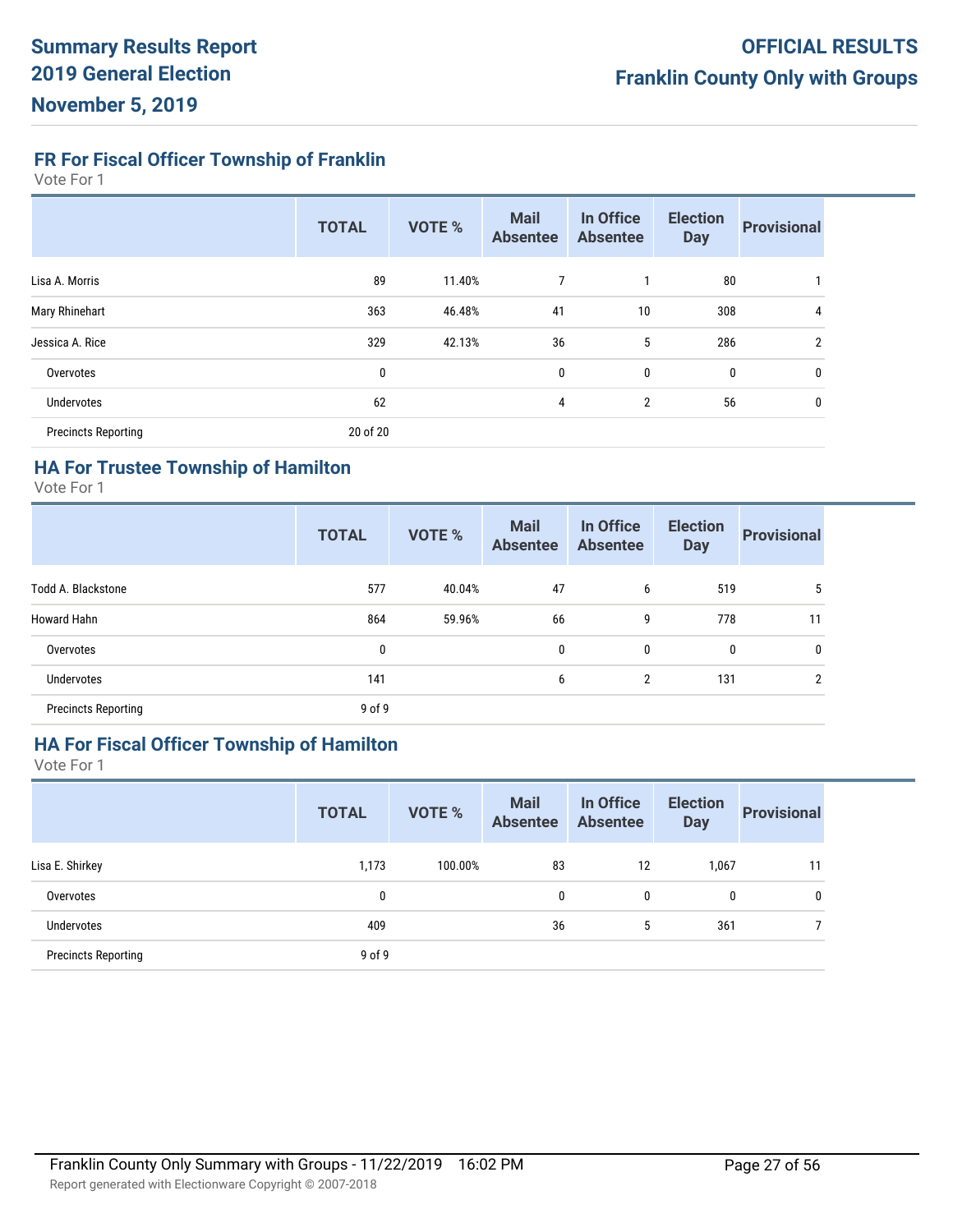**JK For Trustee Township of Jackson**

Vote For 1

|                            | <b>TOTAL</b> | <b>VOTE %</b> | <b>Mail</b><br><b>Absentee</b> | In Office<br><b>Absentee</b> | <b>Election</b><br><b>Day</b> | <b>Provisional</b> |
|----------------------------|--------------|---------------|--------------------------------|------------------------------|-------------------------------|--------------------|
| Daphne Hawk                | 4,032        | 49.59%        | 328                            | 66                           | 3,608                         | 30                 |
| Ronald A. McClure          | 4,098        | 50.41%        | 410                            | 50                           | 3,609                         | 29                 |
| Overvotes                  | 0            |               | 0                              | 0                            | 0                             | 0                  |
| <b>Undervotes</b>          | 907          |               | 81                             | 16                           | 789                           | 21                 |
| <b>Precincts Reporting</b> | 39 of 39     |               |                                |                              |                               |                    |

# **JK For Fiscal Officer Township of Jackson**

Vote For 1

|                            | <b>TOTAL</b> | <b>VOTE %</b> | <b>Mail</b><br><b>Absentee</b> | In Office<br><b>Absentee</b> | <b>Election</b><br><b>Day</b> | <b>Provisional</b> |
|----------------------------|--------------|---------------|--------------------------------|------------------------------|-------------------------------|--------------------|
| Ron Grossman               | 7,087        | 100.00%       | 611                            | 101                          | 6,317                         | 58                 |
| Overvotes                  | 0            |               | 0                              | 0                            | 0                             | 0                  |
| <b>Undervotes</b>          | 1,950        |               | 208                            | 31                           | 1,689                         | 22                 |
| <b>Precincts Reporting</b> | 39 of 39     |               |                                |                              |                               |                    |

# **JF For Trustee Township of Jefferson**

Vote For 1

|                            | <b>TOTAL</b> | <b>VOTE %</b> | <b>Mail</b><br><b>Absentee</b> | In Office<br><b>Absentee</b> | <b>Election</b><br><b>Day</b> | <b>Provisional</b> |
|----------------------------|--------------|---------------|--------------------------------|------------------------------|-------------------------------|--------------------|
| Mike Rowan                 | 1,576        | 100.00%       | 97                             | 63                           | 1,400                         | 16                 |
| Overvotes                  | 0            |               | 0                              | 0                            | 0                             | 0                  |
| <b>Undervotes</b>          | 510          |               | 49                             | 18                           | 435                           | 8                  |
| <b>Precincts Reporting</b> | 24 of 24     |               |                                |                              |                               |                    |

# **JF For Fiscal Officer Township of Jefferson**

|                            | <b>TOTAL</b> | <b>VOTE %</b> | <b>Mail</b><br><b>Absentee</b> | In Office<br><b>Absentee</b> | <b>Election</b><br><b>Day</b> | <b>Provisional</b> |
|----------------------------|--------------|---------------|--------------------------------|------------------------------|-------------------------------|--------------------|
| Ken Jones                  | 1,555        | 100.00%       | 100                            | 61                           | 1,379                         | 15                 |
| Overvotes                  | 0            |               | 0                              | 0                            | 0                             | 0                  |
| <b>Undervotes</b>          | 531          |               | 46                             | 20                           | 456                           | 9                  |
| <b>Precincts Reporting</b> | 24 of 24     |               |                                |                              |                               |                    |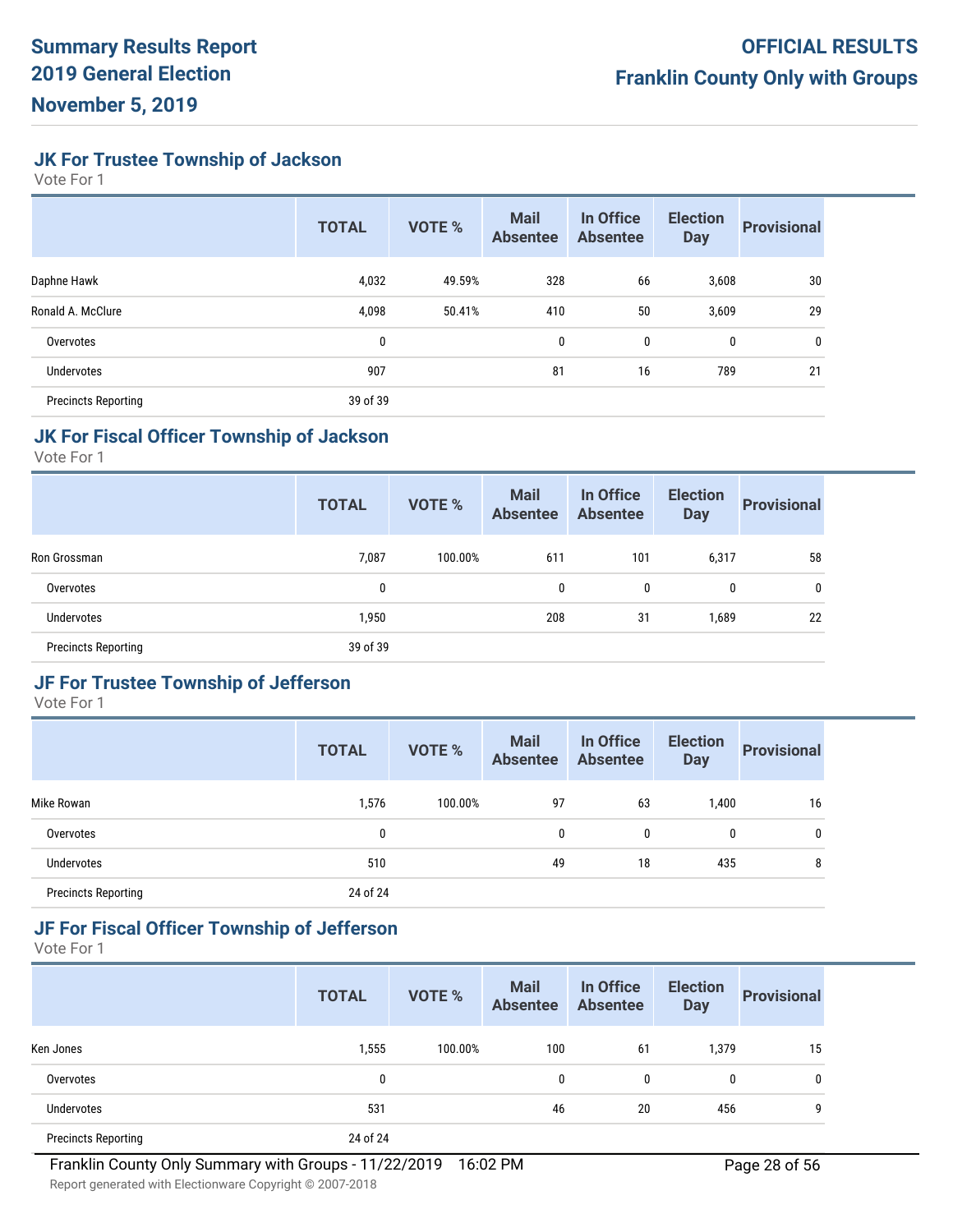**MD For Trustee Township of Madison**

Vote For 1

|                             | <b>TOTAL</b> | <b>VOTE %</b> | <b>Mail</b><br><b>Absentee</b> | In Office<br><b>Absentee</b> | <b>Election</b><br><b>Day</b> | <b>Provisional</b> |
|-----------------------------|--------------|---------------|--------------------------------|------------------------------|-------------------------------|--------------------|
| John Kershner               | 2,346        | 46.98%        | 208                            | 22                           | 2,102                         | 14                 |
| Michele Reynolds            | 2,409        | 48.24%        | 234                            | 64                           | 2,091                         | 20                 |
| Write-In Totals             | 239          | 4.79%         | 7                              | 1                            | 231                           | 0                  |
| Write-In: Deborah K. Miller | 214          | 4.29%         | $\overline{7}$                 | 1                            | 206                           | 0                  |
| Write-In: Non-Certified     | 0            | 0.00%         | 0                              | 0                            | $\mathbf 0$                   | 0                  |
| Not Assigned                | 25           | 0.50%         | $\mathbf 0$                    | 0                            | 25                            | 0                  |
| Overvotes                   |              |               | 1                              | 0                            | $\mathbf 0$                   | 0                  |
| <b>Undervotes</b>           | 551          |               | 47                             | 7                            | 494                           | 3                  |
| <b>Precincts Reporting</b>  | 27 of 27     |               |                                |                              |                               |                    |

#### **MD For Fiscal Officer Township of Madison**

Vote For 1

|                            | <b>TOTAL</b> | <b>VOTE %</b> | <b>Mail</b><br><b>Absentee</b> | In Office<br><b>Absentee</b> | <b>Election</b><br><b>Day</b> | <b>Provisional</b> |
|----------------------------|--------------|---------------|--------------------------------|------------------------------|-------------------------------|--------------------|
| Laurie Vermeer             | 3,933        | 100.00%       | 319                            | 70                           | 3,516                         | 28                 |
| Overvotes                  | 0            |               | 0                              | 0                            | $\mathbf{0}$                  | $\mathbf{0}$       |
| <b>Undervotes</b>          | 1,613        |               | 178                            | 24                           | 1,402                         | 9                  |
| <b>Precincts Reporting</b> | 27 of 27     |               |                                |                              |                               |                    |

# **MF For Trustee Township of Mifflin**

|                            | <b>TOTAL</b> | VOTE %  | <b>Mail</b><br><b>Absentee</b> | In Office<br><b>Absentee</b> | <b>Election</b><br><b>Day</b> | <b>Provisional</b> |
|----------------------------|--------------|---------|--------------------------------|------------------------------|-------------------------------|--------------------|
| Richard J. Angelou         | 6,314        | 100.00% | 406                            | 281                          | 5,603                         | 24                 |
| Overvotes                  | 0            |         | 0                              | 0                            | 0                             | 0                  |
| <b>Undervotes</b>          | 2,668        |         | 207                            | 129                          | 2,302                         | 30                 |
| <b>Precincts Reporting</b> | 39 of 39     |         |                                |                              |                               |                    |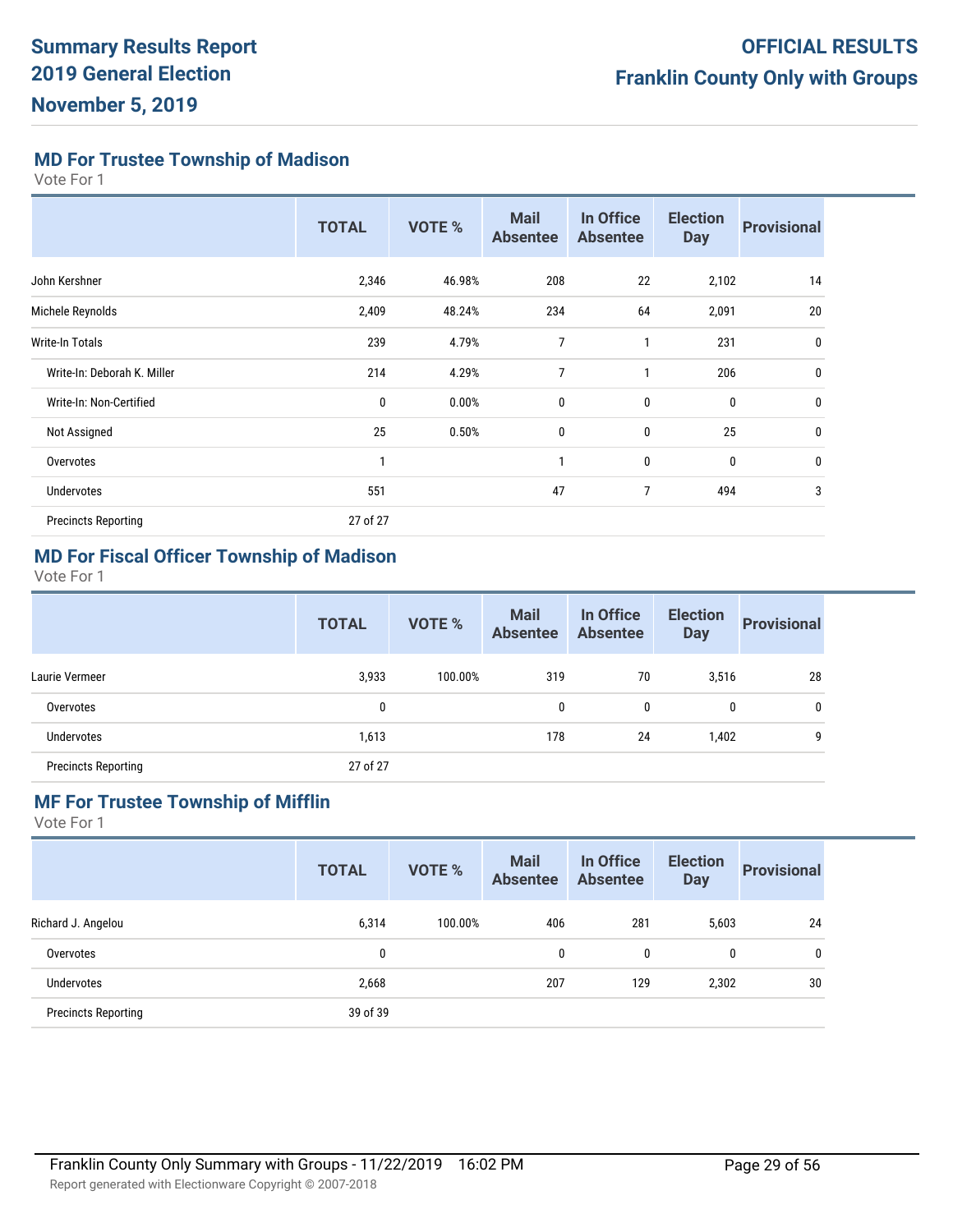**MF For Fiscal Officer Township of Mifflin**

Vote For 1

|                            | <b>TOTAL</b> | <b>VOTE %</b> | <b>Mail</b><br><b>Absentee</b> | In Office<br><b>Absentee</b> | <b>Election</b><br><b>Day</b> | <b>Provisional</b> |
|----------------------------|--------------|---------------|--------------------------------|------------------------------|-------------------------------|--------------------|
| <b>Rick Duff</b>           | 6,045        | 100.00%       | 389                            | 276                          | 5,357                         | 23                 |
| Overvotes                  | 0            |               | 0                              | 0                            | 0                             | 0                  |
| <b>Undervotes</b>          | 2,937        |               | 224                            | 134                          | 2,548                         | 31                 |
| <b>Precincts Reporting</b> | 39 of 39     |               |                                |                              |                               |                    |

#### **NW For Trustee Township of Norwich**

Vote For 1

|                            | <b>TOTAL</b> | <b>VOTE %</b> | <b>Mail</b><br><b>Absentee</b> | In Office<br><b>Absentee</b> | <b>Election</b><br><b>Day</b> | <b>Provisional</b> |
|----------------------------|--------------|---------------|--------------------------------|------------------------------|-------------------------------|--------------------|
| Timothy A. Roberts         | 4,919        | 100.00%       | 336                            | 103                          | 4,449                         | 31                 |
| Overvotes                  | 0            |               | $\mathbf{0}$                   | 0                            | 0                             | $\mathbf{0}$       |
| Undervotes                 | 1,923        |               | 216                            | 52                           | 1,636                         | 19                 |
| <b>Precincts Reporting</b> | 30 of 30     |               |                                |                              |                               |                    |

#### **NW For Fiscal Officer Township of Norwich**

Vote For 1

|                            | <b>TOTAL</b> | <b>VOTE %</b> | <b>Mail</b><br><b>Absentee</b> | In Office<br><b>Absentee</b> | <b>Election</b><br><b>Day</b> | <b>Provisional</b> |
|----------------------------|--------------|---------------|--------------------------------|------------------------------|-------------------------------|--------------------|
| Jamie L. Miles             | 4,808        | 100.00%       | 329                            | 100                          | 4,349                         | 30                 |
| Overvotes                  | 0            |               | 0                              | 0                            | 0                             | 0                  |
| <b>Undervotes</b>          | 2,034        |               | 223                            | 55                           | 1,736                         | 20                 |
| <b>Precincts Reporting</b> | 30 of 30     |               |                                |                              |                               |                    |

# **PY For Trustee Township of Perry**

|                            | <b>TOTAL</b> | <b>VOTE %</b> | <b>Mail</b><br><b>Absentee</b> | In Office<br><b>Absentee</b> | <b>Election</b><br><b>Day</b> | <b>Provisional</b> |
|----------------------------|--------------|---------------|--------------------------------|------------------------------|-------------------------------|--------------------|
| Chet J. Chaney             | 817          | 100.00%       | 50                             | 40                           | 722                           | <sub>5</sub>       |
| Overvotes                  | 0            |               | 0                              | 0                            | 0                             | 0                  |
| Undervotes                 | 174          |               | 9                              | 2                            | 161                           | C                  |
| <b>Precincts Reporting</b> | 18 of 18     |               |                                |                              |                               |                    |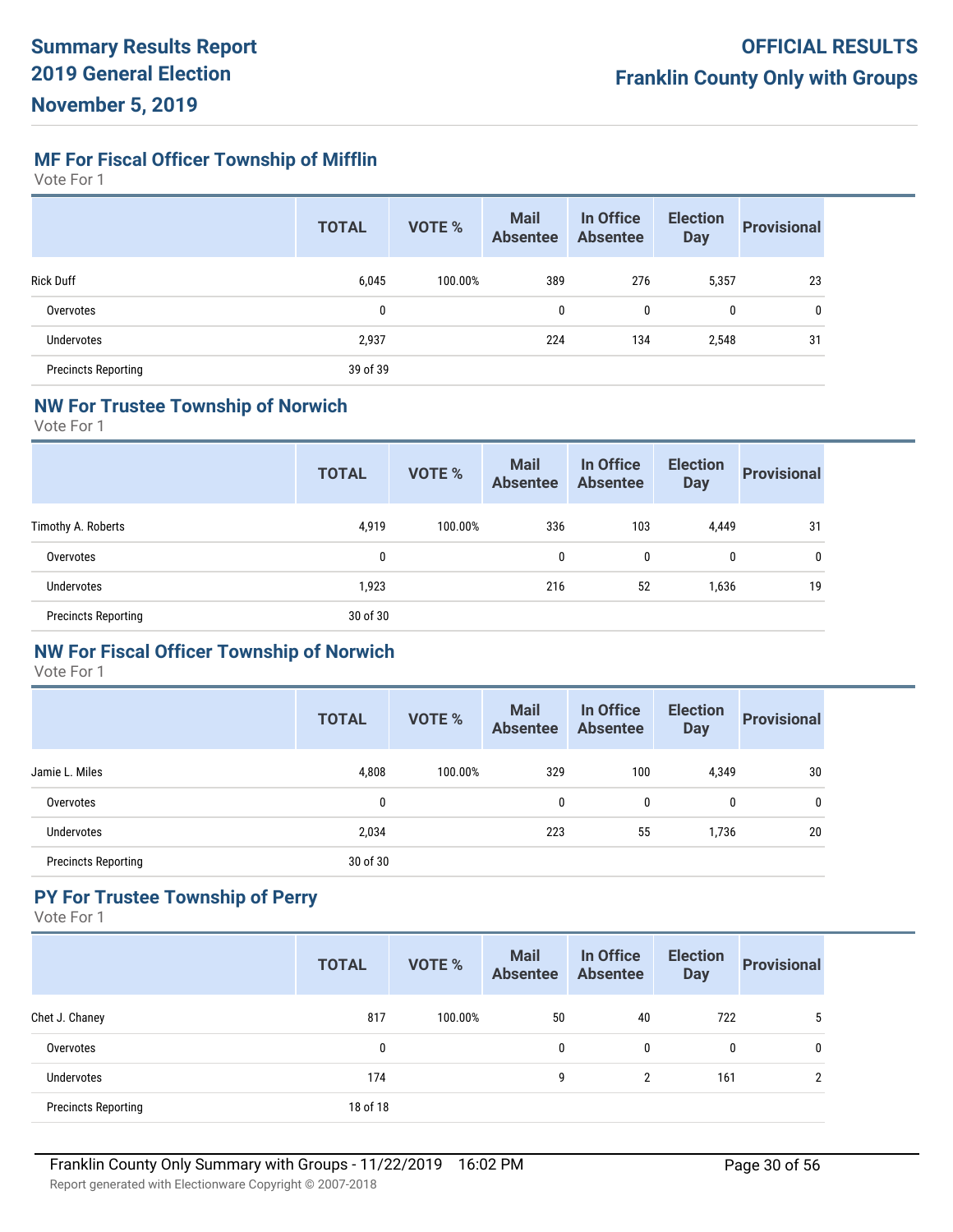**PY For Fiscal Officer Township of Perry**

Vote For 1

|                            | <b>TOTAL</b> | <b>VOTE %</b> | <b>Mail</b><br><b>Absentee</b> | In Office<br><b>Absentee</b> | <b>Election</b><br><b>Day</b> | <b>Provisional</b> |
|----------------------------|--------------|---------------|--------------------------------|------------------------------|-------------------------------|--------------------|
| Michele M. Elliott         | 783          | 100.00%       | 45                             | 36                           | 698                           | 4                  |
| Overvotes                  | 0            |               | 0                              | 0                            | 0                             | 0                  |
| <b>Undervotes</b>          | 208          |               | 14                             | 6                            | 185                           | 3                  |
| <b>Precincts Reporting</b> | 18 of 18     |               |                                |                              |                               |                    |

# **PL For Trustee Township of Plain**

Vote For 1

|                            | <b>TOTAL</b> | <b>VOTE %</b> | <b>Mail</b><br><b>Absentee</b> | In Office<br><b>Absentee</b> | <b>Election</b><br><b>Day</b> | <b>Provisional</b> |
|----------------------------|--------------|---------------|--------------------------------|------------------------------|-------------------------------|--------------------|
| David Olmstead             | 1,089        | 100.00%       | 82                             | 21                           | 981                           | $\mathbf b$        |
| Overvotes                  | 0            |               | $\mathbf{0}$                   | 0                            | 0                             | $\mathbf{0}$       |
| Undervotes                 | 313          |               | 24                             | 9                            | 277                           | 3                  |
| <b>Precincts Reporting</b> | 9 of 9       |               |                                |                              |                               |                    |

### **PL For Fiscal Officer Township of Plain**

Vote For 1

|                            | <b>TOTAL</b> | <b>VOTE %</b> | <b>Mail</b><br><b>Absentee</b> | In Office<br><b>Absentee</b> | <b>Election</b><br><b>Day</b> | <b>Provisional</b> |
|----------------------------|--------------|---------------|--------------------------------|------------------------------|-------------------------------|--------------------|
| Eugene R. Zappitelli       | 1,049        | 100.00%       | 83                             | 21                           | 941                           | 4                  |
| Overvotes                  | 0            |               | 0                              | 0                            | 0                             | 0                  |
| Undervotes                 | 353          |               | 23                             | 9                            | 317                           | 4                  |
| <b>Precincts Reporting</b> | 9 of 9       |               |                                |                              |                               |                    |

#### **PS For Trustee Township of Pleasant**

|                            | <b>TOTAL</b> | <b>VOTE %</b> | <b>Mail</b><br><b>Absentee</b> | In Office<br><b>Absentee</b> | <b>Election</b><br><b>Day</b> | <b>Provisional</b> |
|----------------------------|--------------|---------------|--------------------------------|------------------------------|-------------------------------|--------------------|
| <b>Edward Sheets</b>       | 631          | 100.00%       | 44                             | 6                            | 579                           | 2                  |
| Overvotes                  | 0            |               | 0                              | 0                            | 0                             | 0                  |
| <b>Undervotes</b>          | 163          |               | 18                             | 6                            | 137                           | າ                  |
| <b>Precincts Reporting</b> | 8 of 8       |               |                                |                              |                               |                    |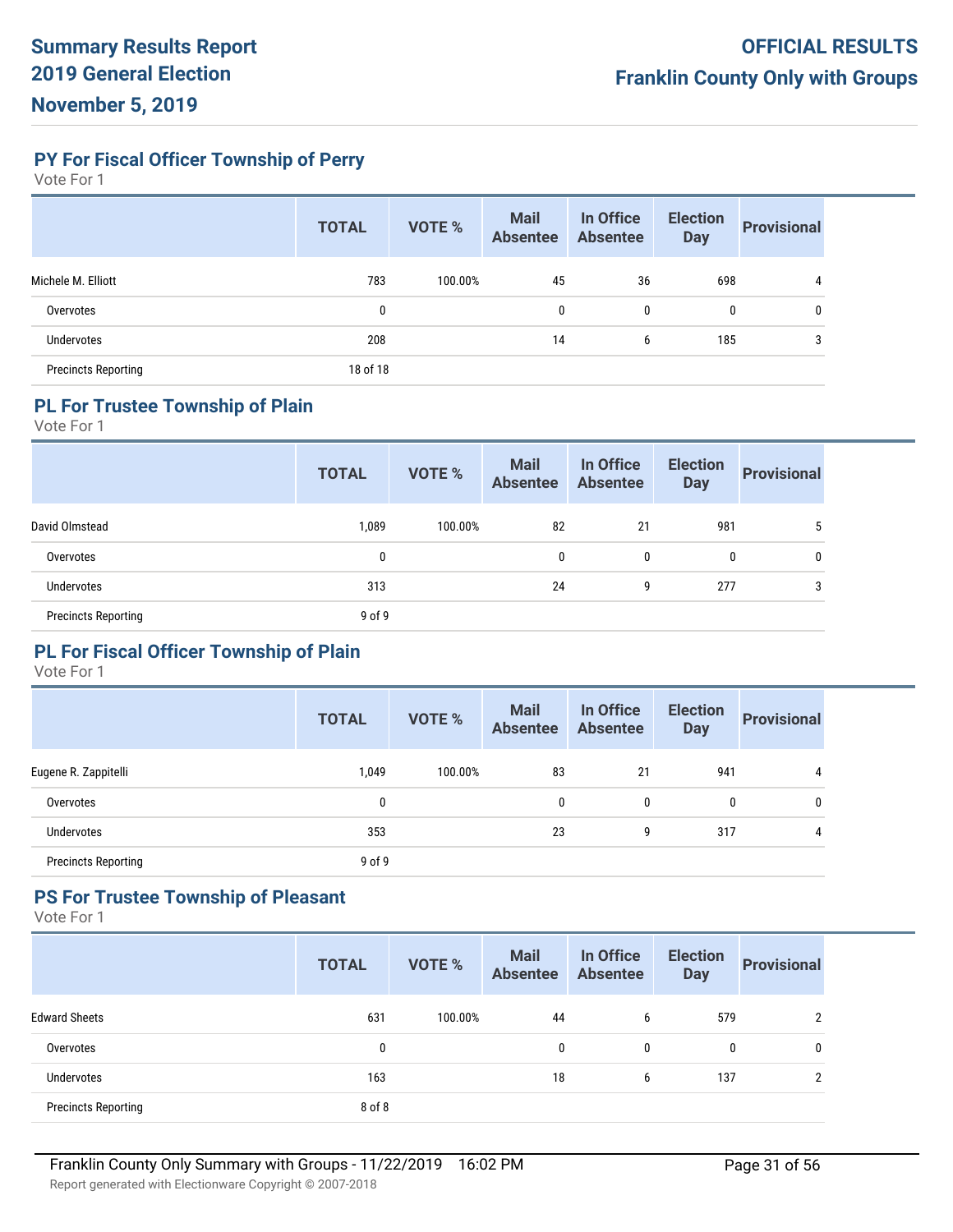**PS For Fiscal Officer Township of Pleasant**

Vote For 1

|                            | <b>TOTAL</b> | <b>VOTE %</b> | <b>Mail</b><br><b>Absentee</b> | In Office<br><b>Absentee</b> | <b>Election</b><br><b>Day</b> | <b>Provisional</b> |
|----------------------------|--------------|---------------|--------------------------------|------------------------------|-------------------------------|--------------------|
| Paula J. Wilkins           | 597          | 100.00%       | 39                             |                              | 549                           | າ                  |
| Overvotes                  | 0            |               | 0                              | 0                            | 0                             | 0                  |
| <b>Undervotes</b>          | 197          |               | 23                             | 5                            | 167                           | ŋ                  |
| <b>Precincts Reporting</b> | 8 of 8       |               |                                |                              |                               |                    |

## **PR For Trustee Township of Prairie**

Vote For 1

|                            | <b>TOTAL</b> | <b>VOTE %</b> | <b>Mail</b><br><b>Absentee</b> | In Office<br><b>Absentee</b> | <b>Election</b><br><b>Day</b> | <b>Provisional</b> |
|----------------------------|--------------|---------------|--------------------------------|------------------------------|-------------------------------|--------------------|
| Jennifer Flower            | 644          | 29.93%        | 38                             | 11                           | 594                           |                    |
| Jim Goudy                  | 529          | 24.58%        | 44                             | 5                            | 478                           | 2                  |
| Alec Milam                 | 138          | 6.41%         | 19                             | $\overline{2}$               | 116                           |                    |
| Doug Stormont              | 841          | 39.08%        | 80                             | 10                           | 748                           | 3                  |
| Overvotes                  |              |               |                                | 0                            | $\mathbf 0$                   | 0                  |
| <b>Undervotes</b>          | 89           |               | 6                              |                              | 80                            | $\overline{2}$     |
| <b>Precincts Reporting</b> | 23 of 23     |               |                                |                              |                               |                    |

#### **PR For Fiscal Officer Township of Prairie**

|                            | <b>TOTAL</b> | <b>VOTE %</b> | <b>Mail</b><br><b>Absentee</b> | In Office<br><b>Absentee</b> | <b>Election</b><br><b>Day</b> | <b>Provisional</b> |
|----------------------------|--------------|---------------|--------------------------------|------------------------------|-------------------------------|--------------------|
| <b>Candidate Withdrew</b>  |              |               |                                |                              |                               |                    |
| Sherry Henning             | 1,009        | 47.59%        | 67                             | 13                           | 924                           | 5                  |
| Dan McCardle               | 999          | 47.12%        | 110                            | 15                           | 872                           | $\overline{2}$     |
| Overvotes                  | 0            |               | 0                              | $\bf{0}$                     | 0                             | 0                  |
| <b>Undervotes</b>          | 122          |               | 6                              |                              | 114                           |                    |
| <b>Precincts Reporting</b> | 23 of 23     |               |                                |                              |                               |                    |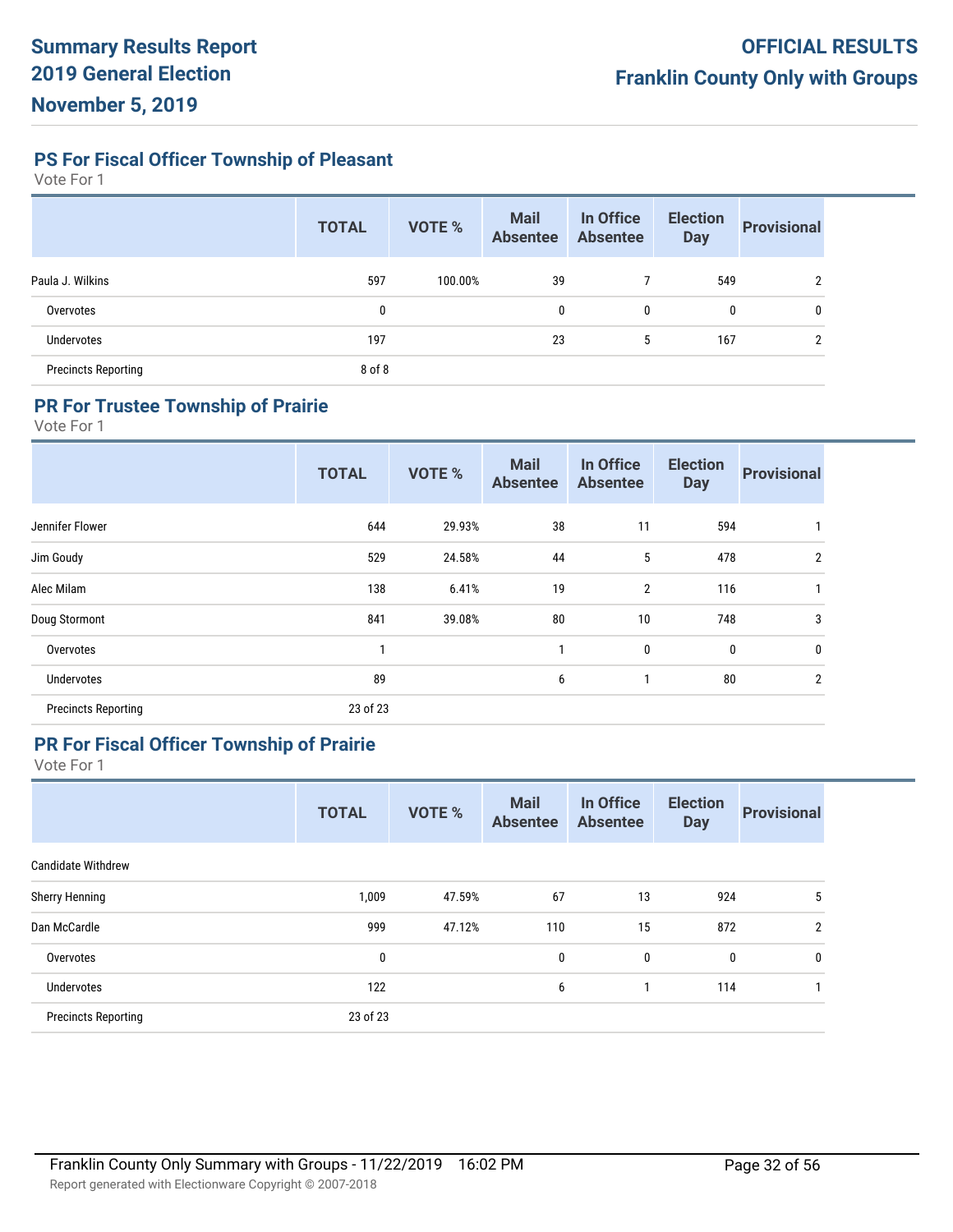**SH For Trustee Township of Sharon**

Vote For 1

|                            | <b>TOTAL</b> | <b>VOTE %</b> | <b>Mail</b><br><b>Absentee</b> | In Office<br><b>Absentee</b> | <b>Election</b><br><b>Day</b> | <b>Provisional</b> |
|----------------------------|--------------|---------------|--------------------------------|------------------------------|-------------------------------|--------------------|
| Lindsay Duffey             | 3,896        | 100.00%       | 197                            | 252                          | 3,434                         | 13                 |
| Overvotes                  | 0            |               | 0                              | 0                            | 0                             | 0                  |
| Undervotes                 | 1,842        |               | 146                            | 149                          | 1,539                         | 8                  |
| <b>Precincts Reporting</b> | 23 of 23     |               |                                |                              |                               |                    |

#### **SH For Fiscal Officer Township of Sharon**

Vote For 1

|                            | <b>TOTAL</b> | <b>VOTE %</b> | <b>Mail</b><br><b>Absentee</b> | In Office<br><b>Absentee</b> | <b>Election</b><br><b>Day</b> | <b>Provisional</b> |
|----------------------------|--------------|---------------|--------------------------------|------------------------------|-------------------------------|--------------------|
| Anthony E. Palmer, Jr.     | 3,741        | 100.00%       | 195                            | 239                          | 3,295                         | 12                 |
| Overvotes                  | 0            |               | 0                              | 0                            | 0                             | 0                  |
| Undervotes                 | 1,997        |               | 148                            | 162                          | 1,678                         | 9                  |
| <b>Precincts Reporting</b> | 23 of 23     |               |                                |                              |                               |                    |

# **TR For Trustee Township of Truro**

|                            | <b>TOTAL</b> | <b>VOTE %</b> | <b>Mail</b><br><b>Absentee</b> | In Office<br><b>Absentee</b> | <b>Election</b><br><b>Day</b> | <b>Provisional</b> |
|----------------------------|--------------|---------------|--------------------------------|------------------------------|-------------------------------|--------------------|
| Pat Mahaffey               | 3,030        | 60.10%        | 517                            | 60                           | 2,425                         | 28                 |
| Mack Quesenberry           | 2,012        | 39.90%        | 228                            | 86                           | 1,681                         | 17                 |
| Overvotes                  | 0            |               | $\mathbf 0$                    | 0                            | 0                             | 0                  |
| Undervotes                 | 513          |               | 45                             | 19                           | 443                           | 6                  |
| <b>Precincts Reporting</b> | 25 of 25     |               |                                |                              |                               |                    |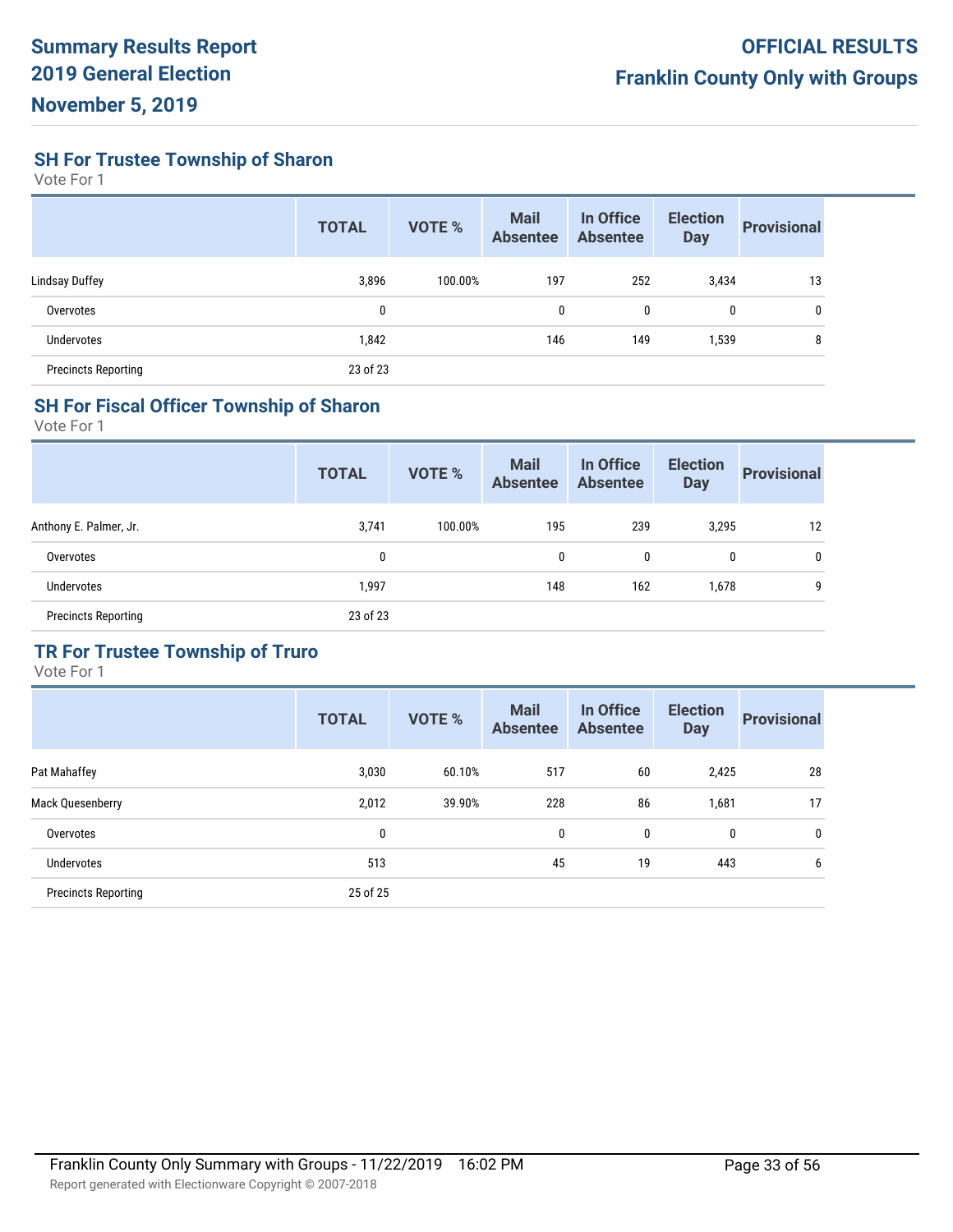# **TR For Trustee (UTE 12/31/2021) Township of Truro**

Vote For 1

|                            | <b>TOTAL</b> | <b>VOTE %</b> | <b>Mail</b><br><b>Absentee</b> | In Office<br><b>Absentee</b> | <b>Election</b><br><b>Day</b> | <b>Provisional</b> |
|----------------------------|--------------|---------------|--------------------------------|------------------------------|-------------------------------|--------------------|
| Chris Long                 | 2,909        | 57.48%        | 481                            | 54                           | 2,351                         | 23                 |
| Joseph Sorenson            | 2,152        | 42.52%        | 259                            | 92                           | 1,779                         | 22                 |
| Overvotes                  | 0            |               | 0                              | 0                            | $\bf{0}$                      | 0                  |
| <b>Undervotes</b>          | 494          |               | 50                             | 19                           | 419                           | 6                  |
| <b>Precincts Reporting</b> | 25 of 25     |               |                                |                              |                               |                    |

# **TR For Fiscal Officer Township of Truro**

Vote For 1

|                            | <b>TOTAL</b> | <b>VOTE %</b> | <b>Mail</b><br><b>Absentee</b> | In Office<br><b>Absentee</b> | <b>Election</b><br><b>Day</b> | <b>Provisional</b> |
|----------------------------|--------------|---------------|--------------------------------|------------------------------|-------------------------------|--------------------|
| Natalie West-Nicodemus     | 3,953        | 100.00%       | 492                            | 112                          | 3,315                         | 34                 |
| Overvotes                  | 0            |               | 0                              | 0                            | 0                             | 0                  |
| <b>Undervotes</b>          | 1,602        |               | 298                            | 53                           | 1,234                         | 17                 |
| <b>Precincts Reporting</b> | 25 of 25     |               |                                |                              |                               |                    |

#### **WS For Trustee Township of Washington**

Vote For 1

|                            | <b>TOTAL</b> | <b>VOTE %</b> | <b>Mail</b><br><b>Absentee</b> | In Office<br><b>Absentee</b> | <b>Election</b><br><b>Day</b> | <b>Provisional</b> |
|----------------------------|--------------|---------------|--------------------------------|------------------------------|-------------------------------|--------------------|
| Jan Rozanski               | 4,735        | 100.00%       | 291                            | 116                          | 4,306                         | 22                 |
| Overvotes                  | 0            |               | 0                              | 0                            | 0                             | 0                  |
| Undervotes                 | 1,763        |               | 149                            | 40                           | 1,567                         |                    |
| <b>Precincts Reporting</b> | 33 of 33     |               |                                |                              |                               |                    |

# **WS For Fiscal Officer Township of Washington**

|                            | <b>TOTAL</b> | <b>VOTE %</b> | <b>Mail</b><br><b>Absentee</b> | In Office<br><b>Absentee</b> | <b>Election</b><br><b>Day</b> | <b>Provisional</b> |
|----------------------------|--------------|---------------|--------------------------------|------------------------------|-------------------------------|--------------------|
| Joyce E. Robinson          | 4,613        | 100.00%       | 287                            | 117                          | 4,187                         | 22                 |
| Overvotes                  | 0            |               | 0                              | 0                            | 0                             | 0                  |
| Undervotes                 | 1,885        |               | 153                            | 39                           | 1,686                         |                    |
| <b>Precincts Reporting</b> | 33 of 33     |               |                                |                              |                               |                    |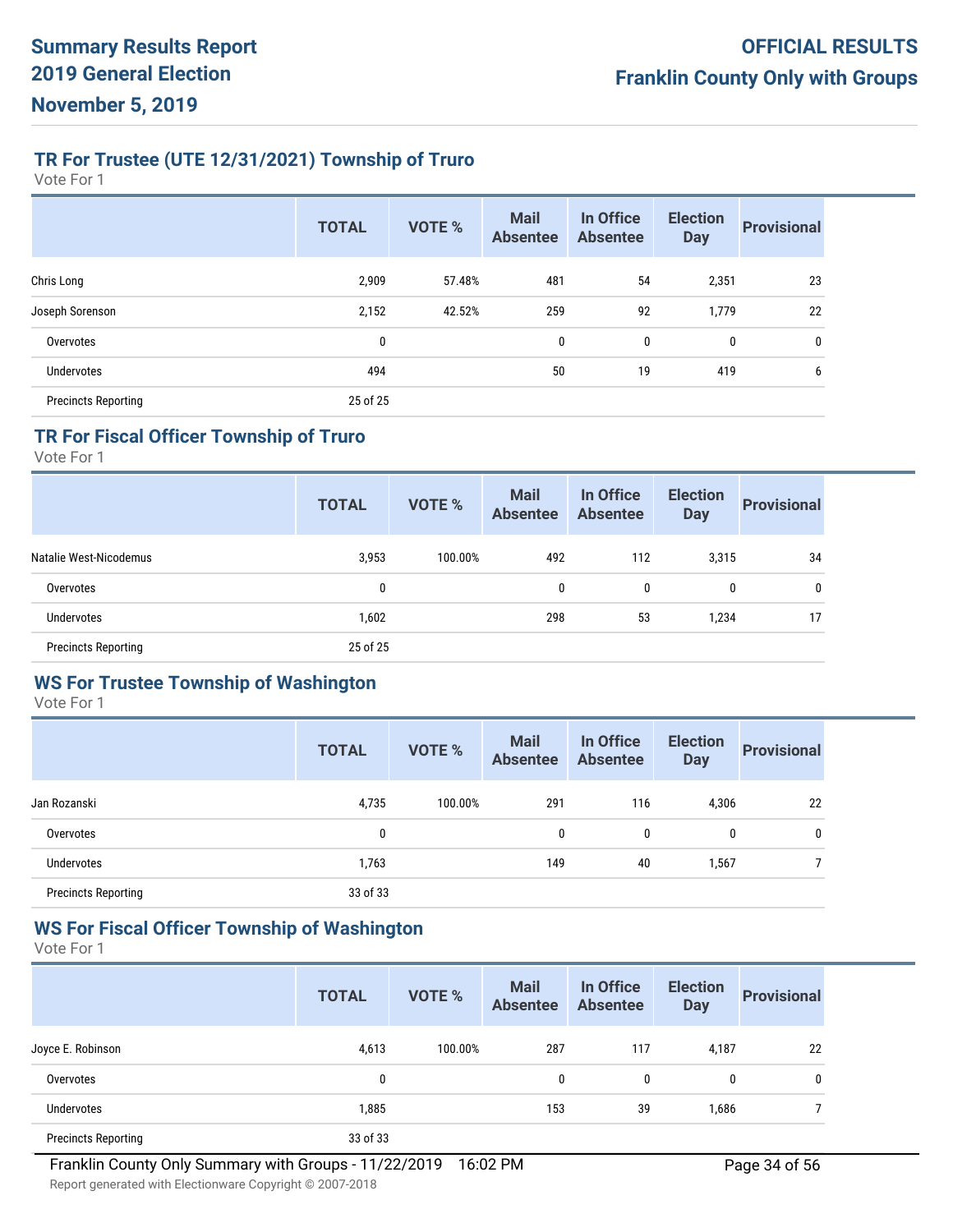# **FR1 For Member of Governing Board of Educational Service Center Educational Service**

Vote For 2

|                            | <b>TOTAL</b> | <b>VOTE %</b> | <b>Mail</b><br><b>Absentee</b> | In Office<br><b>Absentee</b> | <b>Election</b><br><b>Day</b> | <b>Provisional</b> |
|----------------------------|--------------|---------------|--------------------------------|------------------------------|-------------------------------|--------------------|
| <b>Beth Glitt</b>          | 8,812        | 100.00%       | 641                            | 207                          | 7,896                         | 68                 |
| Overvotes                  | 0            |               | 0                              | 0                            | 0                             | $\mathbf{0}$       |
| Undervotes                 | 17,021       |               | 1,443                          | 383                          | 15,058                        | 137                |
| <b>Precincts Reporting</b> | 77 of 77     |               |                                |                              |                               |                    |

#### **FF - For Member of Governing Board of Educational Service Center**

Vote For 2

|                            | <b>TOTAL</b> | <b>VOTE %</b> | <b>Mail</b><br><b>Absentee</b> | In Office<br><b>Absentee</b> | <b>Election</b><br><b>Day</b> | <b>Provisional</b> |
|----------------------------|--------------|---------------|--------------------------------|------------------------------|-------------------------------|--------------------|
| <b>Gary Bartlett</b>       | 11           | 20.37%        | 3                              |                              | 6                             |                    |
| Anne Darling Cyphert       | 21           | 38.89%        | 2                              |                              | 18                            | 0                  |
| Charlotte J. Owens         | 22           | 40.74%        | 3                              | $\overline{2}$               | 15                            | 2                  |
| Overvotes                  | $\bf{0}$     |               | $\mathbf{0}$                   | 0                            | $\bf{0}$                      | $\mathbf{0}$       |
| <b>Undervotes</b>          | 52           |               | 2                              | 0                            | 49                            |                    |
| <b>Precincts Reporting</b> | 4 of 4       |               |                                |                              |                               |                    |
|                            |              |               |                                |                              |                               |                    |

#### **LI - For Member of Governing Board of Educational Service Center**

|                            | <b>TOTAL</b> | <b>VOTE %</b> | <b>Mail</b><br><b>Absentee</b> | In Office<br><b>Absentee</b> | <b>Election</b><br><b>Day</b> | <b>Provisional</b> |
|----------------------------|--------------|---------------|--------------------------------|------------------------------|-------------------------------|--------------------|
| <b>Matthew Clark</b>       | 917          | 51.63%        | 44                             | 29                           | 828                           | 16                 |
| Joseph R. Shannon          | 859          | 48.37%        | 51                             | 36                           | 758                           | 14                 |
| Overvotes                  | 0            |               | 0                              | 0                            | 0                             | $\mathbf{0}$       |
| <b>Undervotes</b>          | 1,210        |               | 105                            | 43                           | 1,038                         | 24                 |
| <b>Precincts Reporting</b> | 15 of 15     |               |                                |                              |                               |                    |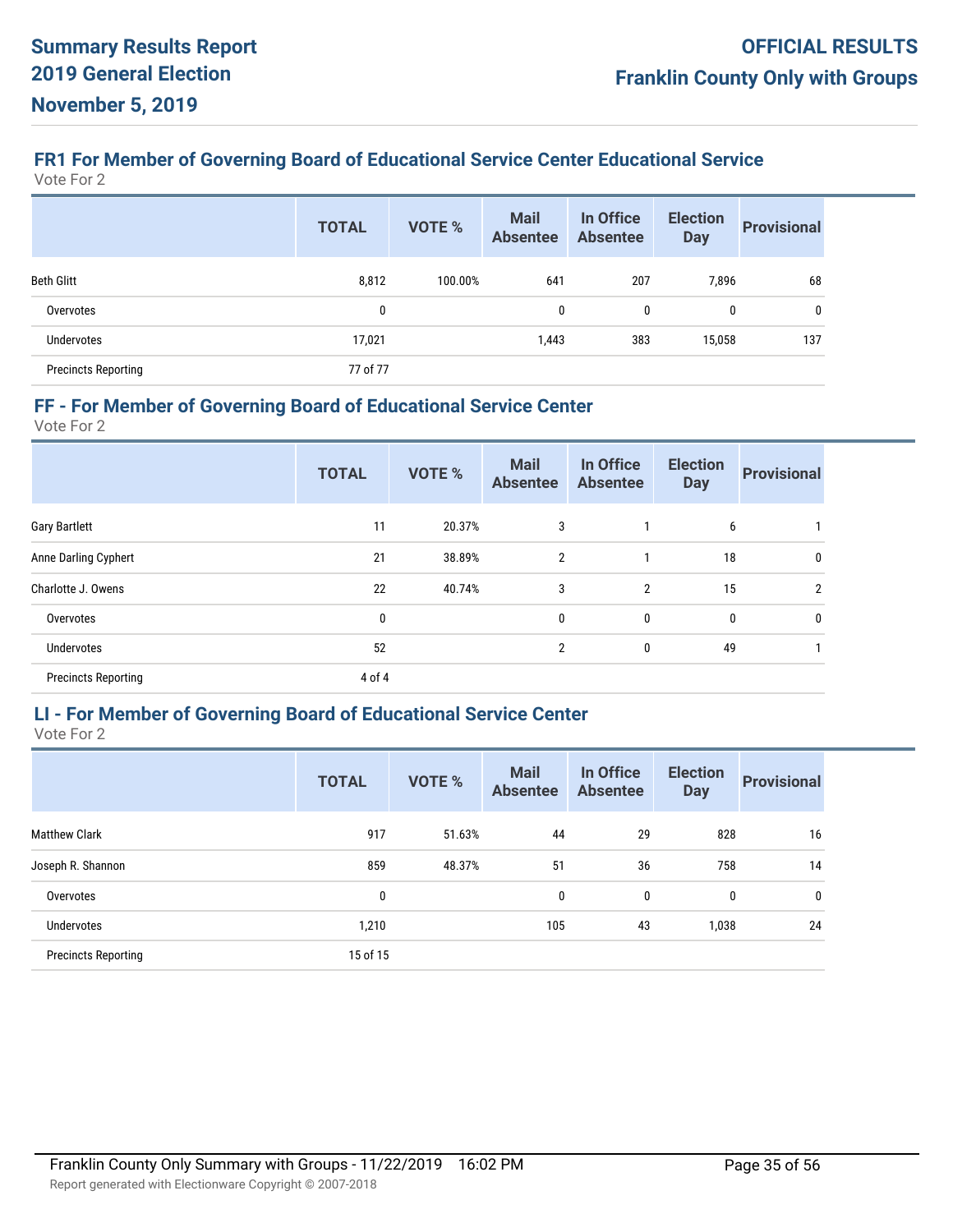# **MC - FR1 For Member of Governing Board of Educational Service Center at Large**

Vote For 1

|                            | <b>TOTAL</b> | <b>VOTE %</b> | <b>Mail</b><br><b>Absentee</b> | In Office<br><b>Absentee</b> | <b>Election</b><br><b>Day</b> | <b>Provisional</b> |
|----------------------------|--------------|---------------|--------------------------------|------------------------------|-------------------------------|--------------------|
| Jeffrey A. Burroughs       | 10           | 32.26%        | 0                              | 0                            | 10                            | 0                  |
| Karen Allen Fowler         | 21           | 67.74%        | 0                              | 0                            | 21                            | 0                  |
| Overvotes                  | 0            |               | $\mathbf{0}$                   | 0                            | 0                             | 0                  |
| Undervotes                 | 15           |               | 2                              | $\overline{2}$               | 11                            | 0                  |
| <b>Precincts Reporting</b> | 4 of 4       |               |                                |                              |                               |                    |

#### **PI - For Member of Governing Board of Educational Service Center**

Vote For 2

|                            | <b>TOTAL</b> | <b>VOTE %</b> | <b>Mail</b><br><b>Absentee</b> | In Office<br><b>Absentee</b> | <b>Election</b><br><b>Day</b> | <b>Provisional</b> |
|----------------------------|--------------|---------------|--------------------------------|------------------------------|-------------------------------|--------------------|
| Jon C. Saxton              | 3            | 100.00%       | 0                              | 0                            | 3                             | 0                  |
| Overvotes                  | 0            |               | 0                              | 0                            | 0                             | 0                  |
| <b>Undervotes</b>          |              |               | 0                              | 0                            |                               | 0                  |
| <b>Precincts Reporting</b> | $1$ of $1$   |               |                                |                              |                               |                    |

#### **BE For Member of Board of Education School District Bexley**

|                            | <b>TOTAL</b> | <b>VOTE %</b> | <b>Mail</b><br><b>Absentee</b> | In Office<br><b>Absentee</b> | <b>Election</b><br><b>Day</b> | <b>Provisional</b> |
|----------------------------|--------------|---------------|--------------------------------|------------------------------|-------------------------------|--------------------|
| Sarah Ackman               | 1,271        | 16.23%        | 74                             | 70                           | 1,118                         | 9                  |
| Mike Denison               | 1,444        | 18.44%        | 95                             | 97                           | 1,246                         | 6                  |
| Alissha M. Mitchell        | 1,820        | 23.24%        | 94                             | 166                          | 1,549                         | 11                 |
| <b>Victoria Powers</b>     | 2,076        | 26.51%        | 115                            | 190                          | 1,759                         | 12                 |
| April Walsh                | 1,219        | 15.57%        | 60                             | 88                           | 1,063                         | 8                  |
| Overvotes                  | 4            |               | $\overline{4}$                 | 0                            | 0                             | $\mathbf 0$        |
| Undervotes                 | 1,624        |               | 110                            | 85                           | 1,419                         | 10                 |
| <b>Precincts Reporting</b> | 10 of 10     |               |                                |                              |                               |                    |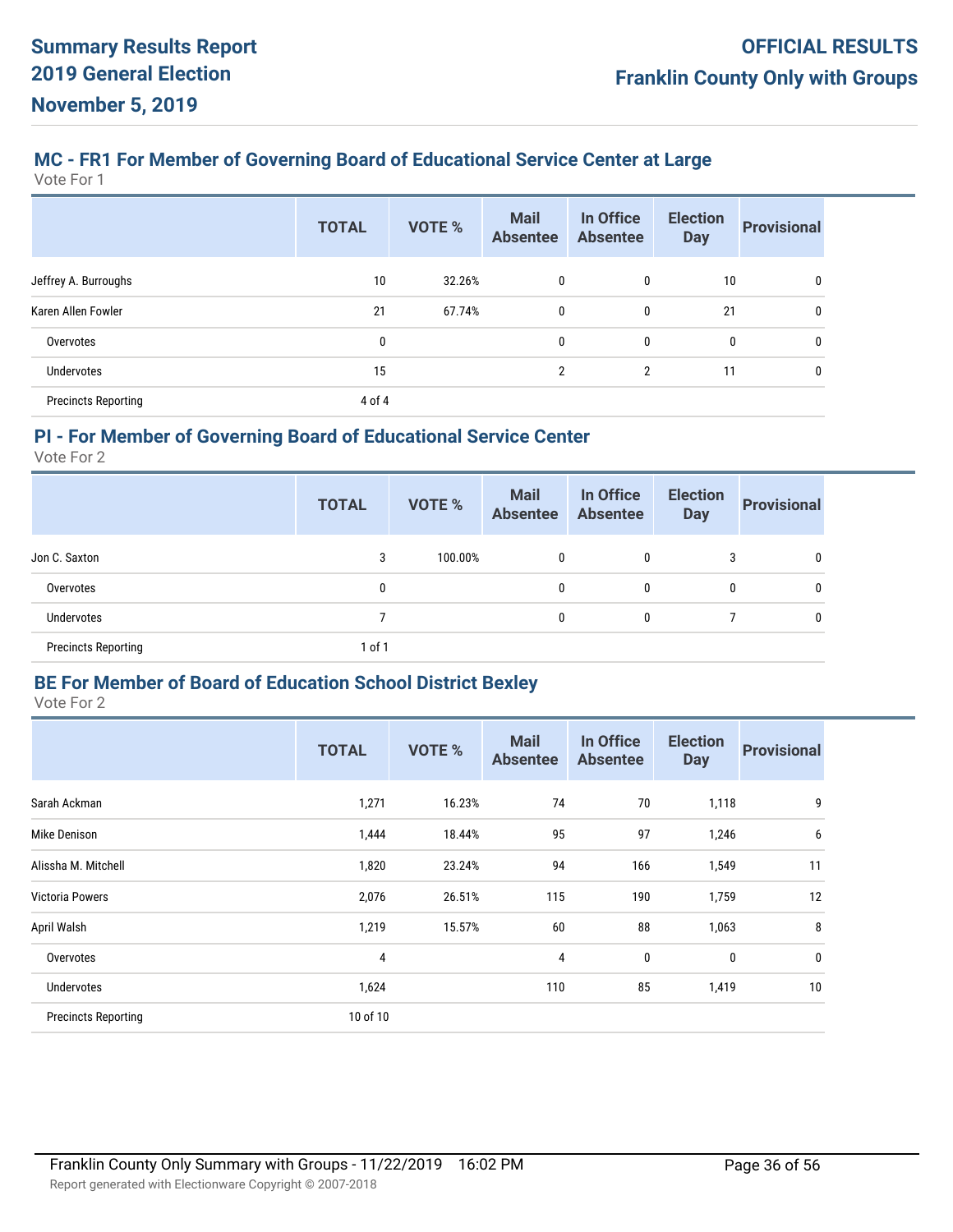# **CW For Member of Board of Education School District Canal Winchester**

Vote For 2

|                            | <b>TOTAL</b> | <b>VOTE %</b> | <b>Mail</b><br><b>Absentee</b> | In Office<br><b>Absentee</b> | <b>Election</b><br><b>Day</b> | <b>Provisional</b> |
|----------------------------|--------------|---------------|--------------------------------|------------------------------|-------------------------------|--------------------|
| Kevin W. Butler            | 1,542        | 47.52%        | 142                            | 32                           | 1,360                         | 8                  |
| Matt Krueger               | 1,670        | 51.46%        | 127                            | 29                           | 1,504                         | 10                 |
| Write-In Totals            | 33           | 1.02%         | 0                              | $\mathbf 0$                  | 33                            | 0                  |
| Write-In: Non-Certified    | 0            | 0.00%         | $\mathbf 0$                    | 0                            | $\mathbf{0}$                  | $\mathbf 0$        |
| Not Assigned               | 33           | 1.02%         | $\mathbf 0$                    | 0                            | 33                            | 0                  |
| Overvotes                  | $\bf{0}$     |               | $\mathbf 0$                    | 0                            | $\mathbf{0}$                  | $\boldsymbol{0}$   |
| <b>Undervotes</b>          | 2,131        |               | 205                            | 29                           | 1,887                         | 10                 |
| <b>Precincts Reporting</b> | 16 of 16     |               |                                |                              |                               |                    |

# **CO For Member of Board of Education School District Columbus**

|                             | <b>TOTAL</b> | <b>VOTE %</b> | <b>Mail</b><br><b>Absentee</b> | In Office<br><b>Absentee</b> | <b>Election</b><br><b>Day</b> | <b>Provisional</b> |
|-----------------------------|--------------|---------------|--------------------------------|------------------------------|-------------------------------|--------------------|
| Jennifer Adair              | 46,843       | 22.72%        | 3,143                          | 3,759                        | 39,263                        | 678                |
| Carol Beckerle              | 41,413       | 20.09%        | 2,902                          | 3,451                        | 34,504                        | 556                |
| Eric S. Brown               | 42,614       | 20.67%        | 2,893                          | 3,484                        | 35,665                        | 572                |
| Kimberley Mason             | 27,337       | 13.26%        | 1,629                          | 1,695                        | 23,531                        | 482                |
| <b>Tina Pierce</b>          | 47,087       | 22.84%        | 3,005                          | 3,836                        | 39,514                        | 732                |
| Write-In Totals             | 881          | 0.43%         | 76                             | 57                           | 737                           | 11                 |
| Write-In: Stephany R. Small | 51           | 0.02%         | 17                             | 3                            | 30                            | 1                  |
| Write-In: Non-Certified     | 0            | 0.00%         | $\mathbf{0}$                   | 0                            | 0                             | 0                  |
| Not Assigned                | 830          | 0.40%         | 59                             | 54                           | 707                           | 10                 |
| Overvotes                   | 32           |               | 24                             | 4                            | 0                             | 4                  |
| Undervotes                  | 65,845       |               | 4,588                          | 3,534                        | 56,134                        | 1,589              |
| <b>Precincts Reporting</b>  | 454 of 454   |               |                                |                              |                               |                    |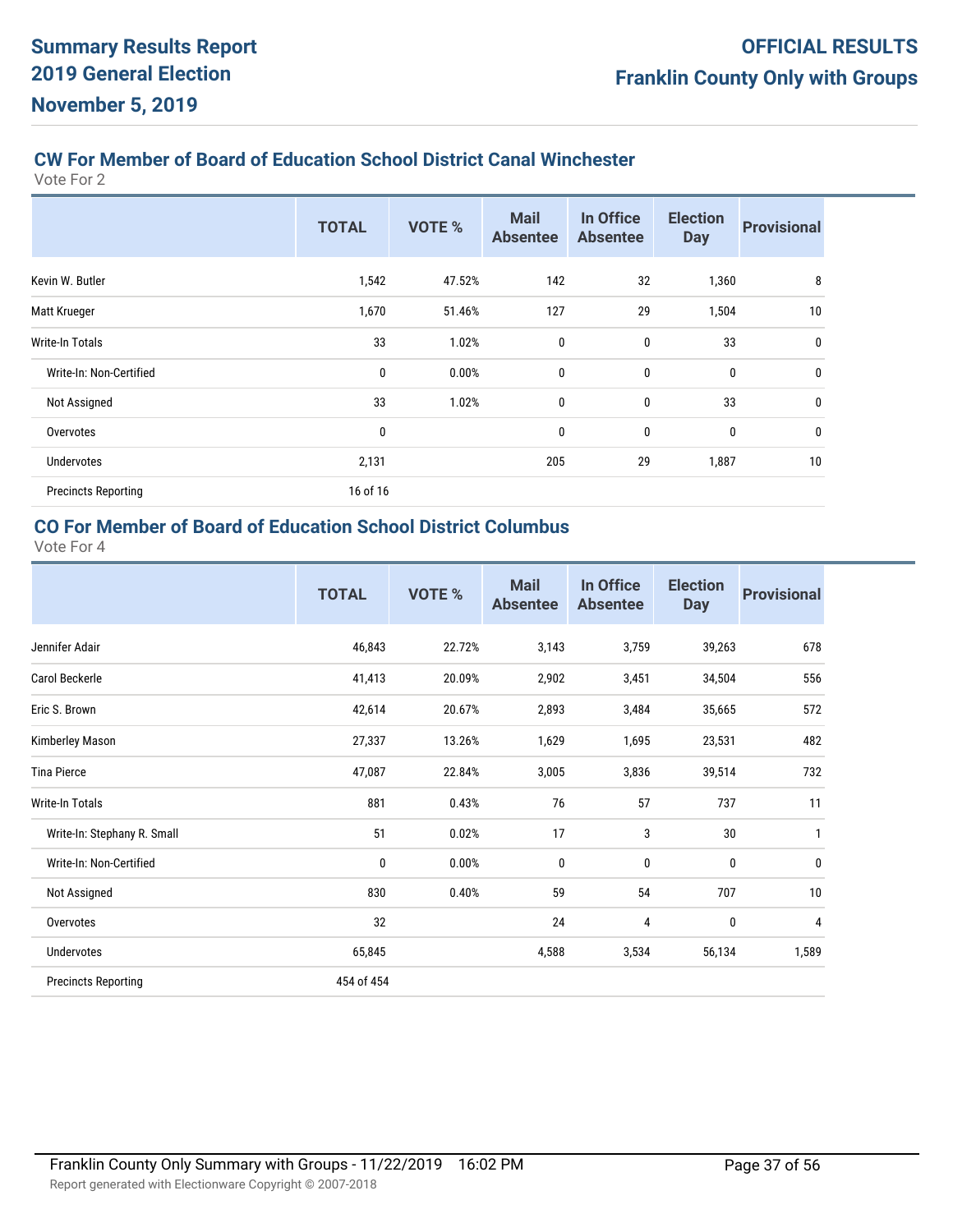# **COUE For Member of Board of Education (UTE 12/31/21)**

Vote For 1

|                            | <b>TOTAL</b> | <b>VOTE %</b> | <b>Mail</b><br><b>Absentee</b> | In Office<br><b>Absentee</b> | <b>Election</b><br><b>Day</b> | <b>Provisional</b> |
|----------------------------|--------------|---------------|--------------------------------|------------------------------|-------------------------------|--------------------|
| James C. Ragland           | 52,428       | 100.00%       | 3,300                          | 4,030                        | 44,288                        | 810                |
| Overvotes                  | 0            |               | 0                              | 0                            | 0                             | 0                  |
| <b>Undervotes</b>          | 15,585       |               | 1,265                          | 925                          | 13,049                        | 346                |
| <b>Precincts Reporting</b> | 454 of 454   |               |                                |                              |                               |                    |

#### **DU For Member of Board of Education School District Dublin**

Vote For 2

|                            | <b>TOTAL</b> | <b>VOTE %</b> | <b>Mail</b><br><b>Absentee</b> | In Office<br><b>Absentee</b> | <b>Election</b><br><b>Day</b> | <b>Provisional</b> |
|----------------------------|--------------|---------------|--------------------------------|------------------------------|-------------------------------|--------------------|
| <b>Scott Melody</b>        | 6,022        | 48.38%        | 412                            | 163                          | 5,407                         | 40                 |
| Christopher M. Valentine   | 6,425        | 51.62%        | 443                            | 160                          | 5,777                         | 45                 |
| Overvotes                  | $\mathbf{0}$ |               | 0                              | 0                            | 0                             | 0                  |
| Undervotes                 | 7,213        |               | 553                            | 189                          | 6,380                         | 91                 |
| <b>Precincts Reporting</b> | 64 of 64     |               |                                |                              |                               |                    |
|                            |              |               |                                |                              |                               |                    |

#### **GJ For Member of Board of Education School District Gahanna Jefferson**

|                            | <b>TOTAL</b>   | <b>VOTE %</b> | <b>Mail</b><br><b>Absentee</b> | In Office<br><b>Absentee</b> | <b>Election</b><br><b>Day</b> | <b>Provisional</b> |
|----------------------------|----------------|---------------|--------------------------------|------------------------------|-------------------------------|--------------------|
| Jon Handler                | 3,844          | 21.91%        | 275                            | 128                          | 3,426                         | 15                 |
| Daphne Moehring            | 7,211          | 41.10%        | 466                            | 370                          | 6,330                         | 45                 |
| Beryl Brown Piccolantonio  | 6,489          | 36.99%        | 417                            | 349                          | 5,683                         | 40                 |
| Overvotes                  | $\overline{2}$ |               | $\overline{2}$                 | 0                            | 0                             | 0                  |
| Undervotes                 | 4,138          |               | 272                            | 135                          | 3,693                         | 38                 |
| <b>Precincts Reporting</b> | 51 of 51       |               |                                |                              |                               |                    |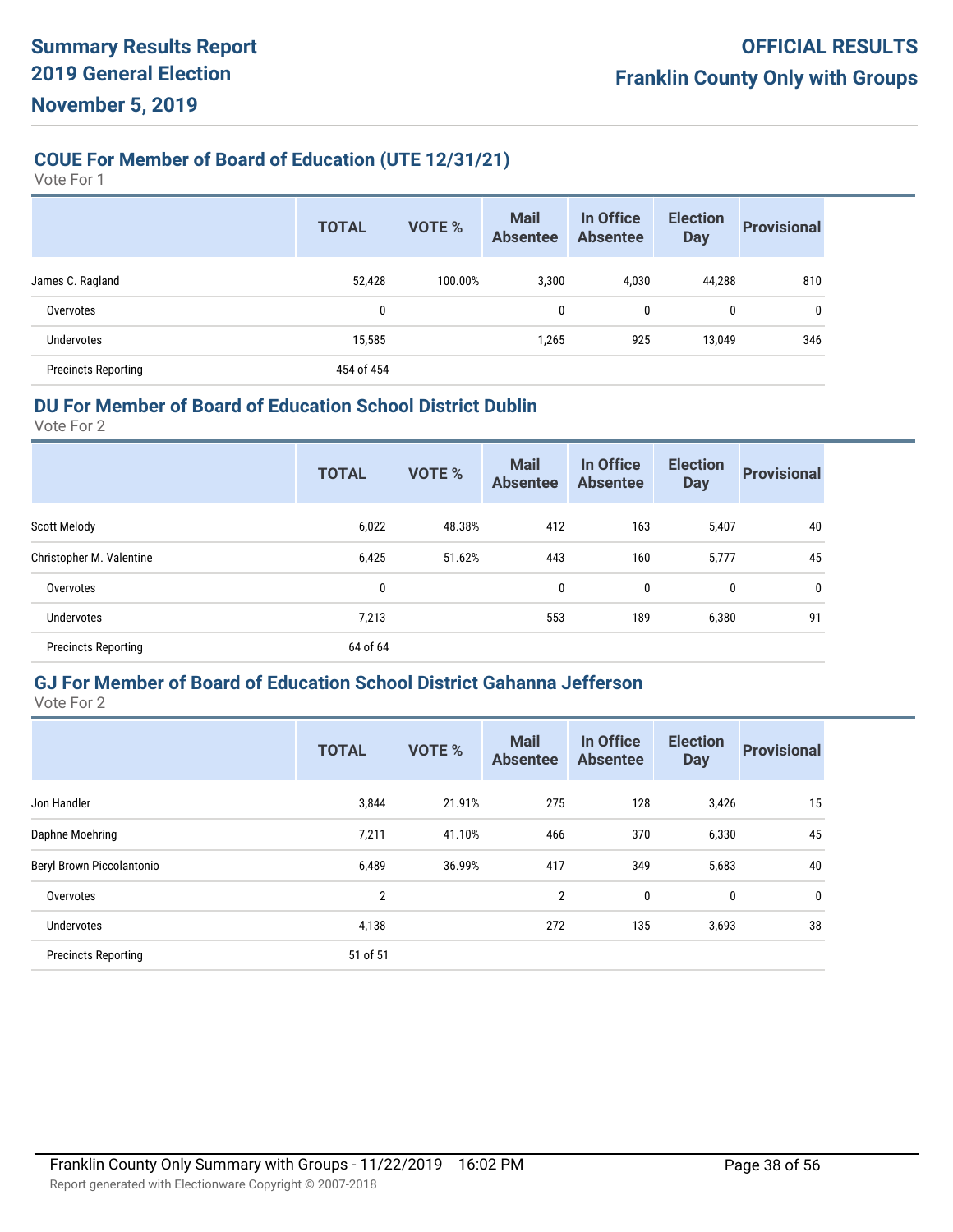# **GV For Member of Board of Education School District Grandview Heights**

Vote For 2

|                            | <b>TOTAL</b> | <b>VOTE %</b> | <b>Mail</b><br><b>Absentee</b> | In Office<br><b>Absentee</b> | <b>Election</b><br><b>Day</b> | <b>Provisional</b> |
|----------------------------|--------------|---------------|--------------------------------|------------------------------|-------------------------------|--------------------|
| <b>Emily Gephart</b>       | 1,718        | 53.82%        | 90                             | 76                           | 1,533                         | 19                 |
| Kevin Guse'                | 1,474        | 46.18%        | 77                             | 66                           | 1,316                         | 15                 |
| Overvotes                  | 0            |               | 0                              | 0                            | 0                             | $\mathbf 0$        |
| Undervotes                 | 1,808        |               | 101                            | 68                           | 1,611                         | 28                 |
| <b>Precincts Reporting</b> | 7 of 7       |               |                                |                              |                               |                    |

#### **GM For Member of Board of Education School District Groveport Madison**

Vote For 2

|                            | <b>TOTAL</b> | <b>VOTE %</b> | <b>Mail</b><br><b>Absentee</b> | In Office<br><b>Absentee</b> | <b>Election</b><br><b>Day</b> | <b>Provisional</b> |
|----------------------------|--------------|---------------|--------------------------------|------------------------------|-------------------------------|--------------------|
| Seth Bower                 | 1,983        | 22.03%        | 137                            | 52                           | 1,782                         | 12                 |
| Wayne Bryan                | 1,403        | 15.59%        | 129                            | 26                           | 1,239                         | 9                  |
| Chris Snyder               | 2,402        | 26.69%        | 207                            | 53                           | 2,123                         | 19                 |
| Kathleen L. Walsh          | 3,213        | 35.70%        | 263                            | 88                           | 2,835                         | 27                 |
| Overvotes                  | 4            |               | 4                              | 0                            | 0                             | $\bf{0}$           |
| Undervotes                 | 3,879        |               | 310                            | 93                           | 3,429                         | 47                 |
| <b>Precincts Reporting</b> | 33 of 33     |               |                                |                              |                               |                    |

#### **HA For Member of Board of Education School District Hamilton**

|                            | <b>TOTAL</b> | <b>VOTE %</b> | <b>Mail</b><br><b>Absentee</b> | In Office<br><b>Absentee</b> | <b>Election</b><br><b>Day</b> | <b>Provisional</b> |
|----------------------------|--------------|---------------|--------------------------------|------------------------------|-------------------------------|--------------------|
| James Dommer               | 725          | 26.54%        | 55                             | 9                            | 652                           | 9                  |
| Jym Kyre                   | 514          | 18.81%        | 23                             | 8                            | 481                           | $\overline{2}$     |
| <b>Walley Obert</b>        | 1,022        | 37.41%        | 92                             | 12                           | 913                           | 5                  |
| Randal P. Ruppert          | 471          | 17.24%        | 34                             | 6                            | 429                           | $\overline{2}$     |
| Overvotes                  | 0            |               | $\mathbf 0$                    | $\mathbf 0$                  | 0                             | $\mathbf 0$        |
| <b>Undervotes</b>          | 752          |               | 62                             | 9                            | 667                           | 14                 |
| <b>Precincts Reporting</b> | 10 of 10     |               |                                |                              |                               |                    |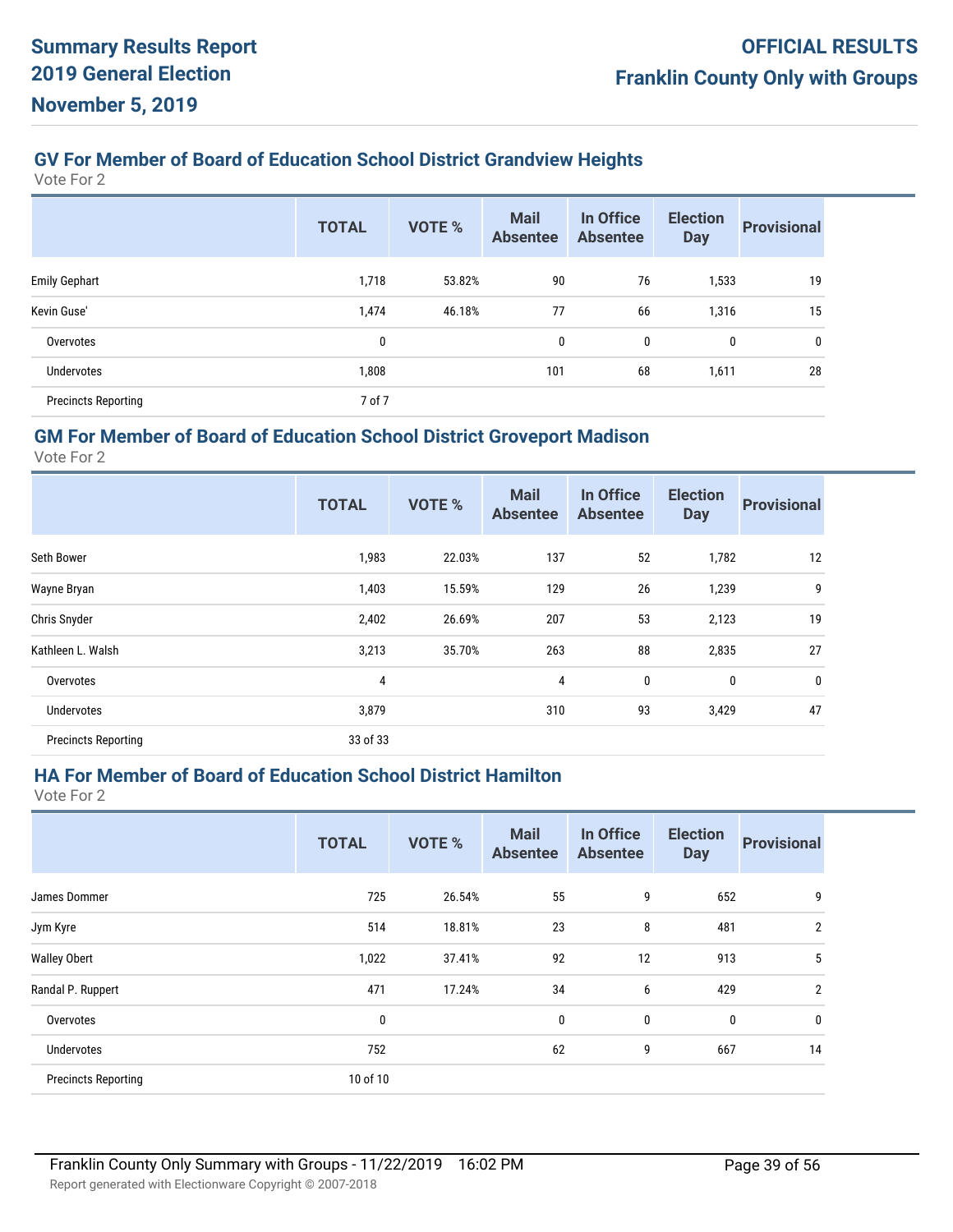# **HL For Member of Board of Education School District Hilliard**

Vote For 2

|                            | <b>TOTAL</b> | <b>VOTE %</b> | <b>Mail</b><br><b>Absentee</b> | In Office<br><b>Absentee</b> | <b>Election</b><br><b>Day</b> | <b>Provisional</b> |
|----------------------------|--------------|---------------|--------------------------------|------------------------------|-------------------------------|--------------------|
| Nadia L. Long              | 4,487        | 20.73%        | 299                            | 97                           | 4,057                         | 34                 |
| Brian Morgan               | 3,844        | 17.76%        | 258                            | 129                          | 3,432                         | 25                 |
| Jon Parker-Jones           | 3,658        | 16.90%        | 286                            | 55                           | 3,294                         | 23                 |
| <b>Brian Perry</b>         | 5,212        | 24.08%        | 391                            | 137                          | 4,652                         | 32                 |
| <b>Stasi Trout</b>         | 4,444        | 20.53%        | 255                            | 81                           | 4,081                         | 27                 |
| Overvotes                  | 10           |               | 8                              | 0                            | 0                             | $\overline{2}$     |
| <b>Undervotes</b>          | 5,283        |               | 387                            | 93                           | 4,742                         | 61                 |
| <b>Precincts Reporting</b> | 76 of 76     |               |                                |                              |                               |                    |

## **NA For Member of Board of Education School District New Albany-Plain**

Vote For 2

|                            | <b>TOTAL</b> | <b>VOTE %</b> | <b>Mail</b><br><b>Absentee</b> | In Office<br><b>Absentee</b> | <b>Election</b><br><b>Day</b> | <b>Provisional</b> |
|----------------------------|--------------|---------------|--------------------------------|------------------------------|-------------------------------|--------------------|
| <b>Phil Derrow</b>         | 1,322        | 50.27%        | 92                             | 46                           | 1,175                         | 9                  |
| Paul A. Naumoff            | 1,308        | 49.73%        | 94                             | 44                           | 1,162                         | 8                  |
| Overvotes                  | $\mathbf{0}$ |               | 0                              | 0                            | 0                             | $\mathbf{0}$       |
| <b>Undervotes</b>          | 1,460        |               | 108                            | 54                           | 1,283                         | 15                 |
| <b>Precincts Reporting</b> | 21 of 21     |               |                                |                              |                               |                    |

#### **RE For Member of Board of Education School District Reynoldsburg**

| <b>TOTAL</b>   | <b>VOTE %</b> | <b>Mail</b><br><b>Absentee</b> | In Office<br><b>Absentee</b> | <b>Election</b><br><b>Day</b> | <b>Provisional</b> |
|----------------|---------------|--------------------------------|------------------------------|-------------------------------|--------------------|
| 3,569          | 38.77%        | 414                            | 136                          | 2,982                         | 37                 |
| 2,779          | 30.19%        | 364                            | 121                          | 2,276                         | 18                 |
| 2,857          | 31.04%        | 432                            | 66                           | 2,331                         | 28                 |
| $\overline{2}$ |               | $\overline{2}$                 | 0                            | $\mathbf 0$                   | 0                  |
| 2,799          |               | 436                            | 61                           | 2,267                         | 35                 |
|                |               |                                |                              |                               |                    |
|                |               | 35 of 35                       |                              |                               |                    |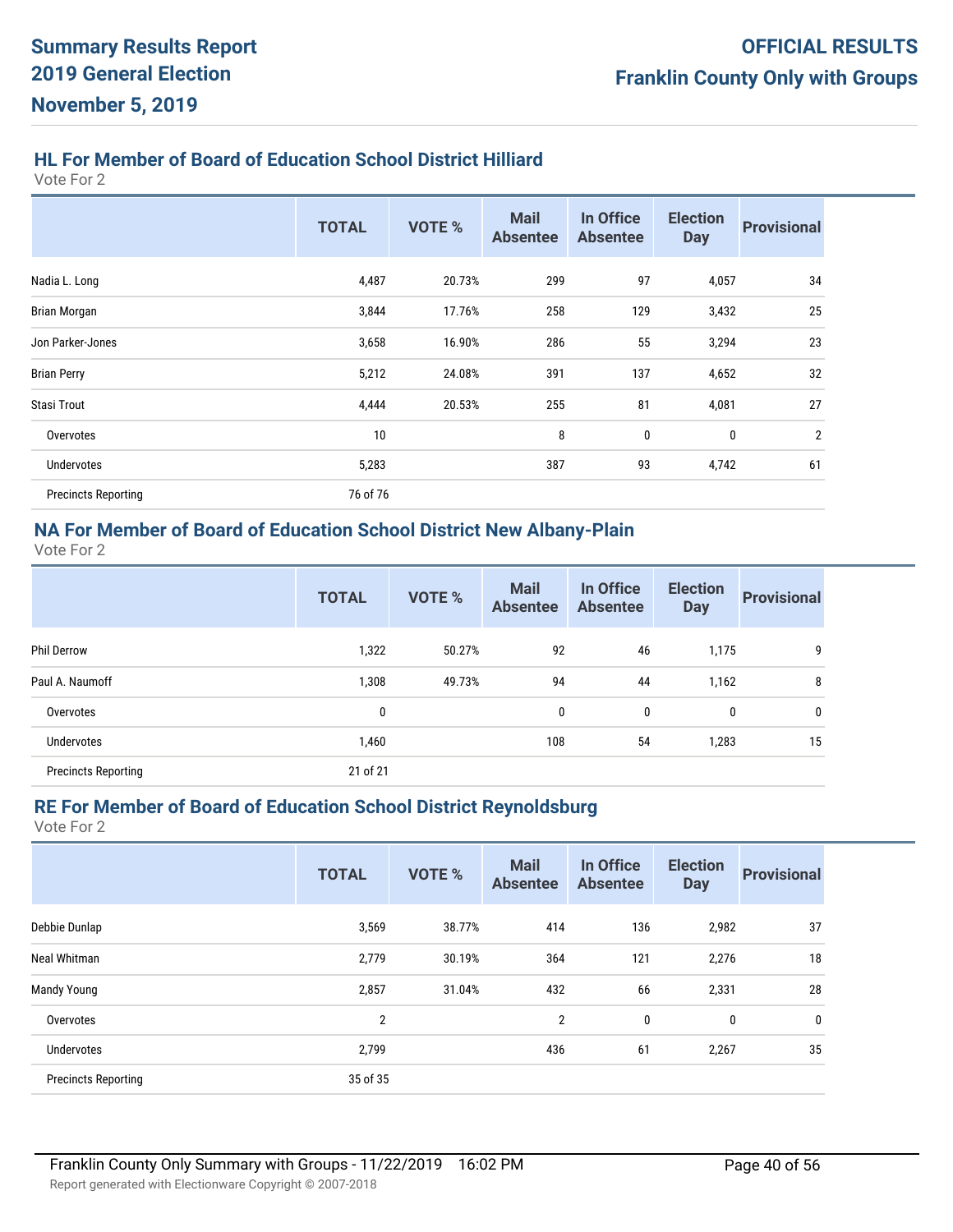#### **SW For Member of Board of Education School District South-Western**

Vote For 2

|                            | <b>TOTAL</b> | <b>VOTE %</b> | <b>Mail</b><br><b>Absentee</b> | In Office<br><b>Absentee</b> | <b>Election</b><br><b>Day</b> | <b>Provisional</b> |
|----------------------------|--------------|---------------|--------------------------------|------------------------------|-------------------------------|--------------------|
| Anthony Caldwell           | 10,055       | 51.72%        | 816                            | 159                          | 9,009                         | 71                 |
| Robert W. Ragland          | 9,388        | 48.28%        | 791                            | 150                          | 8,383                         | 64                 |
| Overvotes                  | 0            |               | 0                              | 0                            | 0                             | 0                  |
| <b>Undervotes</b>          | 13,515       |               | 1,301                          | 197                          | 11,872                        | 145                |
| <b>Precincts Reporting</b> | 107 of 107   |               |                                |                              |                               |                    |

#### **UA For Member of Board of Education School District Upper Arlington**

Vote For 3

|                            | <b>TOTAL</b> | <b>VOTE %</b> | <b>Mail</b><br><b>Absentee</b> | In Office<br><b>Absentee</b> | <b>Election</b><br><b>Day</b> | <b>Provisional</b> |
|----------------------------|--------------|---------------|--------------------------------|------------------------------|-------------------------------|--------------------|
| <b>Nancy Drees</b>         | 4,910        | 23.94%        | 343                            | 117                          | 4,423                         | 27                 |
| Nic Fortkamp               | 4,520        | 22.03%        | 296                            | 141                          | 4,058                         | 25                 |
| Jenny McKenna              | 5,148        | 25.10%        | 298                            | 113                          | 4,709                         | 28                 |
| Lori O. Trent              | 5,935        | 28.93%        | 352                            | 180                          | 5,377                         | 26                 |
| Overvotes                  | 0            |               | 0                              | 0                            | 0                             | 0                  |
| Undervotes                 | 8,335        |               | 535                            | 208                          | 7,527                         | 65                 |
| <b>Precincts Reporting</b> | 36 of 36     |               |                                |                              |                               |                    |

#### **WE For Member of Board of Education School District Westerville**

|                            | <b>TOTAL</b> | <b>VOTE %</b> | <b>Mail</b><br><b>Absentee</b> | In Office<br><b>Absentee</b> | <b>Election</b><br><b>Day</b> | <b>Provisional</b> |
|----------------------------|--------------|---------------|--------------------------------|------------------------------|-------------------------------|--------------------|
| Jennifer Aultman           | 9,979        | 52.50%        | 521                            | 575                          | 8,804                         | 79                 |
| Vaughn E. Bell             | 9,028        | 47.50%        | 468                            | 535                          | 7,961                         | 64                 |
| Overvotes                  | 0            |               | 0                              | 0                            | 0                             | 0                  |
| Undervotes                 | 12,595       |               | 819                            | 552                          | 11,041                        | 183                |
| <b>Precincts Reporting</b> | 69 of 69     |               |                                |                              |                               |                    |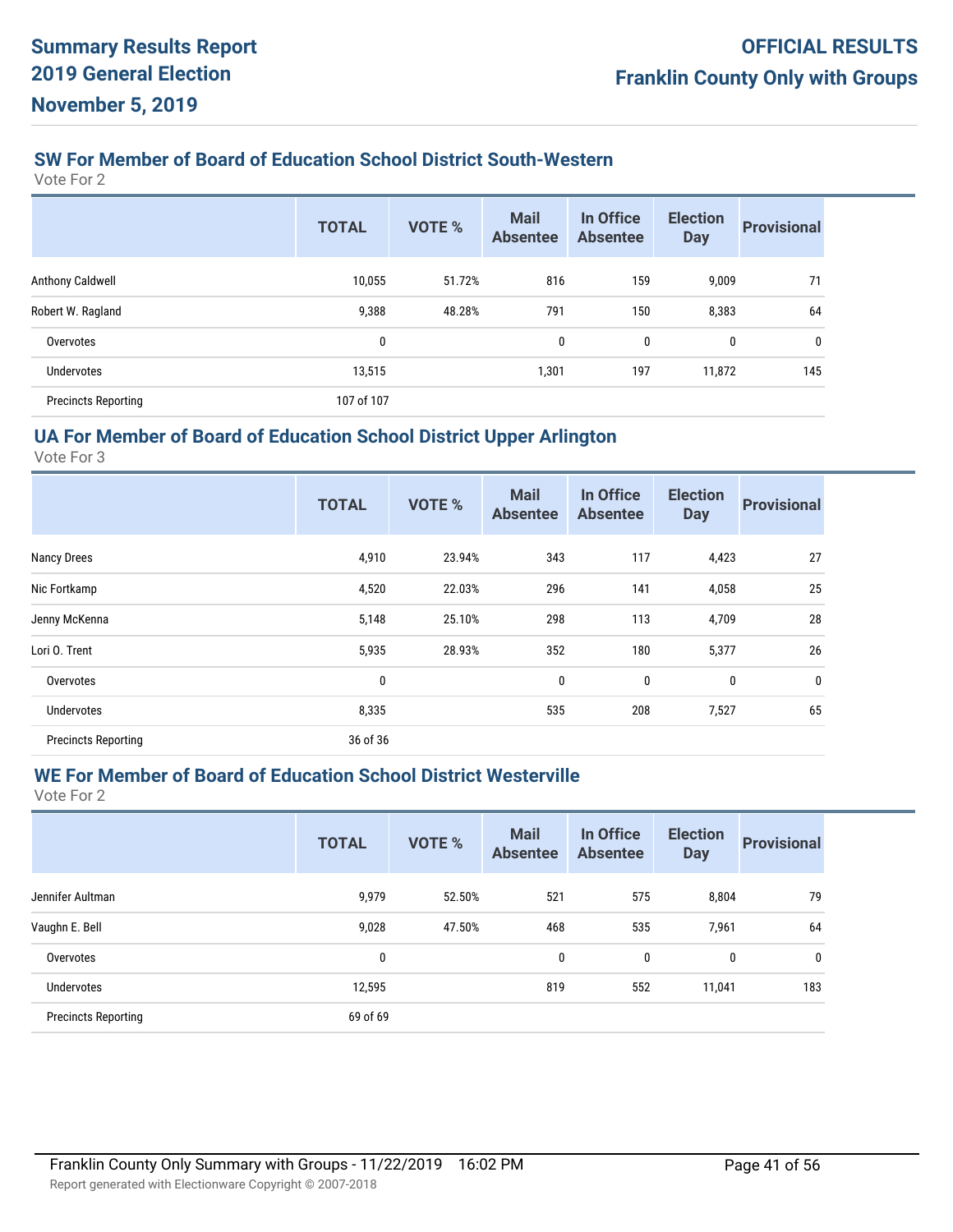# **WH For Member of Board of Education School District Whitehall**

Vote For 2

|                            | <b>TOTAL</b> | <b>VOTE %</b> | <b>Mail</b><br><b>Absentee</b> | In Office<br><b>Absentee</b> | <b>Election</b><br><b>Day</b> | <b>Provisional</b> |
|----------------------------|--------------|---------------|--------------------------------|------------------------------|-------------------------------|--------------------|
| Mike Adkins                | 1,292        | 56.84%        | 113                            | 34                           | 1,122                         | 23                 |
| Jeffrey P. Lees            | 981          | 43.16%        | 91                             | 28                           | 847                           | 15                 |
| Overvotes                  | 0            |               | 0                              | 0                            | 0                             | 0                  |
| Undervotes                 | 1,205        |               | 102                            | 32                           | 1,035                         | 36                 |
| <b>Precincts Reporting</b> | 11 of 11     |               |                                |                              |                               |                    |

#### **WH For Member of Board of Education (UTE 12/31/2021) School District Whitehall**

Vote For 1

|                            | <b>TOTAL</b> | <b>VOTE %</b> | <b>Mail</b><br><b>Absentee</b> | In Office<br><b>Absentee</b> | <b>Election</b><br><b>Day</b> | <b>Provisional</b> |
|----------------------------|--------------|---------------|--------------------------------|------------------------------|-------------------------------|--------------------|
| Zachary R. Wright          | 1,392        | 100.00%       | 120                            | 38                           | 1,202                         | 32                 |
| Overvotes                  | 0            |               | 0                              | 0                            | 0                             | 0                  |
| <b>Undervotes</b>          | 347          |               | 33                             | 9                            | 300                           |                    |
| <b>Precincts Reporting</b> | 11 of 11     |               |                                |                              |                               |                    |

#### **WO For Member of Board of Education School District Worthington**

|                            | <b>TOTAL</b>   | <b>VOTE %</b> | <b>Mail</b><br><b>Absentee</b> | In Office<br><b>Absentee</b> | <b>Election</b><br><b>Day</b> | <b>Provisional</b> |
|----------------------------|----------------|---------------|--------------------------------|------------------------------|-------------------------------|--------------------|
| Amy Lloyd                  | 7,962          | 40.71%        | 478                            | 488                          | 6,953                         | 43                 |
| Kelly Needleman            | 4,421          | 22.60%        | 202                            | 182                          | 4,013                         | 24                 |
| Charlie Wilson             | 7,176          | 36.69%        | 492                            | 450                          | 6,192                         | 42                 |
| Overvotes                  | $\overline{2}$ |               | $\overline{2}$                 | 0                            | $\bf{0}$                      | $\mathbf{0}$       |
| Undervotes                 | 4,879          |               | 278                            | 174                          | 4,380                         | 47                 |
| <b>Precincts Reporting</b> | 54 of 54       |               |                                |                              |                               |                    |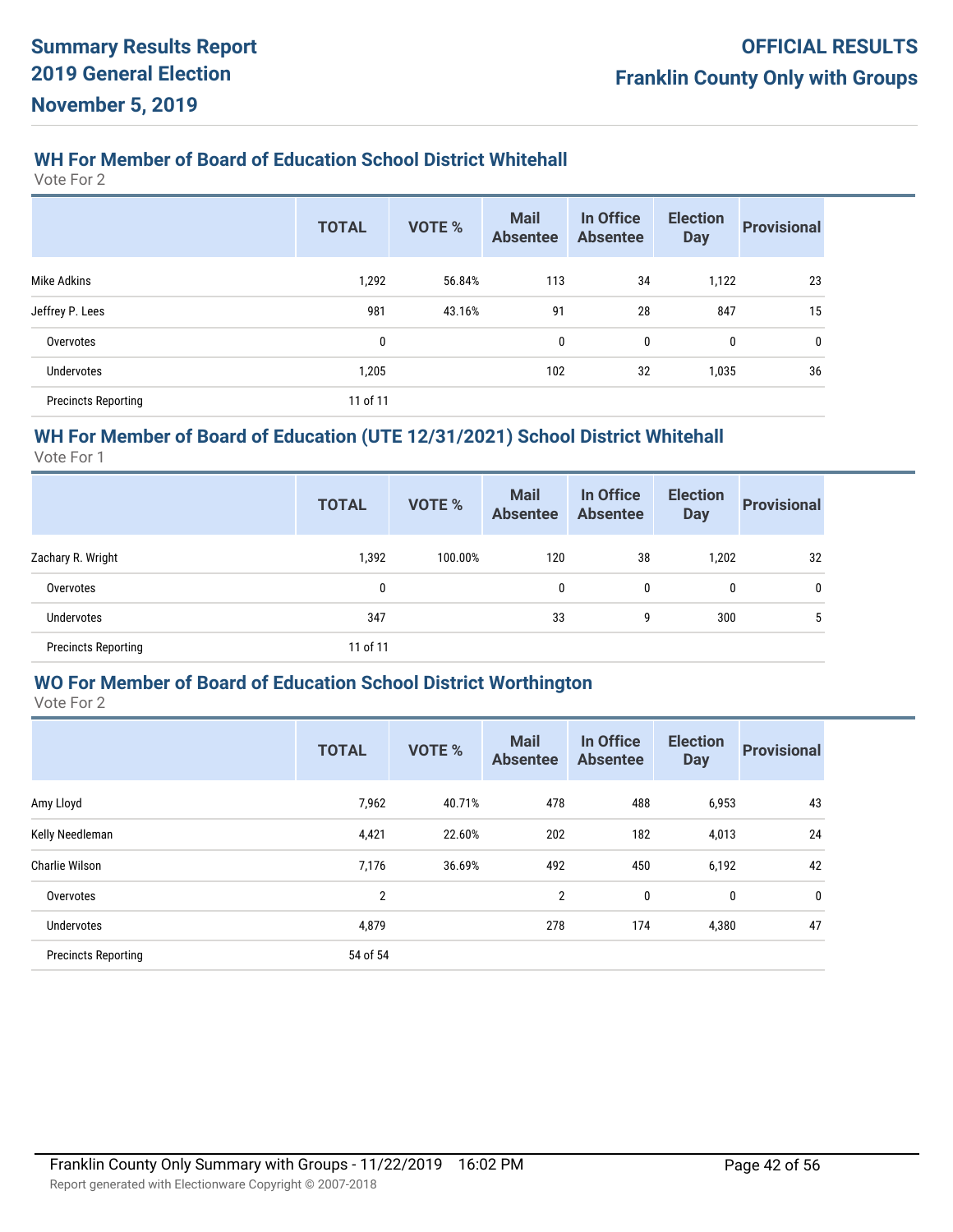#### **JA For Member of Board of Education School District Jonathan Alder**

Vote For 3

|                            | <b>TOTAL</b> | <b>VOTE %</b> | <b>Mail</b><br><b>Absentee</b> | In Office<br><b>Absentee</b> | <b>Election</b><br><b>Day</b> | <b>Provisional</b> |
|----------------------------|--------------|---------------|--------------------------------|------------------------------|-------------------------------|--------------------|
| Thomas D. Bichsel          | 0            |               | 0                              | $\mathbf 0$                  | 0                             | $\mathbf{0}$       |
| <b>Christine Blacka</b>    | 0            |               | 0                              | 0                            | 0                             | 0                  |
| <b>Bill McCartney</b>      | 0            |               | $\mathbf 0$                    | $\mathbf 0$                  | $\bf{0}$                      | 0                  |
| <b>Steven Votaw</b>        | 0            |               | $\mathbf 0$                    | 0                            | 0                             | 0                  |
| Overvotes                  | 0            |               | 0                              | 0                            | 0                             | 0                  |
| Undervotes                 | 3            |               | 0                              | 0                            | 3                             | 0                  |
| <b>Precincts Reporting</b> | 2 of 2       |               |                                |                              |                               |                    |

# **JA For Member of Board of Education (UTE 12/31/21)**

Vote For 1

|                            | <b>TOTAL</b> | <b>VOTE %</b> | <b>Mail</b><br><b>Absentee</b> | In Office<br><b>Absentee</b> | <b>Election</b><br><b>Day</b> | <b>Provisional</b> |
|----------------------------|--------------|---------------|--------------------------------|------------------------------|-------------------------------|--------------------|
| Shannon R. Foust           |              | 100.00%       | $\mathbf{0}$                   | 0                            |                               | 0                  |
| Overvotes                  | 0            |               | $\mathbf{0}$                   | 0                            | $\mathbf{0}$                  | 0                  |
| Undervotes                 | 0            |               | 0                              | 0                            | 0                             | 0                  |
| <b>Precincts Reporting</b> | $2$ of $2$   |               |                                |                              |                               |                    |

#### **MP For Member of Board of Education School District Madison Plain**

|                            | <b>TOTAL</b> | <b>VOTE %</b> | <b>Mail</b><br><b>Absentee</b> | In Office<br><b>Absentee</b> | <b>Election</b><br><b>Day</b> | <b>Provisional</b> |
|----------------------------|--------------|---------------|--------------------------------|------------------------------|-------------------------------|--------------------|
| Robert Lee Butz            | 8            | 13.11%        | 0                              | 0                            | 8                             | 0                  |
| Mark Mason                 | 26           | 42.62%        | 0                              | $\overline{2}$               | 24                            | 0                  |
| Rebecca A. Rheinscheld     | 27           | 44.26%        | $\bf{0}$                       |                              | 26                            | 0                  |
| Overvotes                  | 0            |               | $\bf{0}$                       | 0                            | $\mathbf{0}$                  | 0                  |
| Undervotes                 | 29           |               | 4                              |                              | 24                            | 0                  |
| <b>Precincts Reporting</b> | 2 of 2       |               |                                |                              |                               |                    |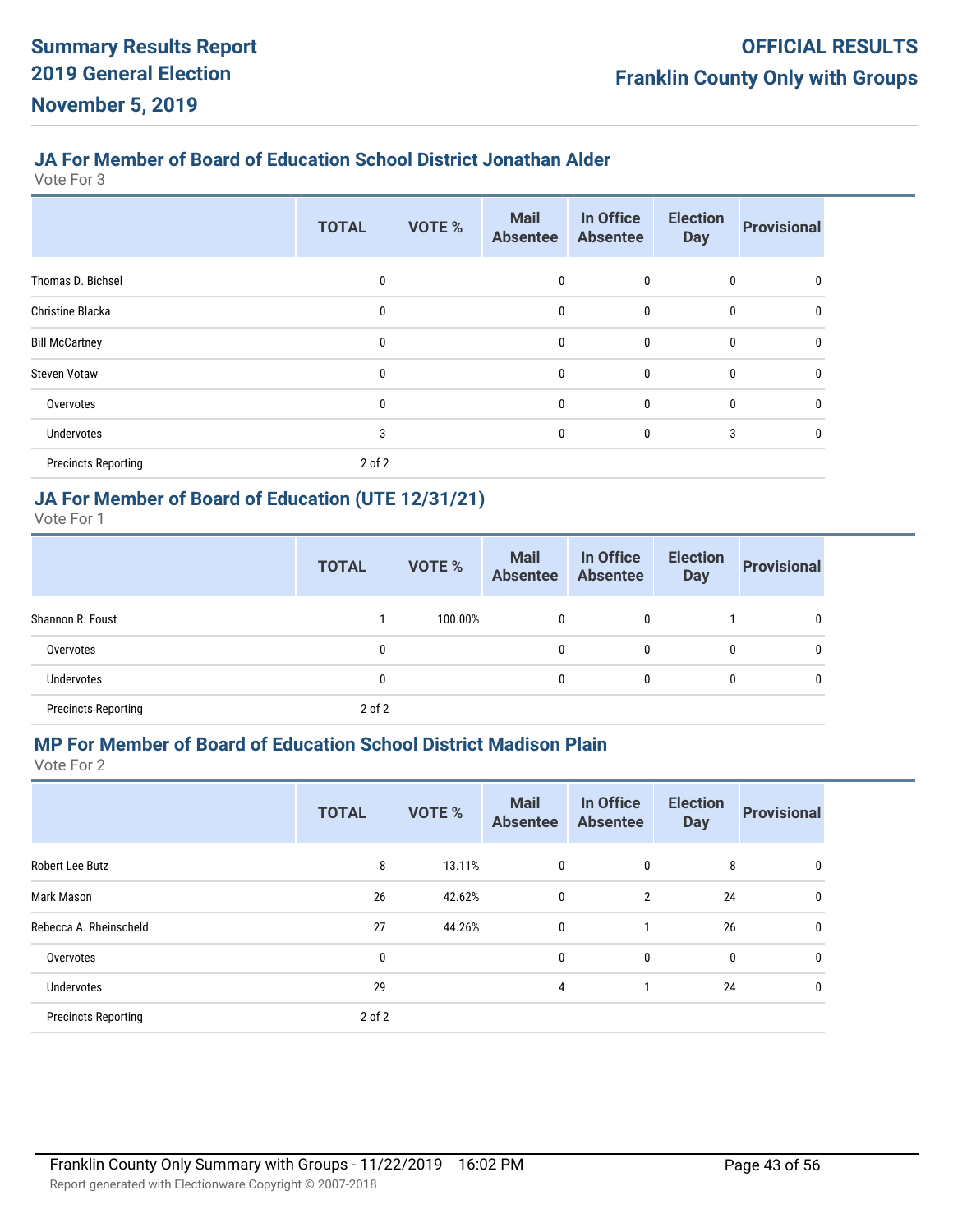# **MP For Member of Board of Education (UTE 12/31/21) School District Madison Plain**

Vote For 1

|                              | <b>TOTAL</b> | <b>VOTE %</b> | <b>Mail</b><br><b>Absentee</b> | In Office<br><b>Absentee</b> | <b>Election</b><br><b>Day</b> | <b>Provisional</b> |
|------------------------------|--------------|---------------|--------------------------------|------------------------------|-------------------------------|--------------------|
| Write-In Totals              | $\mathbf{0}$ |               | $\mathbf{0}$                   | 0                            | 0                             | 0                  |
| Write-In: Non-Certified      | $\mathbf{0}$ |               | 0                              | $\mathbf{0}$                 | $\mathbf 0$                   | 0                  |
| Write-In: Brian J. Stonerock | $\mathbf{0}$ |               | 0                              | $\mathbf 0$                  | $\bf{0}$                      | 0                  |
| Not Assigned                 | $\mathbf{0}$ |               | 0                              | $\mathbf{0}$                 | $\bf{0}$                      | 0                  |
| Overvotes                    | $\mathbf{0}$ |               | 0                              | $\mathbf{0}$                 | $\bf{0}$                      | $\mathbf{0}$       |
| Undervotes                   | 45           |               | $\overline{2}$                 | $\overline{2}$               | 41                            | 0                  |
| <b>Precincts Reporting</b>   | 2 of 2       |               |                                |                              |                               |                    |

# **OL For Member of Board of Education School District Olentangy**

Vote For 3

|                            | <b>TOTAL</b> | <b>VOTE %</b> | <b>Mail</b><br><b>Absentee</b> | In Office<br><b>Absentee</b> | <b>Election</b><br><b>Day</b> | <b>Provisional</b> |
|----------------------------|--------------|---------------|--------------------------------|------------------------------|-------------------------------|--------------------|
| Kevin G. O'Brien           | 8            | 40.00%        | 0                              | $\mathbf 0$                  | 7                             |                    |
| <b>Mindy Patrick</b>       | 5            | 25.00%        | 0                              | $\mathbf 0$                  | 5                             | 0                  |
| LaKesha Wyse               | 7            | 35.00%        | 0                              | $\mathbf 0$                  | 7                             | $\mathbf{0}$       |
| Overvotes                  | 0            |               | 0                              | $\mathbf 0$                  | 0                             | $\mathbf{0}$       |
| <b>Undervotes</b>          | 13           |               | 0                              | $\mathbf 0$                  | 11                            | 2                  |
| <b>Precincts Reporting</b> | 1 of 1       |               |                                |                              |                               |                    |

#### **LH For Member of Board of Education School District Licking Heights**

|                            | <b>TOTAL</b> | <b>VOTE %</b> | <b>Mail</b><br><b>Absentee</b> | In Office<br><b>Absentee</b> | <b>Election</b><br><b>Day</b> | <b>Provisional</b> |
|----------------------------|--------------|---------------|--------------------------------|------------------------------|-------------------------------|--------------------|
| <b>Brian Bagley</b>        | 897          | 48.62%        | 53                             | 32                           | 796                           | 16                 |
| <b>Tiffany Blumhorst</b>   | 948          | 51.38%        | 50                             | 32                           | 855                           | 11                 |
| Overvotes                  | 0            |               | 0                              | 0                            | 0                             | 0                  |
| <b>Undervotes</b>          | 1,141        |               | 97                             | 44                           | 973                           | 27                 |
| <b>Precincts Reporting</b> | 15 of 15     |               |                                |                              |                               |                    |
|                            |              |               |                                |                              |                               |                    |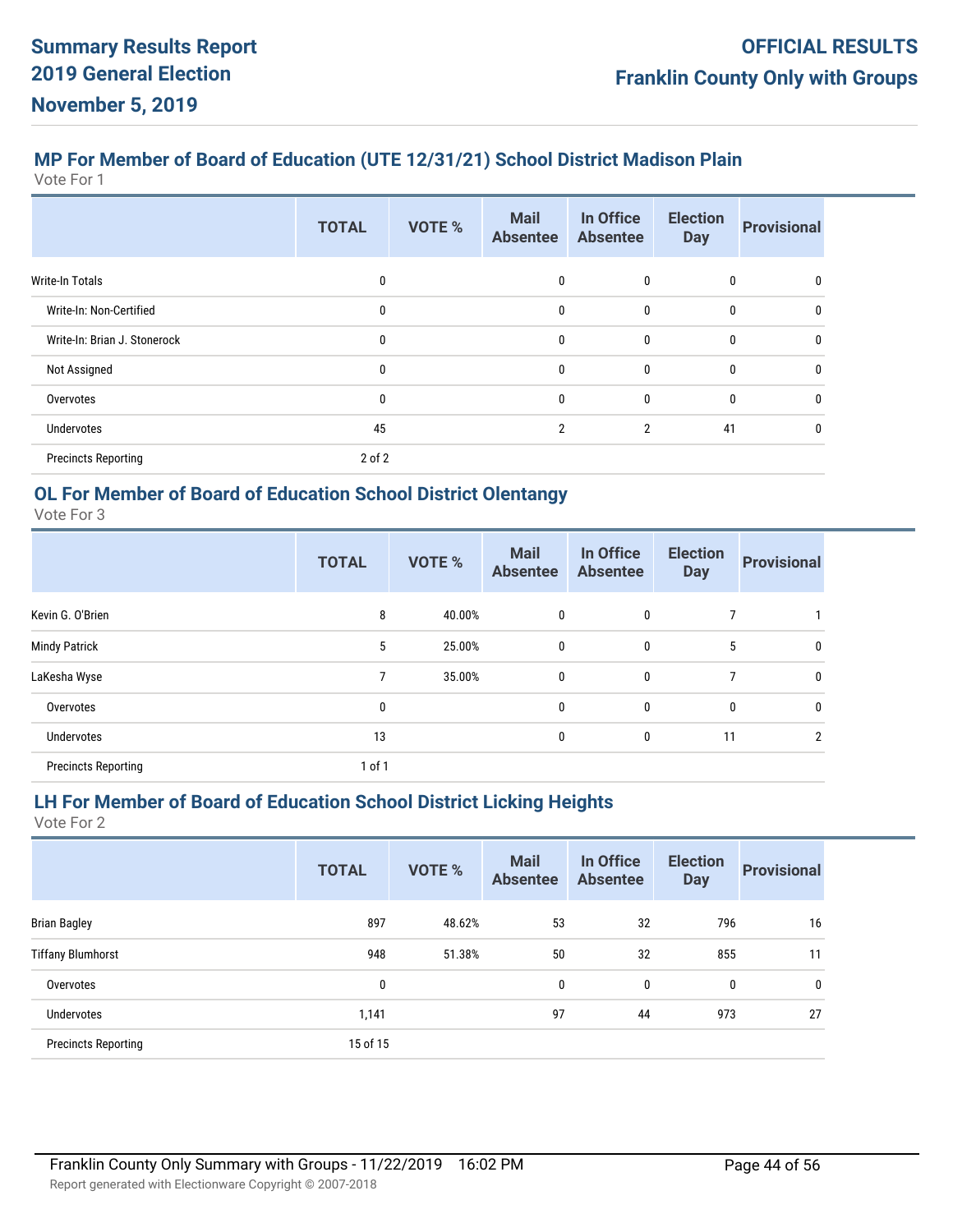#### **PI For Member of Board of Education School District Pickerington**

Vote For 2

|                            | <b>TOTAL</b> | <b>VOTE %</b> | <b>Mail</b><br><b>Absentee</b> | In Office<br><b>Absentee</b> | <b>Election</b><br><b>Day</b> | <b>Provisional</b> |
|----------------------------|--------------|---------------|--------------------------------|------------------------------|-------------------------------|--------------------|
| Christian N. Johnson       | 19           | 22.62%        | 1                              | $\mathbf{1}$                 | 15                            | $\overline{2}$     |
| D. Keith Kristoff          | 21           | 25.00%        | $\overline{2}$                 | $\mathbf 0$                  | 18                            |                    |
| Cathy Olshefski            | 19           | 22.62%        | 3                              | 1                            | 15                            | 0                  |
| Tezlyn Reardon             | 17           | 20.24%        | 0                              | $\overline{2}$               | 15                            | 0                  |
| <b>Barry Sutherland</b>    | 8            | 9.52%         | $\pmb{0}$                      | 0                            | 8                             | $\mathbf{0}$       |
| Overvotes                  | 0            |               | 0                              | 0                            | 0                             | 0                  |
| Undervotes                 | 22           |               | 4                              | 0                            | 17                            |                    |
| <b>Precincts Reporting</b> | 4 of 4       |               |                                |                              |                               |                    |

#### **TV For Member of Board of Education School District Teays Valley**

Vote For 3

|                            | <b>TOTAL</b>   | <b>VOTE %</b> | <b>Mail</b><br><b>Absentee</b> | In Office<br><b>Absentee</b> | <b>Election</b><br><b>Day</b> | <b>Provisional</b> |
|----------------------------|----------------|---------------|--------------------------------|------------------------------|-------------------------------|--------------------|
| <b>Bill Clay</b>           | $\overline{2}$ | 22.22%        | 0                              | 0                            | $\overline{2}$                | 0                  |
| Roxanne H. Davis           |                | 11.11%        | $\mathbf{0}$                   | 0                            | 1                             | 0                  |
| Karen Karshner             | 3              | 33.33%        | 0                              | 0                            | 3                             | 0                  |
| <b>Bill McGowan</b>        | 3              | 33.33%        | 0                              | 0                            | 3                             | 0                  |
| Overvotes                  | 0              |               | 0                              | 0                            | 0                             | 0                  |
| Undervotes                 | 6              |               | 0                              | 0                            | 6                             | 0                  |
| <b>Precincts Reporting</b> | 1 of 1         |               |                                |                              |                               |                    |

# **#2 Hamilton Township Road Levy (Unicorporated)**

|                            | <b>TOTAL</b> | <b>VOTE %</b> | <b>Mail</b><br><b>Absentee</b> | In Office<br><b>Absentee</b> | <b>Election</b><br><b>Day</b> | <b>Provisional</b> |
|----------------------------|--------------|---------------|--------------------------------|------------------------------|-------------------------------|--------------------|
| For the Tax Levy           | 409          | 59.71%        | 48                             | 3                            | 358                           | 0                  |
| Against the Tax Levy       | 276          | 40.29%        | 25                             | 4                            | 243                           | 4                  |
| Overvotes                  | 0            |               | 0                              | $\mathbf{0}$                 | $\mathbf{0}$                  | 0                  |
| <b>Undervotes</b>          | 11           |               | 0                              | 0                            | 10                            |                    |
| <b>Precincts Reporting</b> | $3$ of $3$   |               |                                |                              |                               |                    |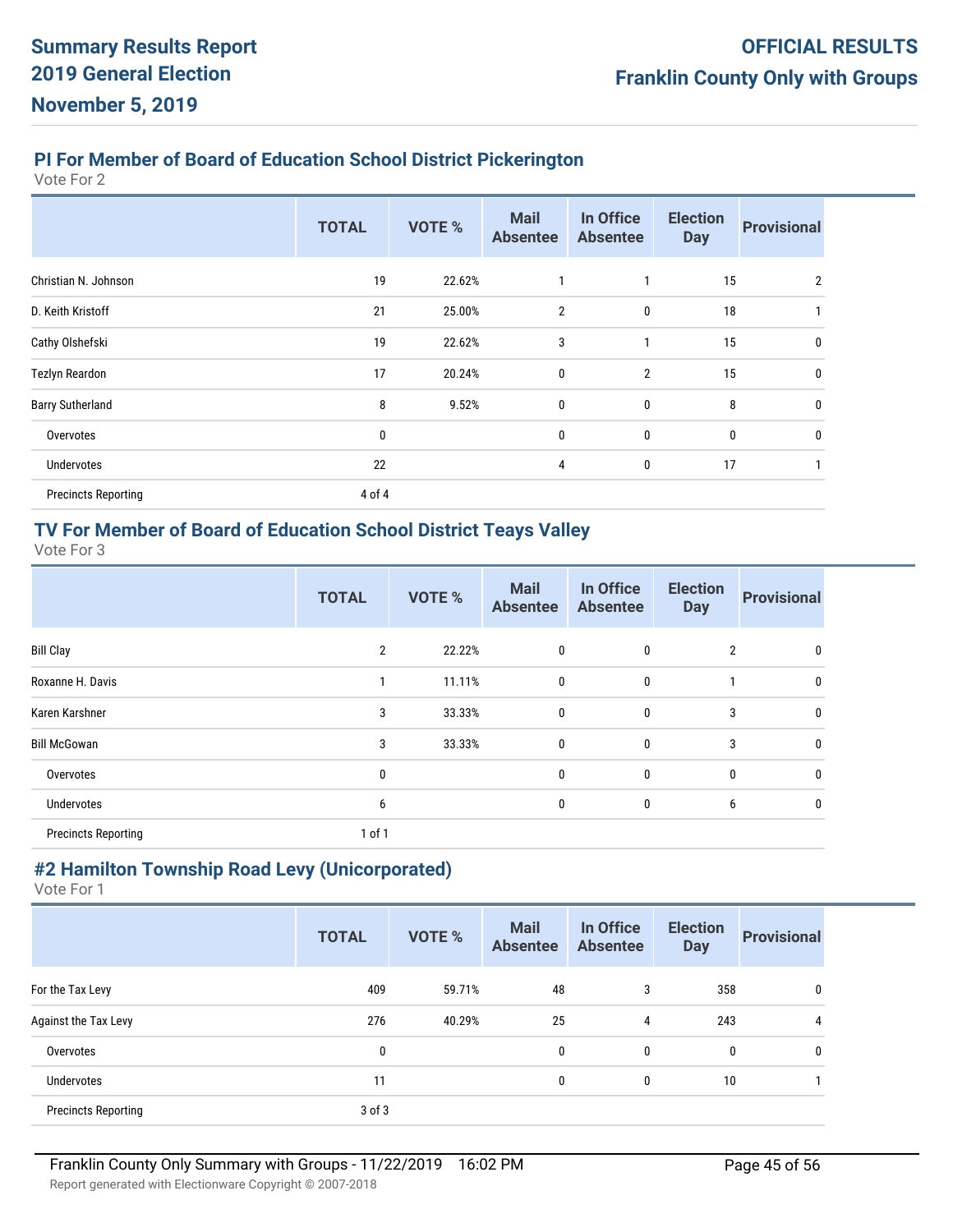## **#3 Mifflin Township Police Levy Mifflin Township Police District**

Vote For 1

|                            | <b>TOTAL</b> | <b>VOTE %</b> | <b>Mail</b><br><b>Absentee</b> | In Office<br><b>Absentee</b> | <b>Election</b><br><b>Day</b> | <b>Provisional</b> |
|----------------------------|--------------|---------------|--------------------------------|------------------------------|-------------------------------|--------------------|
| For the Tax Levy           | 86           | 48.59%        | 3                              | 6                            | 77                            | 0                  |
| Against the Tax Levy       | 91           | 51.41%        | 9                              | 3                            | 75                            | 4                  |
| Overvotes                  | $\mathbf{0}$ |               | $\mathbf{0}$                   | $\mathbf{0}$                 | 0                             | 0                  |
| Undervotes                 |              |               | $\mathbf{0}$                   |                              | 0                             | 0                  |
| <b>Precincts Reporting</b> | 2 of 2       |               |                                |                              |                               |                    |

#### **#4 Perry Township Road Levy**

Vote For 1

|                            | <b>TOTAL</b> | <b>VOTE %</b> | <b>Mail</b><br><b>Absentee</b> | In Office<br><b>Absentee</b> | <b>Election</b><br><b>Day</b> | <b>Provisional</b> |
|----------------------------|--------------|---------------|--------------------------------|------------------------------|-------------------------------|--------------------|
| For the Tax Levy           | 838          | 84.82%        | 46                             | 37                           | 748                           |                    |
| Against the Tax Levy       | 150          | 15.18%        | 13                             | 5                            | 132                           | 0                  |
| Overvotes                  | 0            |               | 0                              | 0                            | 0                             | $\mathbf{0}$       |
| Undervotes                 | 3            |               | 0                              | 0                            | 3                             | $\mathbf{0}$       |
| <b>Precincts Reporting</b> | 18 of 18     |               |                                |                              |                               |                    |

#### **#6 Bexley City School District City of Bexley**

|                            | <b>TOTAL</b> | <b>VOTE %</b> | <b>Mail</b><br><b>Absentee</b> | In Office<br><b>Absentee</b> | <b>Election</b><br><b>Day</b> | <b>Provisional</b> |
|----------------------------|--------------|---------------|--------------------------------|------------------------------|-------------------------------|--------------------|
| For the Tax Levy           | 3,215        | 68.35%        | 165                            | 273                          | 2,759                         | 18                 |
| Against the Tax Levy       | 1,489        | 31.65%        | 109                            | 75                           | 1,296                         | 9                  |
| Overvotes                  | 0            |               | 0                              | 0                            | 0                             | 0                  |
| <b>Undervotes</b>          | 25           |               | $\overline{2}$                 | 0                            | 22                            |                    |
| <b>Precincts Reporting</b> | 10 of 10     |               |                                |                              |                               |                    |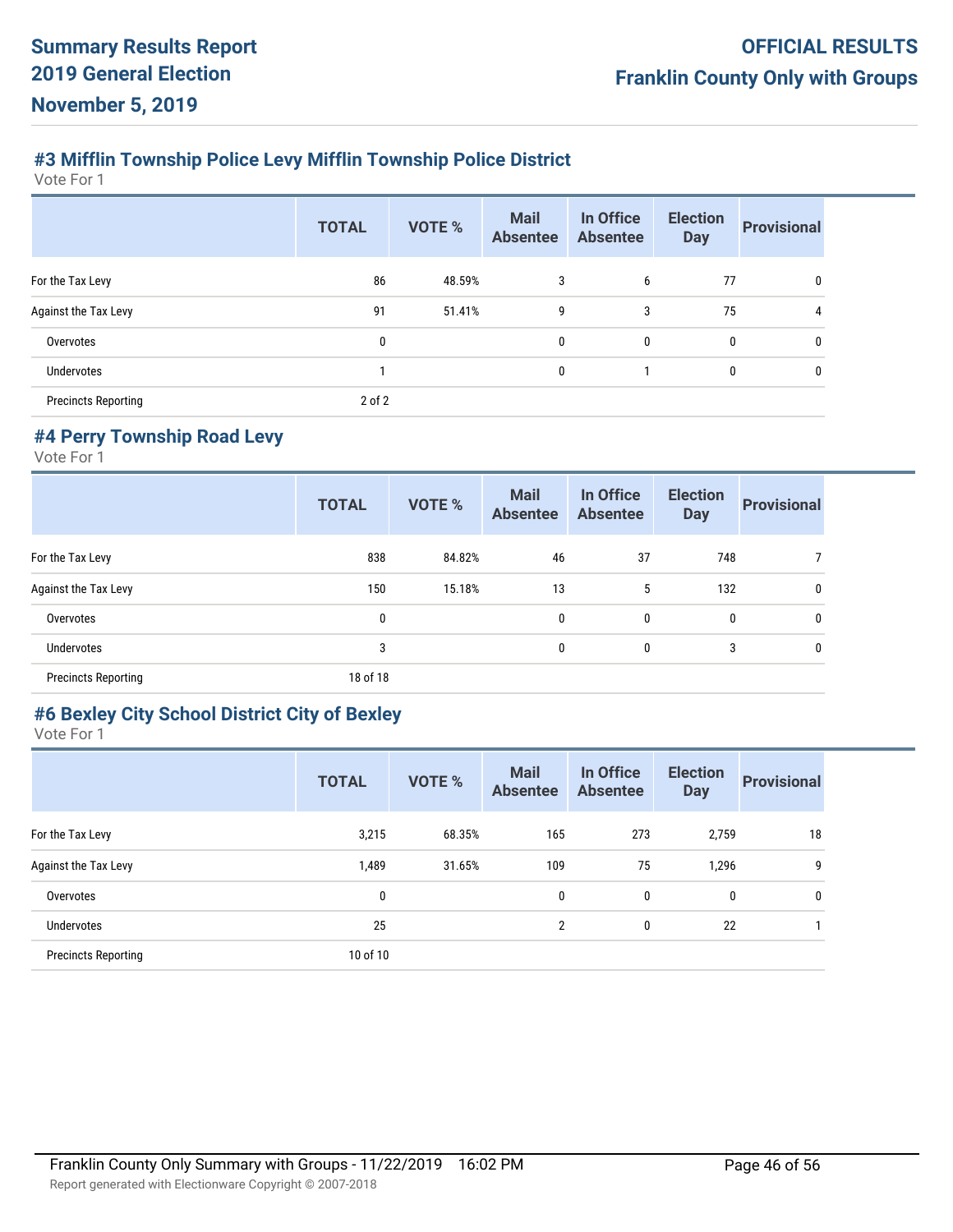# **#7 Groveport Madison Local School District**

Vote For 1

|                            | <b>TOTAL</b> | <b>VOTE %</b> | <b>Mail</b><br><b>Absentee</b> | In Office<br><b>Absentee</b> | <b>Election</b><br><b>Day</b> | <b>Provisional</b> |
|----------------------------|--------------|---------------|--------------------------------|------------------------------|-------------------------------|--------------------|
| For the Tax Levy           | 4,294        | 67.35%        | 356                            | 110                          | 3,798                         | 30                 |
| Against the Tax Levy       | 2,082        | 32.65%        | 164                            | 45                           | 1,847                         | 26                 |
| Overvotes                  | $\mathbf{0}$ |               | 0                              | 0                            | 0                             | 0                  |
| <b>Undervotes</b>          | 66           |               | 5                              |                              | 59                            |                    |
| <b>Precincts Reporting</b> | 33 of 33     |               |                                |                              |                               |                    |

#### **#8 Westerville City School District**

Vote For 1

|                                 | <b>TOTAL</b> | <b>VOTE %</b> | <b>Mail</b><br><b>Absentee</b> | In Office<br><b>Absentee</b> | <b>Election</b><br><b>Day</b> | <b>Provisional</b> |
|---------------------------------|--------------|---------------|--------------------------------|------------------------------|-------------------------------|--------------------|
| For the Bond Issue and Levy     | 8,644        | 55.21%        | 409                            | 479                          | 7,658                         | 98                 |
| Against the Bond Issue and Levy | 7,013        | 44.79%        | 478                            | 342                          | 6,136                         | 57                 |
| Overvotes                       |              |               |                                | 0                            | 0                             | 0                  |
| <b>Undervotes</b>               | 143          |               | 16                             | 10                           | 109                           | 8                  |
| <b>Precincts Reporting</b>      | 69 of 69     |               |                                |                              |                               |                    |

## **#10 Franklin County Children Services**

|                            | <b>TOTAL</b> | <b>VOTE %</b> | <b>Mail</b><br><b>Absentee</b> | In Office<br><b>Absentee</b> | <b>Election</b><br><b>Day</b> | <b>Provisional</b> |
|----------------------------|--------------|---------------|--------------------------------|------------------------------|-------------------------------|--------------------|
| For the Tax Levy           | 146,137      | 79.58%        | 10,108                         | 7,567                        | 126,747                       | 1,715              |
| Against the Tax Levy       | 37,505       | 20.42%        | 2,775                          | 1,376                        | 33,006                        | 348                |
| Overvotes                  | 6            |               |                                |                              | 2                             | $\overline{2}$     |
| Undervotes                 | 2,118        |               | 271                            | 83                           | 1,688                         | 76                 |
| <b>Precincts Reporting</b> | 884 of 884   |               |                                |                              |                               |                    |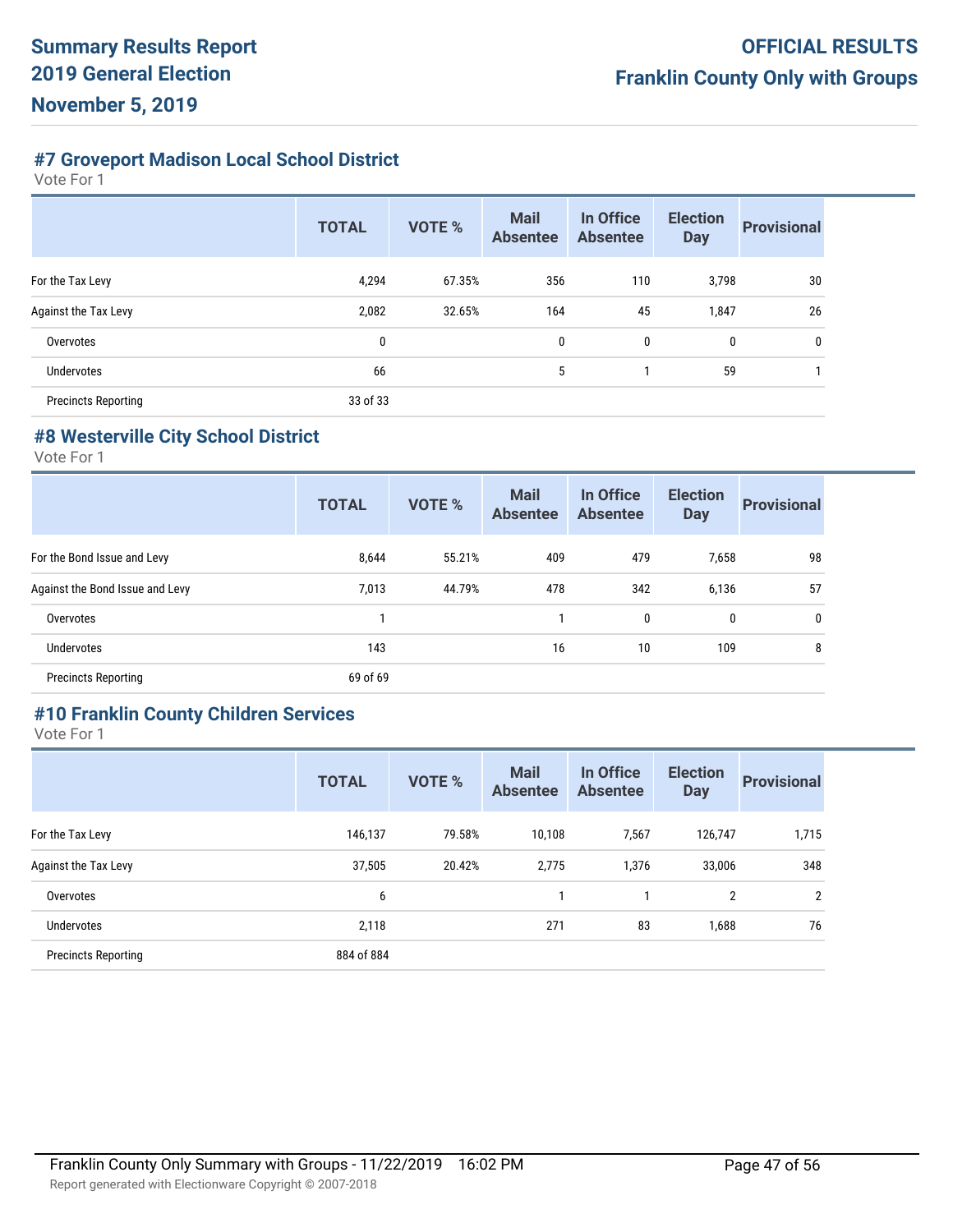#### **#11b Columbus 01-B Geordies Restaurant**

Vote For 1

|                            | <b>TOTAL</b> | <b>VOTE %</b> | <b>Mail</b><br><b>Absentee</b> | In Office<br><b>Absentee</b> | <b>Election</b><br><b>Day</b> | <b>Provisional</b> |
|----------------------------|--------------|---------------|--------------------------------|------------------------------|-------------------------------|--------------------|
| Yes                        | 171          | 86.36%        |                                | 11                           | 147                           | 6                  |
| <b>No</b>                  | 27           | 13.64%        | 6                              | $\overline{2}$               | 19                            | 0                  |
| Overvotes                  | 0            |               | 0                              | 0                            | 0                             | 0                  |
| Undervotes                 | 0            |               | 0                              | 0                            | 0                             | 0                  |
| <b>Precincts Reporting</b> | 1 of 1       |               |                                |                              |                               |                    |

#### **#12b Columbus 02-C Highball Tavern**

Vote For 1

|                            | <b>TOTAL</b> | <b>VOTE %</b> | <b>Mail</b><br><b>Absentee</b> | In Office<br><b>Absentee</b> | <b>Election</b><br><b>Day</b> | <b>Provisional</b> |
|----------------------------|--------------|---------------|--------------------------------|------------------------------|-------------------------------|--------------------|
| Yes                        | 266          | 74.93%        | 12                             | 17                           | 233                           |                    |
| No                         | 89           | 25.07%        | 7                              | 0                            | 81                            |                    |
| Overvotes                  | 0            |               | 0                              | 0                            | 0                             | 0                  |
| Undervotes                 | ℸ            |               |                                | 0                            | 4                             | C.                 |
| <b>Precincts Reporting</b> | 1 of 1       |               |                                |                              |                               |                    |

# **#14b Columbus 17-A Aldi**

|                            | <b>TOTAL</b> | <b>VOTE %</b> | <b>Mail</b><br><b>Absentee</b> | In Office<br><b>Absentee</b> | <b>Election</b><br><b>Day</b> | <b>Provisional</b> |
|----------------------------|--------------|---------------|--------------------------------|------------------------------|-------------------------------|--------------------|
| Yes                        | 98           | 64.05%        | 16                             | 18                           | 64                            | 0                  |
| No                         | 55           | 35.95%        | 4                              | 11                           | 39                            |                    |
| Overvotes                  | 0            |               | 0                              | 0                            | 0                             | 0                  |
| Undervotes                 | 3            |               |                                | 0                            | $\overline{2}$                | 0                  |
| <b>Precincts Reporting</b> | 1 of 1       |               |                                |                              |                               |                    |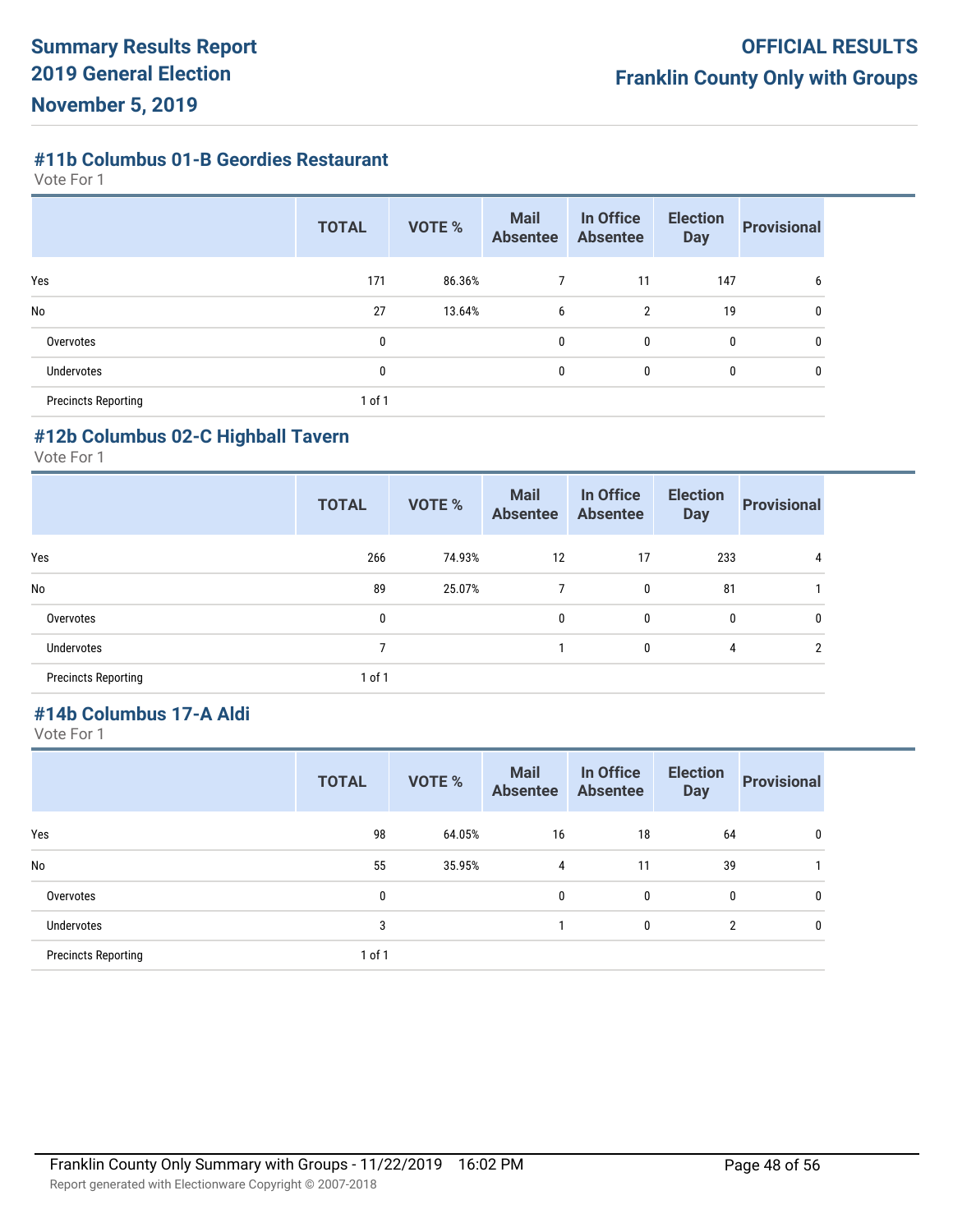# **#15A Columbus 19-B The Franklin Weekday**

Vote For 1

|                            | <b>TOTAL</b> | <b>VOTE %</b> | <b>Mail</b><br><b>Absentee</b> | In Office<br><b>Absentee</b> | <b>Election</b><br><b>Day</b> | <b>Provisional</b> |
|----------------------------|--------------|---------------|--------------------------------|------------------------------|-------------------------------|--------------------|
| Yes                        | 356          | 87.47%        | 10                             | 53                           | 288                           | 5                  |
| <b>No</b>                  | 51           | 12.53%        | 3                              | 5                            | 42                            |                    |
| Overvotes                  | 0            |               | 0                              | 0                            | 0                             | 0                  |
| <b>Undervotes</b>          | 11           |               |                                | 0                            | 10                            | 0                  |
| <b>Precincts Reporting</b> | 1 of 1       |               |                                |                              |                               |                    |

# **#15b Columbus 19-B The Franklin Sunday**

Vote For 1

|                            | <b>TOTAL</b> | <b>VOTE %</b> | <b>Mail</b><br><b>Absentee</b> | In Office<br><b>Absentee</b> | <b>Election</b><br><b>Day</b> | <b>Provisional</b> |
|----------------------------|--------------|---------------|--------------------------------|------------------------------|-------------------------------|--------------------|
| Yes                        | 353          | 86.73%        | 10                             | 54                           | 284                           | 5                  |
| No                         | 54           | 13.27%        | 3                              | 4                            | 46                            |                    |
| Overvotes                  | 0            |               | 0                              | 0                            | 0                             | 0                  |
| Undervotes                 | 11           |               |                                | 0                            | 10                            | 0                  |
| <b>Precincts Reporting</b> | 1 of 1       |               |                                |                              |                               |                    |

## **#16b Columbus 21-B Paddy Macs Pub**

|                            | <b>TOTAL</b> | <b>VOTE %</b> | <b>Mail</b><br><b>Absentee</b> | In Office<br><b>Absentee</b> | <b>Election</b><br><b>Day</b> | <b>Provisional</b> |
|----------------------------|--------------|---------------|--------------------------------|------------------------------|-------------------------------|--------------------|
| Yes                        | 410          | 84.54%        | 28                             | 56                           | 319                           |                    |
| No                         | 75           | 15.46%        | 4                              | 16                           | 55                            | 0                  |
| Overvotes                  | $\mathbf 0$  |               | 0                              | $\bf{0}$                     | 0                             | 0                  |
| Undervotes                 | 7            |               |                                | 3                            | 3                             | 0                  |
| <b>Precincts Reporting</b> | 1 of 1       |               |                                |                              |                               |                    |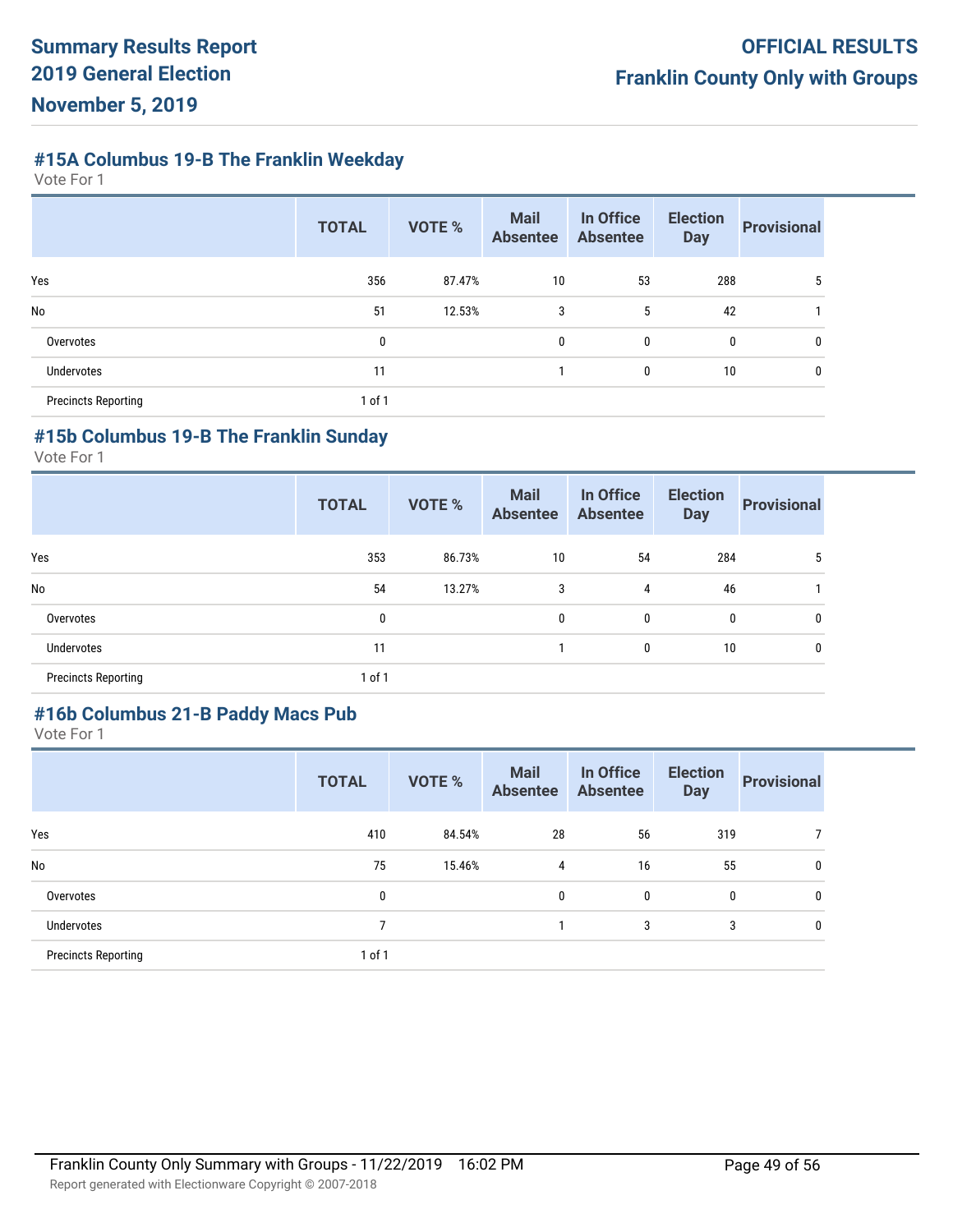**#17b Columbus 29-B True North**

Vote For 1

|                            | <b>TOTAL</b>  | <b>VOTE %</b> | <b>Mail</b><br><b>Absentee</b> | In Office<br><b>Absentee</b> | <b>Election</b><br><b>Day</b> | <b>Provisional</b> |
|----------------------------|---------------|---------------|--------------------------------|------------------------------|-------------------------------|--------------------|
| Yes                        | 26            | 37.68%        | 2                              | 0                            | 23                            |                    |
| <b>No</b>                  | 43            | 62.32%        | $\overline{4}$                 |                              | 38                            | 0                  |
| Overvotes                  | 0             |               | 0                              | 0                            | $\mathbf{0}$                  | 0                  |
| Undervotes                 | $\mathcal{P}$ |               |                                | 0                            | 0                             |                    |
| <b>Precincts Reporting</b> | 1 of 1        |               |                                |                              |                               |                    |

#### **#18b Columbus 57-F Amvets b**

Vote For 1

|                            | <b>TOTAL</b> | <b>VOTE %</b> | <b>Mail</b><br><b>Absentee</b> | In Office<br><b>Absentee</b> | <b>Election</b><br><b>Day</b> | <b>Provisional</b> |
|----------------------------|--------------|---------------|--------------------------------|------------------------------|-------------------------------|--------------------|
| Yes                        | 75           | 67.57%        | 2                              | 3                            | 69                            |                    |
| No                         | 36           | 32.43%        | 4                              |                              | 31                            | 0                  |
| Overvotes                  | 0            |               | 0                              | 0                            | 0                             | 0                  |
| Undervotes                 |              |               | 0                              | 0                            |                               | 0                  |
| <b>Precincts Reporting</b> | 1 of 1       |               |                                |                              |                               |                    |

# **#19b Columbus 67-B Aldi**

|                            | <b>TOTAL</b> | <b>VOTE %</b> | <b>Mail</b><br><b>Absentee</b> | In Office<br><b>Absentee</b> | <b>Election</b><br><b>Day</b> | <b>Provisional</b> |
|----------------------------|--------------|---------------|--------------------------------|------------------------------|-------------------------------|--------------------|
| Yes                        | 92           | 70.23%        | 8                              | 0                            | 83                            |                    |
| No                         | 39           | 29.77%        | 4                              |                              | 34                            | 0                  |
| Overvotes                  | 0            |               | $\mathbf{0}$                   | 0                            | 0                             | 0                  |
| Undervotes                 |              |               | 0                              | 0                            |                               | 0                  |
| <b>Precincts Reporting</b> | 1 of 1       |               |                                |                              |                               |                    |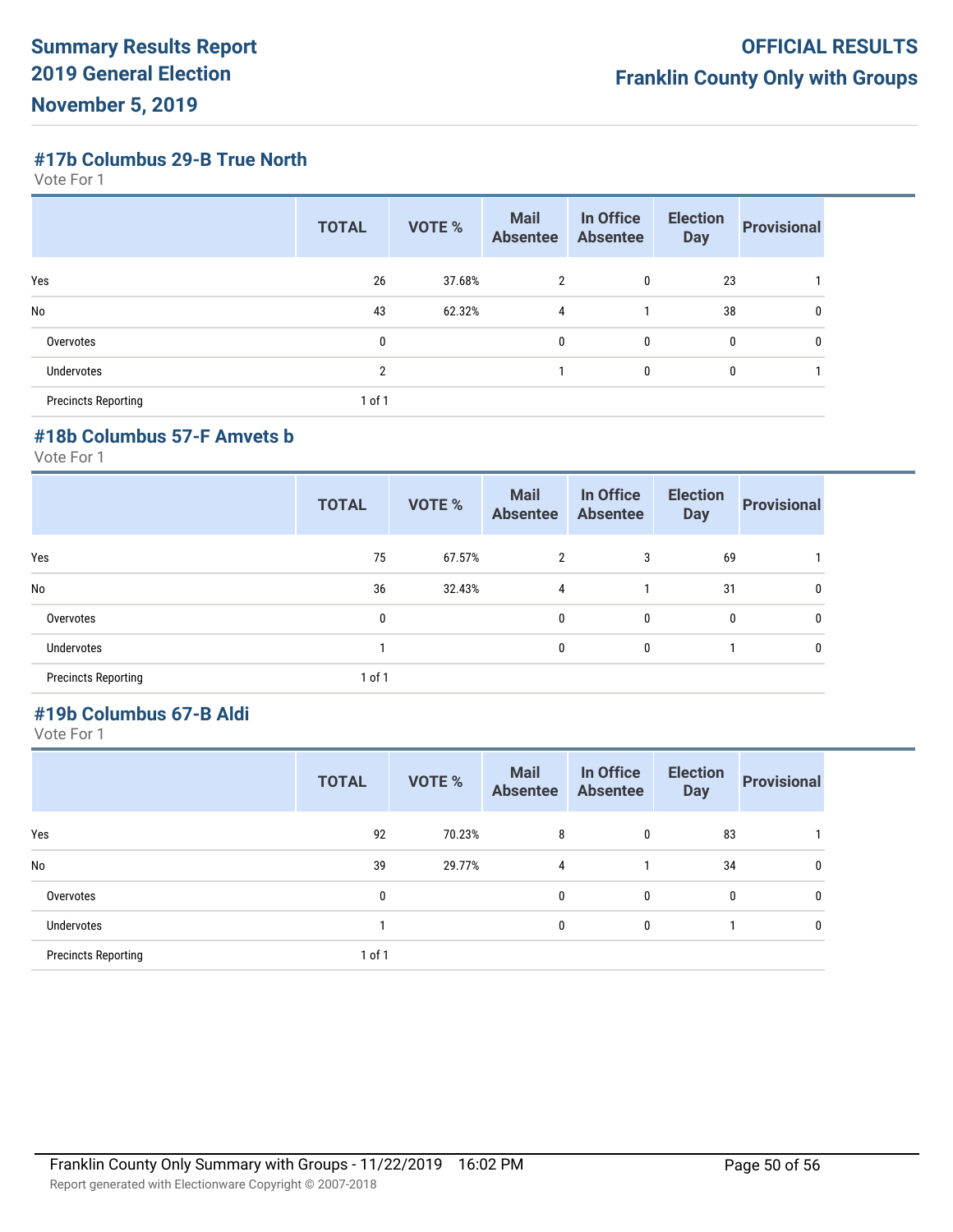**#20A Columbus 86-C Turkey Hill Weekday**

Vote For 1

|                            | <b>TOTAL</b> | <b>VOTE %</b> | <b>Mail</b><br><b>Absentee</b> | In Office<br>Absentee | <b>Election</b><br><b>Day</b> | <b>Provisional</b> |
|----------------------------|--------------|---------------|--------------------------------|-----------------------|-------------------------------|--------------------|
| Yes                        | 63           | 73.26%        | 4                              |                       | 54                            | 4                  |
| No                         | 23           | 26.74%        | 2                              |                       | 20                            | 0                  |
| Overvotes                  | 0            |               | 0                              | 0                     | 0                             | 0                  |
| Undervotes                 | 3            |               | 0                              | 0                     | 3                             | 0                  |
| <b>Precincts Reporting</b> | 1 of 1       |               |                                |                       |                               |                    |

#### **#20b Columbus 86-C Turkey Hill Sunday**

Vote For 1

|                            | <b>TOTAL</b> | <b>VOTE %</b> | <b>Mail</b><br><b>Absentee</b> | In Office<br><b>Absentee</b> | <b>Election</b><br><b>Day</b> | <b>Provisional</b> |
|----------------------------|--------------|---------------|--------------------------------|------------------------------|-------------------------------|--------------------|
| Yes                        | 61           | 70.93%        | 4                              |                              | 53                            |                    |
| No                         | 25           | 29.07%        | $\overline{2}$                 |                              | 21                            |                    |
| Overvotes                  | 0            |               | 0                              | 0                            | 0                             | 0                  |
| Undervotes                 | 3            |               | 0                              | 0                            | 3                             |                    |
| <b>Precincts Reporting</b> | 1 of 1       |               |                                |                              |                               |                    |

# **#21b Grove City 01-A Local Cantina**

|                            | <b>TOTAL</b> | <b>VOTE %</b> | <b>Mail</b><br><b>Absentee</b> | In Office<br><b>Absentee</b> | <b>Election</b><br><b>Day</b> | <b>Provisional</b> |
|----------------------------|--------------|---------------|--------------------------------|------------------------------|-------------------------------|--------------------|
| Yes                        | 224          | 82.05%        | 11                             | 4                            | 204                           | 5                  |
| No                         | 49           | 17.95%        | 6                              | 0                            | 42                            |                    |
| Overvotes                  | 0            |               | 0                              | 0                            | 0                             | 0                  |
| <b>Undervotes</b>          | 1            |               | 0                              | 0                            |                               | 0                  |
| <b>Precincts Reporting</b> | 1 of 1       |               |                                |                              |                               |                    |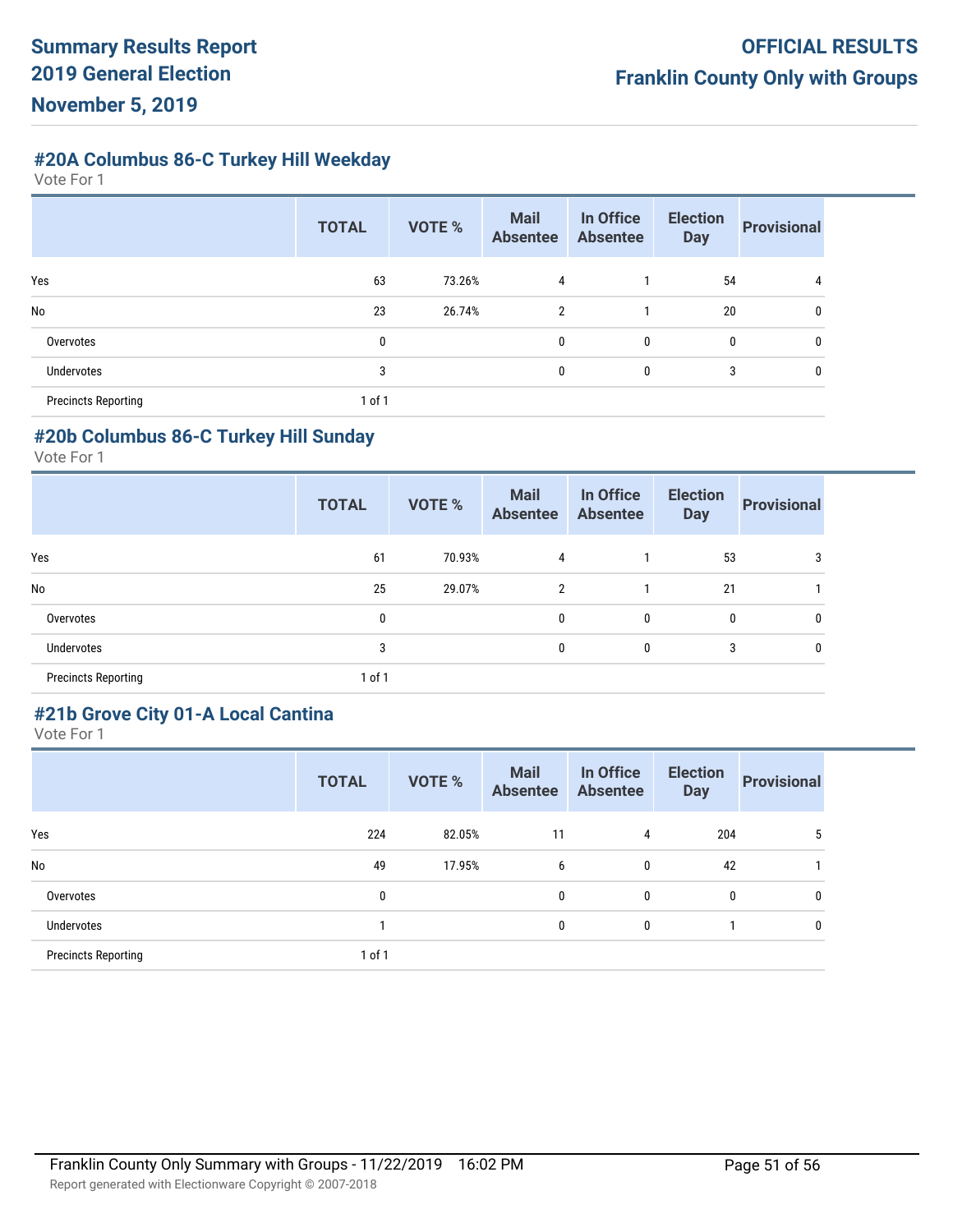**#22b Grove City 02-F The Time Zone**

Vote For 1

|                            | <b>TOTAL</b> | VOTE % | <b>Mail</b><br><b>Absentee</b> | In Office<br><b>Absentee</b> | <b>Election</b><br><b>Day</b> | <b>Provisional</b> |
|----------------------------|--------------|--------|--------------------------------|------------------------------|-------------------------------|--------------------|
| Yes                        | 131          | 60.09% | 14                             | 3                            | 112                           | $\overline{2}$     |
| <b>No</b>                  | 87           | 39.91% | 16                             |                              | 68                            | $\overline{2}$     |
| Overvotes                  | $\mathbf{0}$ |        | 0                              | 0                            | 0                             | 0                  |
| Undervotes                 | 8            |        | 6                              | 0                            |                               |                    |
| <b>Precincts Reporting</b> | of 1         |        |                                |                              |                               |                    |

#### **#23b Grove City 04-A Three Brothers**

Vote For 1

|                            | <b>TOTAL</b> | <b>VOTE %</b> | <b>Mail</b><br><b>Absentee</b> | In Office<br><b>Absentee</b> | <b>Election</b><br><b>Day</b> | <b>Provisional</b> |
|----------------------------|--------------|---------------|--------------------------------|------------------------------|-------------------------------|--------------------|
| Yes                        | 113          | 75.84%        | 4                              | 4                            | 102                           | 3                  |
| No                         | 36           | 24.16%        | 9                              | 2                            | 24                            |                    |
| Overvotes                  | 0            |               | 0                              | 0                            | 0                             | 0                  |
| Undervotes                 |              |               | 0                              | 0                            |                               | 0                  |
| <b>Precincts Reporting</b> | 1 of 1       |               |                                |                              |                               |                    |

## **#24b Grove City 04-B Aldi**

|                            | <b>TOTAL</b> | <b>VOTE %</b> | <b>Mail</b><br><b>Absentee</b> | In Office<br><b>Absentee</b> | <b>Election</b><br><b>Day</b> | <b>Provisional</b> |
|----------------------------|--------------|---------------|--------------------------------|------------------------------|-------------------------------|--------------------|
| Yes                        | 181          | 71.26%        | 17                             | 4                            | 159                           |                    |
| No                         | 73           | 28.74%        | 6                              | 0                            | 67                            | 0                  |
| Overvotes                  | 0            |               | 0                              | 0                            | 0                             | 0                  |
| Undervotes                 |              |               | 0                              | 0                            |                               | 0                  |
| <b>Precincts Reporting</b> | 1 of 1       |               |                                |                              |                               |                    |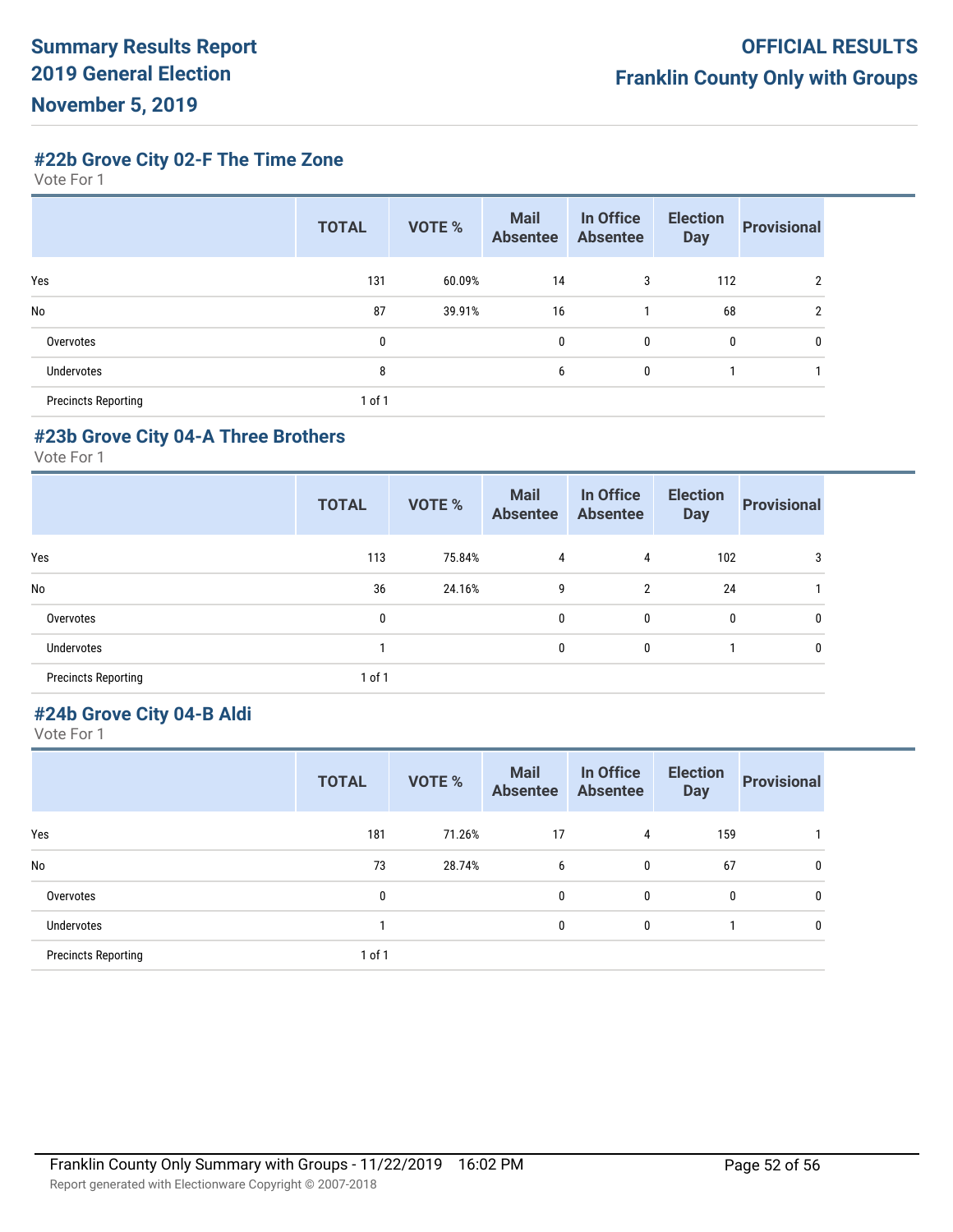**#25 City of Hilliard Charter Amendment 1**

Vote For 1

|                            | <b>TOTAL</b> | <b>VOTE %</b> | <b>Mail</b><br><b>Absentee</b> | In Office<br><b>Absentee</b> | <b>Election</b><br><b>Day</b> | <b>Provisional</b> |
|----------------------------|--------------|---------------|--------------------------------|------------------------------|-------------------------------|--------------------|
| Yes                        | 3,523        | 61.77%        | 302                            | 90                           | 3,100                         | 31                 |
| No                         | 2,180        | 38.23%        | 169                            | 50                           | 1,947                         | 14                 |
| Overvotes                  | 0            |               | 0                              | 0                            | 0                             | 0                  |
| Undervotes                 | 582          |               | 49                             | 14                           | 513                           | 6                  |
| <b>Precincts Reporting</b> | 23 of 23     |               |                                |                              |                               |                    |

#### **#26 City of Hilliard Charter Amendment 2**

Vote For 1

|                            | <b>TOTAL</b> | <b>VOTE %</b> | <b>Mail</b><br><b>Absentee</b> | In Office<br><b>Absentee</b> | <b>Election</b><br><b>Day</b> | <b>Provisional</b> |
|----------------------------|--------------|---------------|--------------------------------|------------------------------|-------------------------------|--------------------|
| Yes                        | 2,599        | 43.64%        | 215                            | 67                           | 2,291                         | 26                 |
| No                         | 3,356        | 56.36%        | 285                            | 78                           | 2,970                         | 23                 |
| Overvotes                  | 0            |               | 0                              | 0                            | 0                             | 0                  |
| Undervotes                 | 330          |               | 20                             | 9                            | 299                           | <sup>2</sup>       |
| <b>Precincts Reporting</b> | 23 of 23     |               |                                |                              |                               |                    |

#### **#27 City of New Albany Charter Amendment**

|                            | <b>TOTAL</b> | <b>VOTE %</b> | <b>Mail</b><br><b>Absentee</b> | In Office<br><b>Absentee</b> | <b>Election</b><br><b>Day</b> | <b>Provisional</b> |
|----------------------------|--------------|---------------|--------------------------------|------------------------------|-------------------------------|--------------------|
| Yes                        | 945          | 87.74%        | 75                             | 22                           | 843                           | 5                  |
| No                         | 132          | 12.26%        | 6                              | 2                            | 122                           | $\overline{2}$     |
| Overvotes                  | $\mathbf 0$  |               | 0                              | 0                            | 0                             | 0                  |
| Undervotes                 | 28           |               | $\overline{2}$                 | 0                            | 26                            | 0                  |
| <b>Precincts Reporting</b> | 8 of 8       |               |                                |                              |                               |                    |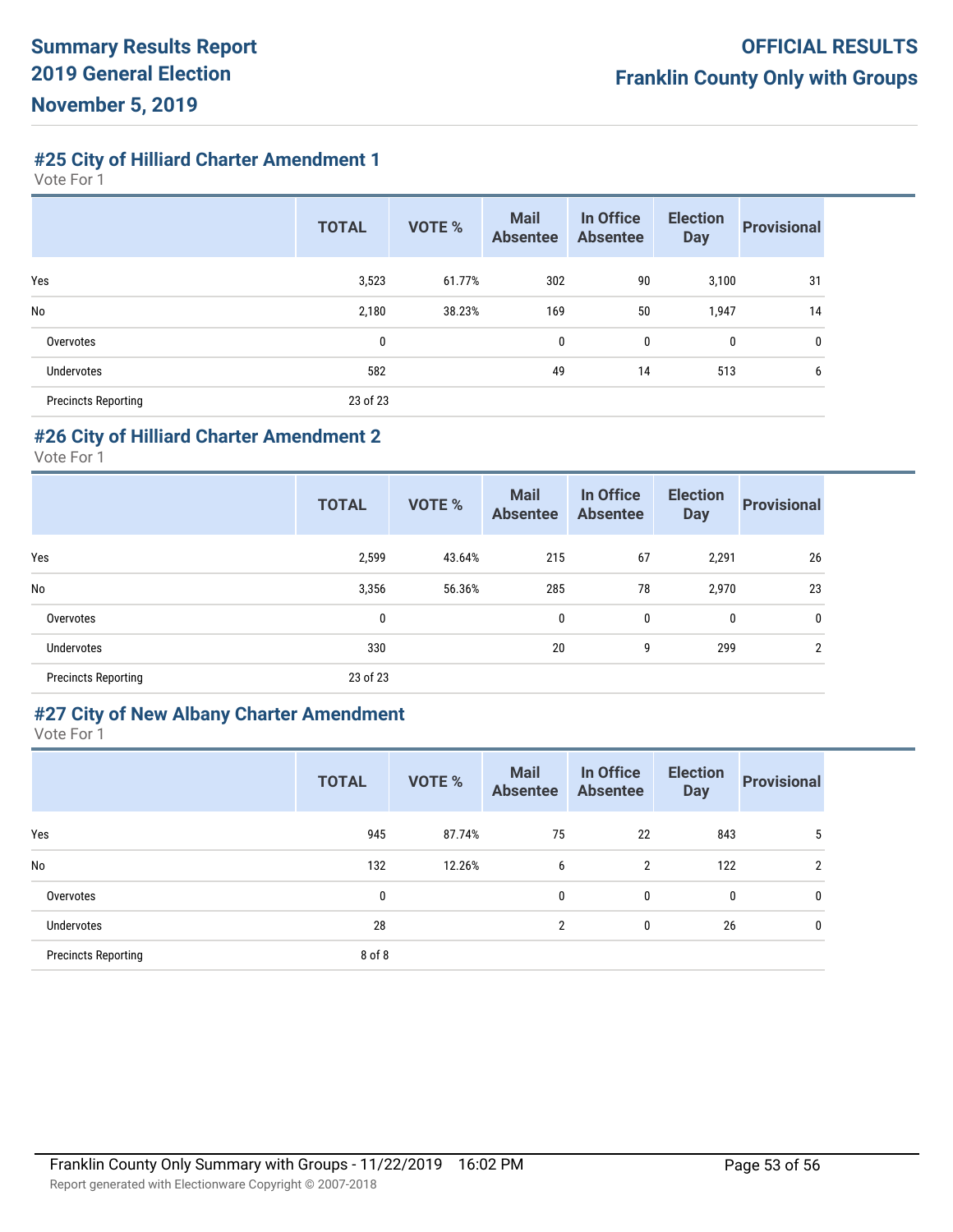**#28b Reynoldsburg 02-A and 02-G**

Vote For 1

|                            | <b>TOTAL</b> | <b>VOTE %</b> | <b>Mail</b><br><b>Absentee</b> | In Office<br><b>Absentee</b> | <b>Election</b><br><b>Day</b> | <b>Provisional</b> |
|----------------------------|--------------|---------------|--------------------------------|------------------------------|-------------------------------|--------------------|
| Yes                        | 411          | 72.11%        | 48                             | 16                           | 340                           |                    |
| <b>No</b>                  | 159          | 27.89%        | 19                             | 5                            | 134                           |                    |
| Overvotes                  | 0            |               | $\mathbf{0}$                   | $\mathbf 0$                  | 0                             | 0                  |
| Undervotes                 | 3            |               | 3                              | 0                            | 0                             | 0                  |
| <b>Precincts Reporting</b> | $2$ of $2$   |               |                                |                              |                               |                    |

#### **#29 City of Westerville City of Westerville**

Vote For 1

|                            | <b>TOTAL</b> | <b>VOTE %</b> | <b>Mail</b><br><b>Absentee</b> | In Office<br><b>Absentee</b> | <b>Election</b><br><b>Day</b> | <b>Provisional</b> |
|----------------------------|--------------|---------------|--------------------------------|------------------------------|-------------------------------|--------------------|
| For the Bond Issue         | 5,804        | 63.73%        | 373                            | 259                          | 5,136                         | 36                 |
| Against the Bond Issue     | 3,303        | 36.27%        | 210                            | 112                          | 2,953                         | 28                 |
| Overvotes                  | 0            |               | 0                              | 0                            | 0                             | 0                  |
| Undervotes                 | 126          |               | 9                              |                              | 113                           | 3                  |
| <b>Precincts Reporting</b> | 26 of 26     |               |                                |                              |                               |                    |

## **#30A Westerville 01-A Cardinal Pizza Weekday**

|                            | <b>TOTAL</b> | <b>VOTE %</b> | <b>Mail</b><br><b>Absentee</b> | In Office<br><b>Absentee</b> | <b>Election</b><br><b>Day</b> | <b>Provisional</b> |
|----------------------------|--------------|---------------|--------------------------------|------------------------------|-------------------------------|--------------------|
| Yes                        | 286          | 83.14%        | 8                              | 14                           | 262                           | 2                  |
| No                         | 58           | 16.86%        | 8                              | $\overline{2}$               | 48                            | 0                  |
| Overvotes                  | 0            |               | 0                              | 0                            | 0                             | 0                  |
| <b>Undervotes</b>          | 2            |               | 0                              | 0                            | $\overline{2}$                | 0                  |
| <b>Precincts Reporting</b> | 1 of 1       |               |                                |                              |                               |                    |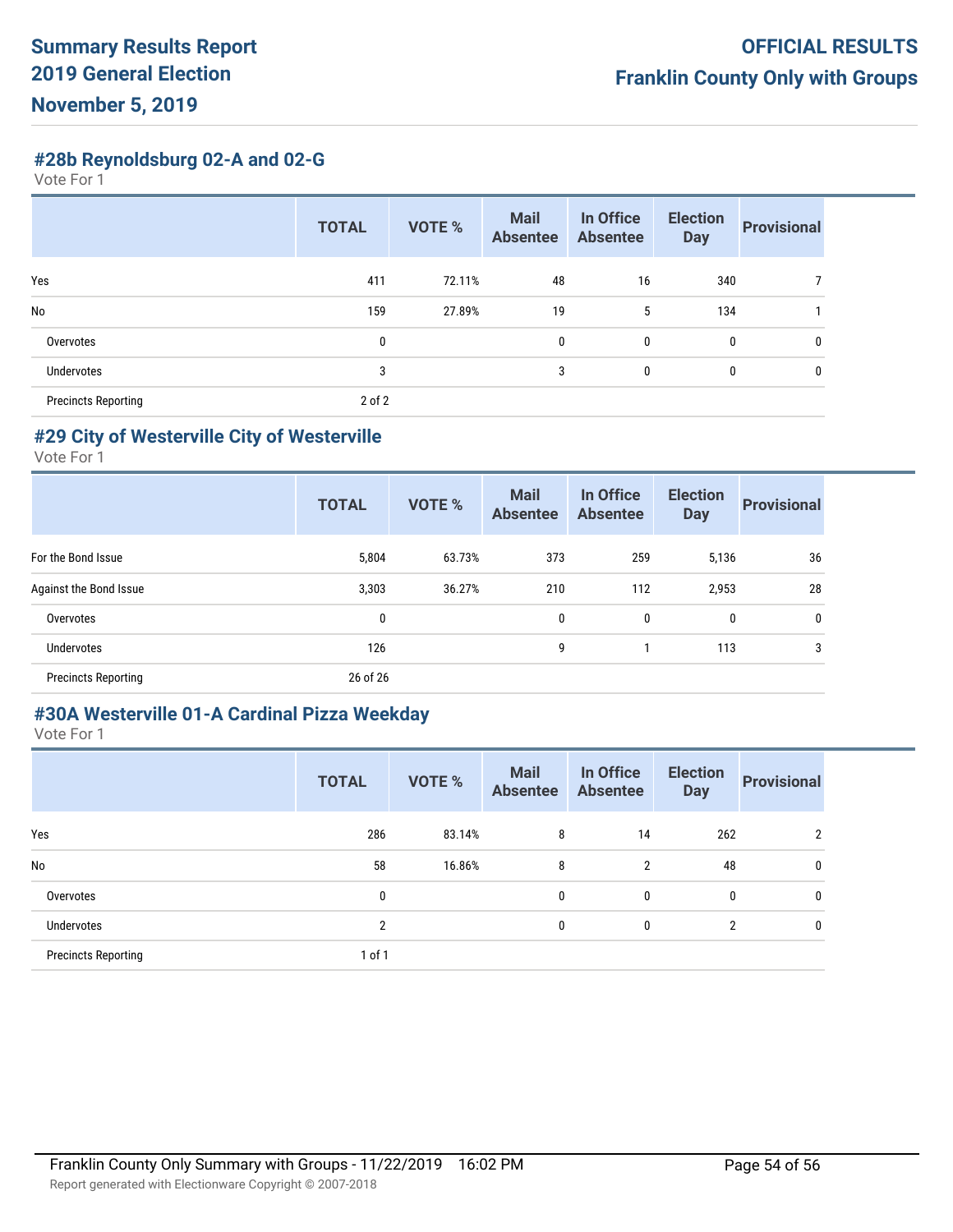# **#30b Westerville 01-A Cardinal Pizza Sunday**

Vote For 1

|                            | <b>TOTAL</b> | <b>VOTE %</b> | <b>Mail</b><br><b>Absentee</b> | In Office<br><b>Absentee</b> | <b>Election</b><br><b>Day</b> | <b>Provisional</b> |
|----------------------------|--------------|---------------|--------------------------------|------------------------------|-------------------------------|--------------------|
| Yes                        | 266          | 78.01%        | 6                              | 12                           | 246                           | 2                  |
| No                         | 75           | 21.99%        | 10                             | 4                            | 61                            | 0                  |
| Overvotes                  | 0            |               | $\mathbf 0$                    | $\mathbf 0$                  | 0                             | 0                  |
| Undervotes                 | 5            |               | 0                              | 0                            | 5                             | 0                  |
| <b>Precincts Reporting</b> | 1 of 1       |               |                                |                              |                               |                    |

#### **#31A Westerville 03-A Rapid Fired Pizza Weekday**

Vote For 1

|                            | <b>TOTAL</b> | <b>VOTE %</b> | <b>Mail</b><br><b>Absentee</b> | In Office<br><b>Absentee</b> | <b>Election</b><br><b>Day</b> | <b>Provisional</b> |
|----------------------------|--------------|---------------|--------------------------------|------------------------------|-------------------------------|--------------------|
| Yes                        | 212          | 68.61%        | 8                              | 4                            | 200                           | 0                  |
| No                         | 97           | 31.39%        | 8                              | 2                            | 87                            | 0                  |
| Overvotes                  | 0            |               | $\mathbf{0}$                   | 0                            | 0                             | 0                  |
| Undervotes                 | 3            |               | 0                              | 0                            | 3                             | 0                  |
| <b>Precincts Reporting</b> | $1$ of $1$   |               |                                |                              |                               |                    |

#### **#31b Westerville 03-A Rapid Fired Pizza Sunday**

|                            | <b>TOTAL</b> | <b>VOTE %</b> | <b>Mail</b><br><b>Absentee</b> | In Office<br><b>Absentee</b> | <b>Election</b><br><b>Day</b> | <b>Provisional</b> |
|----------------------------|--------------|---------------|--------------------------------|------------------------------|-------------------------------|--------------------|
| Yes                        | 197          | 64.59%        | 7                              | 4                            | 186                           | 0                  |
| <b>No</b>                  | 108          | 35.41%        | 9                              | $\overline{2}$               | 97                            | $\mathbf{0}$       |
| Overvotes                  | 0            |               | 0                              | 0                            | 0                             | 0                  |
| Undervotes                 | 7            |               | 0                              | 0                            | 7                             | $\mathbf{0}$       |
| <b>Precincts Reporting</b> | $1$ of $1$   |               |                                |                              |                               |                    |